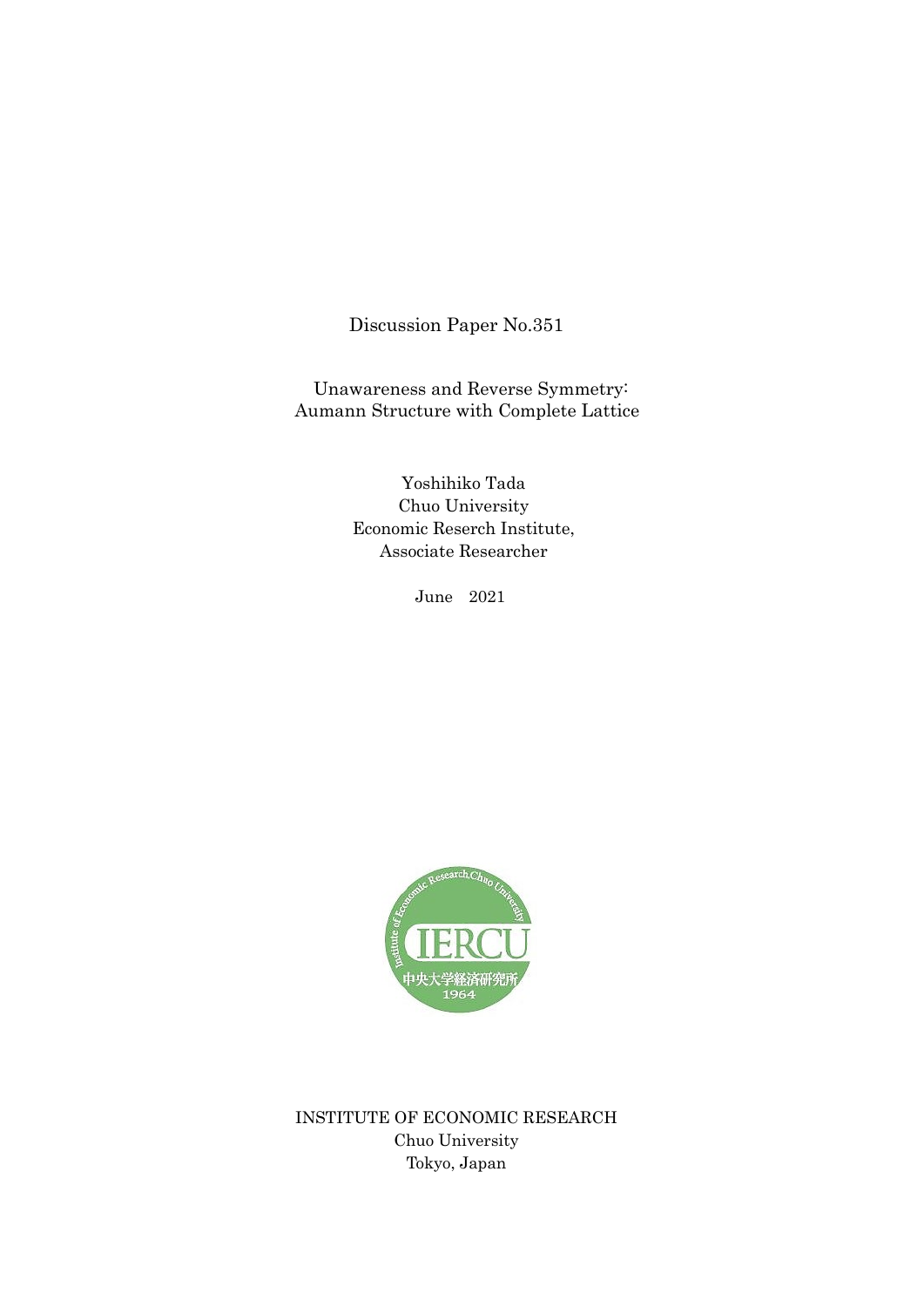## **Unawareness and Reverse Symmetry: Aumann Structure with Complete Lattice**

Yoshihiko Tada\*

June 18, 2021

### **Abstract**

 This paper models Aumann structures with complete lattices, and discusses unawareness. In multi-attribute state space models, although previous studies discussing unawareness assume that the family of spaces with a complete lattice, e.g., Heifetz et al. (2006) and Li (2009), there is no model that a standard state space is a complete lattice. Without formulating the family of spaces, this paper models a state space with a complete lattice by a set-theoretical and a constructive approach. However, in our models, although almost properties of the unawareness operator hold as previous studies, interestingly, Symmetry with non-trivial unawareness does not hold. This paper proposes a novel property, Reverse Symmetry, shows that non-trivial unawareness holds if and only if Reverse symmetry holds in our model, and suggests the implications. **Keywords**: State Space, Aumann Structure, Unawareness, Complete Lattice, Constructive Approach, Overloaded Operator.

**JEL Codes**: C70, C72, D80, D83.

<sup>\*</sup> Graduate School of Economics, Chuo University, Japan. E mail address: [yoshihiko.tada.4@gmail.com](mailto:yoshihiko.tada.4@gmail.com)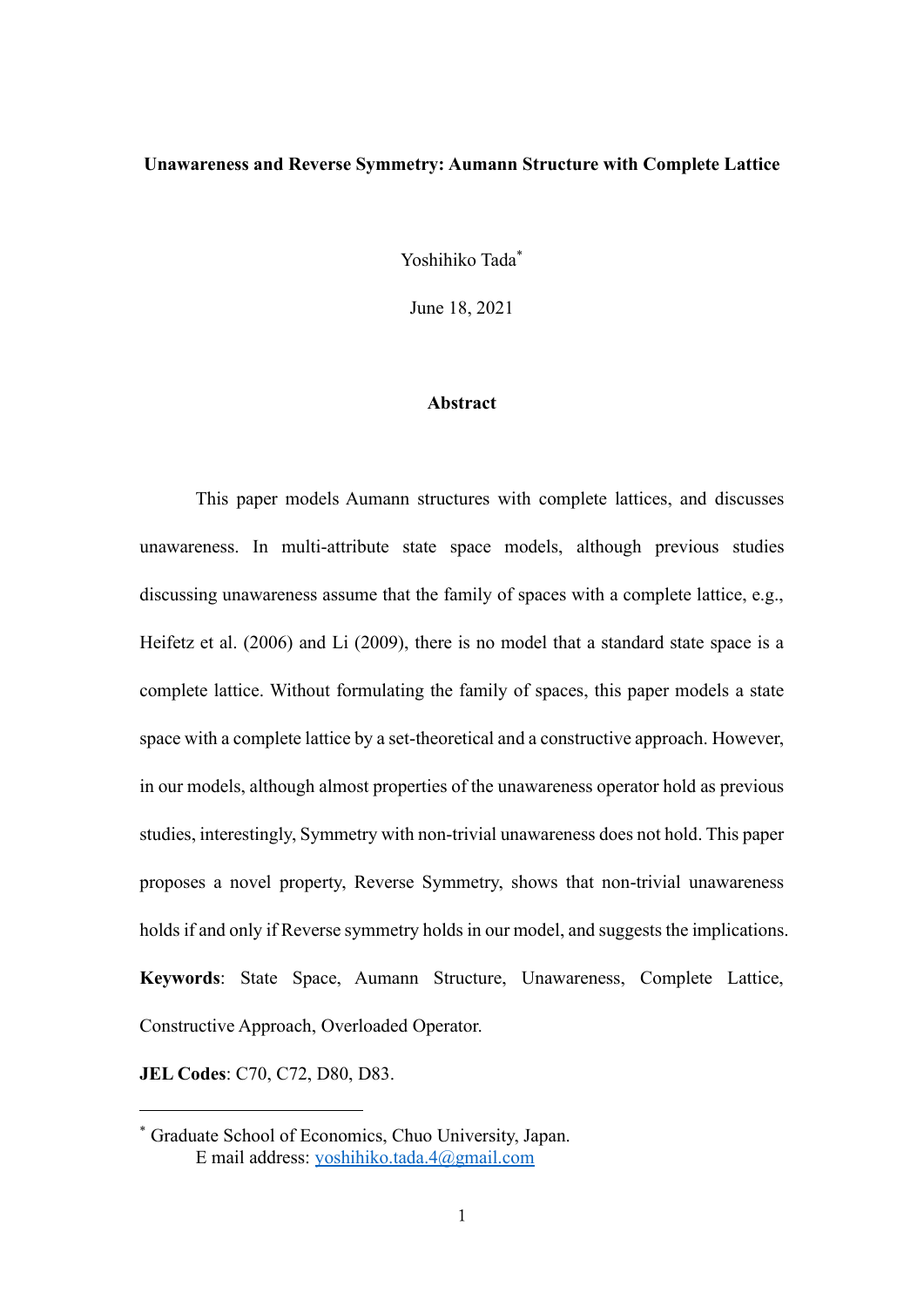#### **I Introduction**

Unawareness was proposed by Fagin and Halpern (1988) as a higher-order unknown. However, in partitional standard state space models (or standard Aumann structure models), if the knowledge operator satisfies Necessitation ( $K(\Omega) = \Omega$ ), and the unawareness operator satisfies Plausibility (  $U(E) = \neg K(E) \cap \neg K \neg K(E)$ ), KU Introspection ( $KU(E) = \emptyset$ )and AU Introspection ( $U(E) = UU(E)$ ), non-trivial unawareness ( $U(E) \neq \emptyset$ ) cannot be modeled (Dekel et al. 1998).

 To avoid this issue, there are two approaches discussing unawareness: one is unawareness structures proposed by Heifetz et al. (2006) and Li (2009). In their models, unawareness indicates the lack of conception. The other indicates non-partitional standard state space models (e.g., Modica and Rustichini 1994; 1999, Geanakoplos 1989). State spaces in unawareness structures are complete lattices, while those in the standard state space models are not. Roughly, a standard state space is flat, while a state space with unawareness is non-flat.<sup>1</sup> <sup>2</sup>

In Heifetz et al. (2006) and Li (2009), the family of disjoint state spaces is a

<sup>1</sup> Recently, Fukuda (2020) provides generalized state space models which nests both unawareness structures and non-partitional standard state space models.

<sup>&</sup>lt;sup>2</sup> Schipper (2014) provides a historical survey about unawareness. Schipper (2015) provides a mathematical survey about it in modal logics.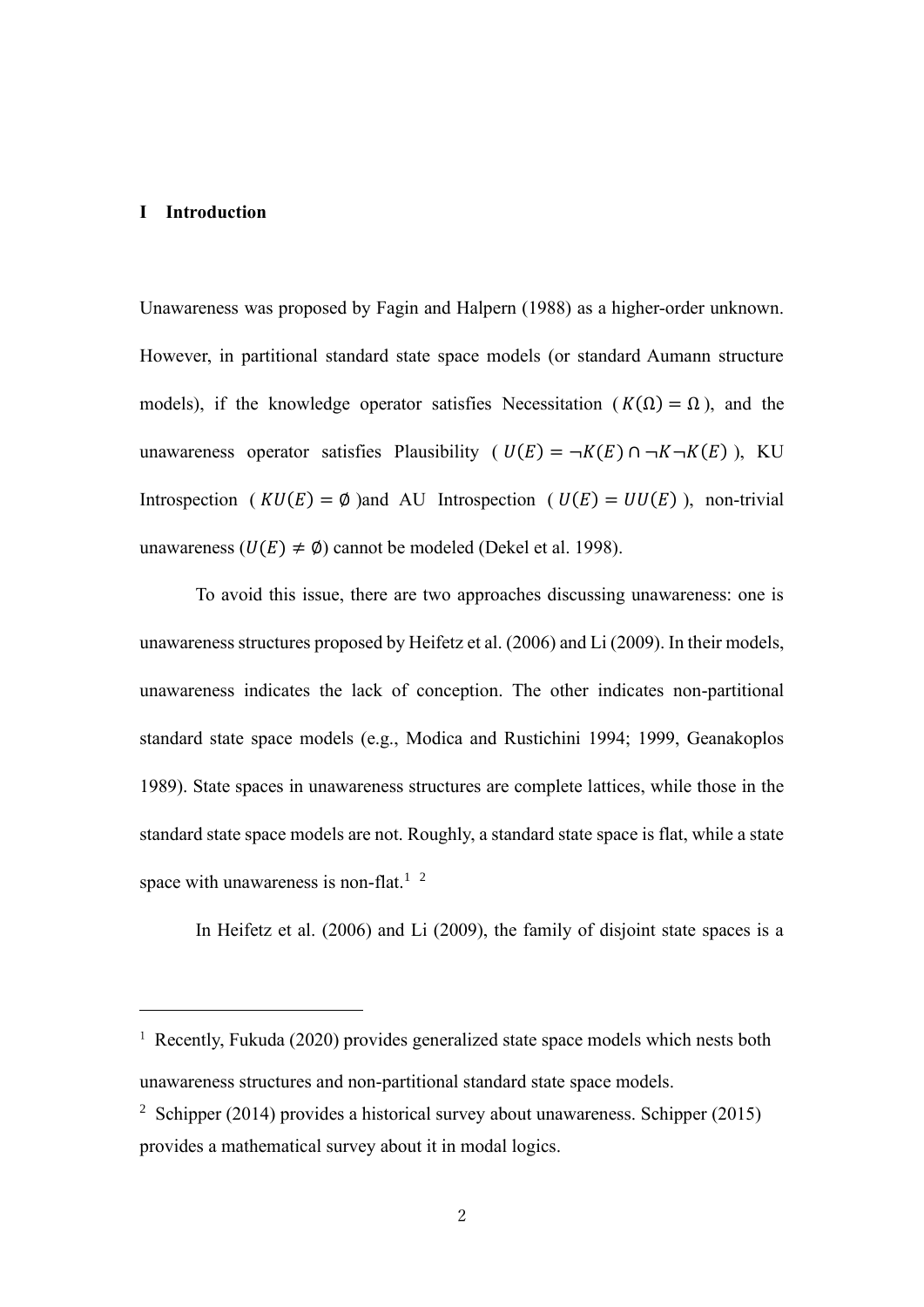complete lattice. However, there is no model that a standard state space itself is a complete lattice. This paper models the state spaces, called *constructive state spaces*, by a set-theoretical and constructive approach. Our state space is equivalent to the space in Heifetz et al. (2006) and Li (2009).

 In our approach, a standard operator is not convenient, because the operator cannot define a state related with  $\phi$  in the state space of Heifetz et al. (2006) or Li (2009). To avoid this issue, we must formulate the *overloaded operator*. Our operator has multiple arities. Although our state space is similar to that of Heifetz et al. (2008), discussions and assumptions about unawareness are different between us and them.

 In our state space, any (subjective) state space is the subset of the constructive state space. The meaning of some state that belongs to some state space is not same as the meaning of the state that belongs to the different space, as some attribute is included in the former, which may not be included in the latter. The meaning of a state depends on the state that state space belongs to. Thus, the meaning of state is decided in relation to the other states on a given state space.

 This paper models constructive Aumann structures with constructive state spaces and defines the possibility correspondence, knowledge operator, and awareness/unawareness operator on the state space. Almost the same properties of the knowledge and awareness/unawareness operators were employed in previous studies.

However, interestingly, Symmetry ( $U(E) = U(\neg E)$ ) crashes non-trivial unawareness, although previous studies prove the property (e.g., Heifetz et al 2006;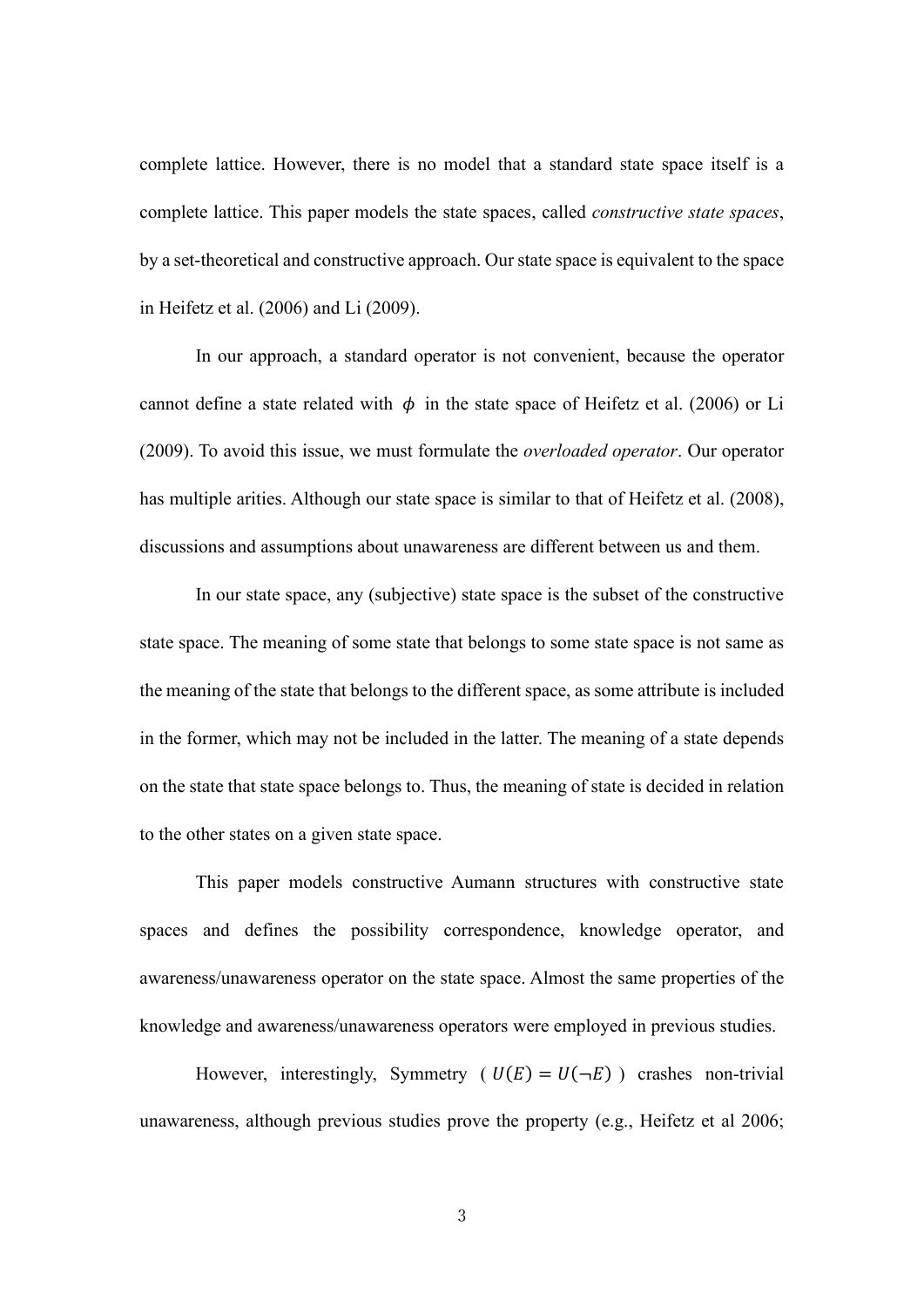2013a, Li 2009, and Fukuda 2020) or assume it (e.g., Modica and Rustichini 1994; 1999, Halpern 2001, Heifetz et al. 2008, and Sadzik 2021). We call the property that Symmetry does not hold *Reverse Symmetry*. Reverse Symmetry has two implications. One is that we must not discuss the event that the agent can perceive and the negation that she cannot perceive using the same approach. The other is that S5 in modal logics may not be necessary in discussing unawareness. Modica and Rustichini (1994) assume Symmetry and show that S4 with Symmetry equals to S5. In contrast, because this paper shows Reverse Symmetry in our model, we must consider S4 with Reverse Symmetry.

 A constructive Aumann structure induces generalization of the main theorems in Dekel et al. (1998) and Chen et al. (2012). Because several properties of the knowledge and the awareness/unawareness operators are the same in previous studies, our models are intermediate between the standard state space and unawareness structure.

 This paper is organized as follows. The following section models state spaces in Heifetz et al. (2006) and Li (2009). Section Ⅲ models a constructive state space and compares the state space with the one in Heifetz et al. and Li. In Section Ⅳ, we model a constructive Aumann structure, and define and discuss the possibility correspondence, the knowledge operator, and awareness/unawareness operator. The last section presents the concluding remarks.

### **II State Space in Previous Studies about Unawareness**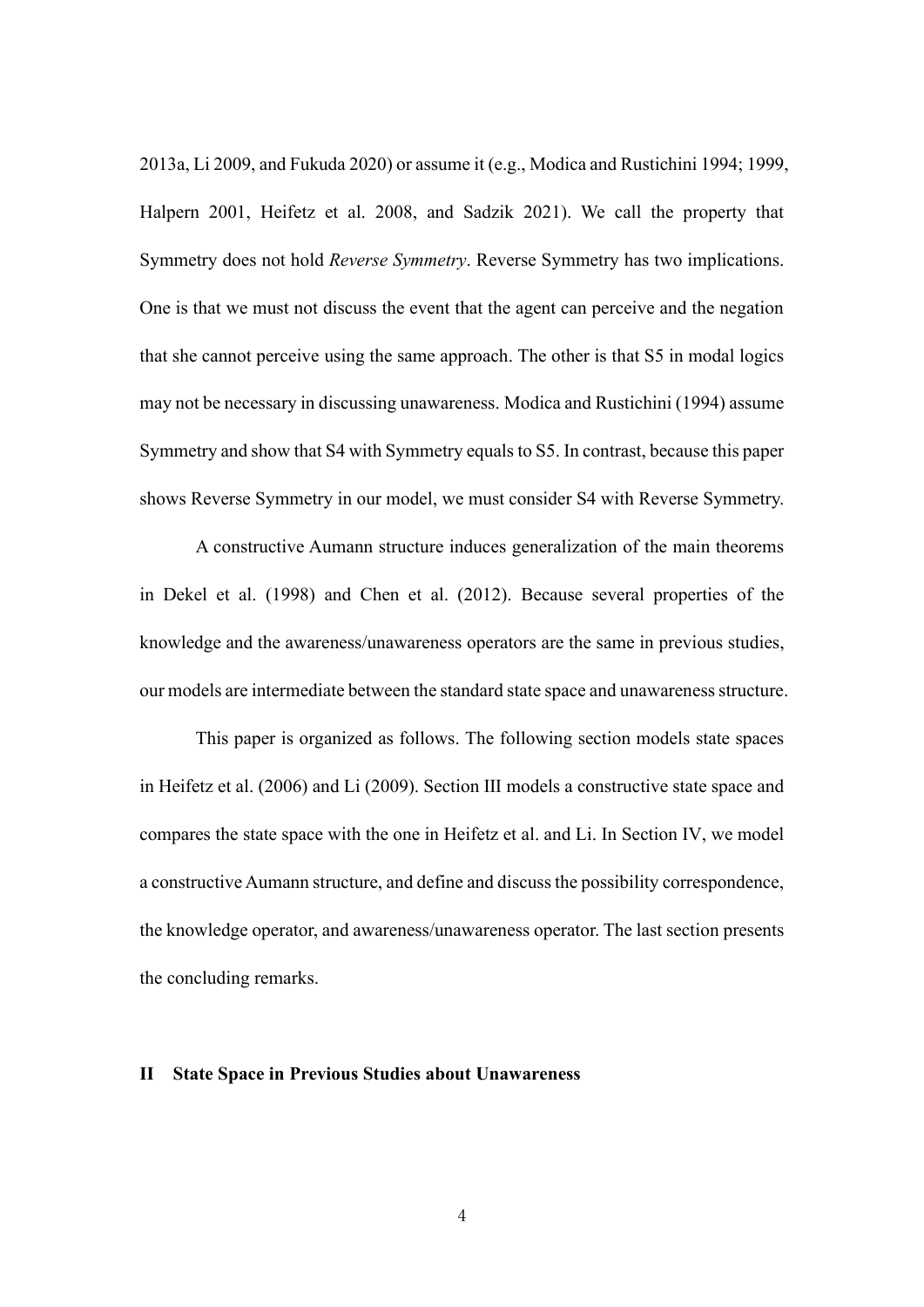This section formulates state spaces defined by Heifetz et al. (2006) and Li (2009).<sup>3</sup>

#### *2-1 State Space in Heifetz et al. (2006)*

First, we formulate state spaces proposed by Heifetz et al. (2006), and call the state spaces HMS-state spaces. Let  $S = \{S_{\lambda}\}_{{\lambda} \in {\Lambda}}$  be a complete lattice of disjoint state spaces, and let  $\leq$  be a partial order on S. For any  $S, S' \in S$ ,  $S \geq S'$  is interpreted as "S is more expressive that S'." Then, there exists a surjective projection  $R_{S'}^S$ :  $S \rightarrow S'$ , that is, for any  $\omega \in S$ ,  $R_{S'}^S(\omega) \in S'$ . An HMS-state space is denoted by  $\Sigma = \bigcup_{\lambda \in \Lambda} S_{\lambda}$ . A standard state space is not  $\Sigma$ , but each state spate on S. Hence, an HMS-state space is the union of disjoint standard state spaces.

**Example 1** Suppose that  $S = \{S_{\{x,y\}}, S_{\{x\}}, S_{\{y\}}, S_{\{\phi\}}\}$  is a complete lattice of disjoint spaces, and let  $S_{\{x,y\}} = \{xy, x \to y, -xy, -x \to y\}$ ,  $S_{\{x\}} = \{x, -x\}$ ,  $S_{\{y\}} =$  $\{y, \neg y\}$  and  $S_{\{\phi\}} = \{\phi\}$ . For example, x indicates that x is true, while  $\neg x$  means that x is false. Given two different spaces  $S_{\{x,y\}}$ ,  $S_{\{x\}}$ ,  $R_{S_{\{x\}}}^{S_{\{x,y\}}}(xy) = R_{S_{\{x\}}}^{S_{\{x,y\}}}(x-y)$ x, and  $R_{S_{\{x\}}}^{S_{\{x,y\}}}(-xy) = R_{S_{\{x\}}}^{S_{\{x,y\}}}(-x-y) = -x$ . Then, an agent who can perceive only

 ${S}_{\{x\}}$  cannot perceive y. The agent perceives x for xy or  $x \rightarrow y$ , while she perceives

<sup>&</sup>lt;sup>3</sup> This paper does not discuss unawareness structures. Related literatures discussing their models are Heifetz et al. (2006; 2008; 2013a), Li (2009), Heinsalu (2012), Galanis (2013; 2018), Schipper (2014; 2015) and Fukuda (2020).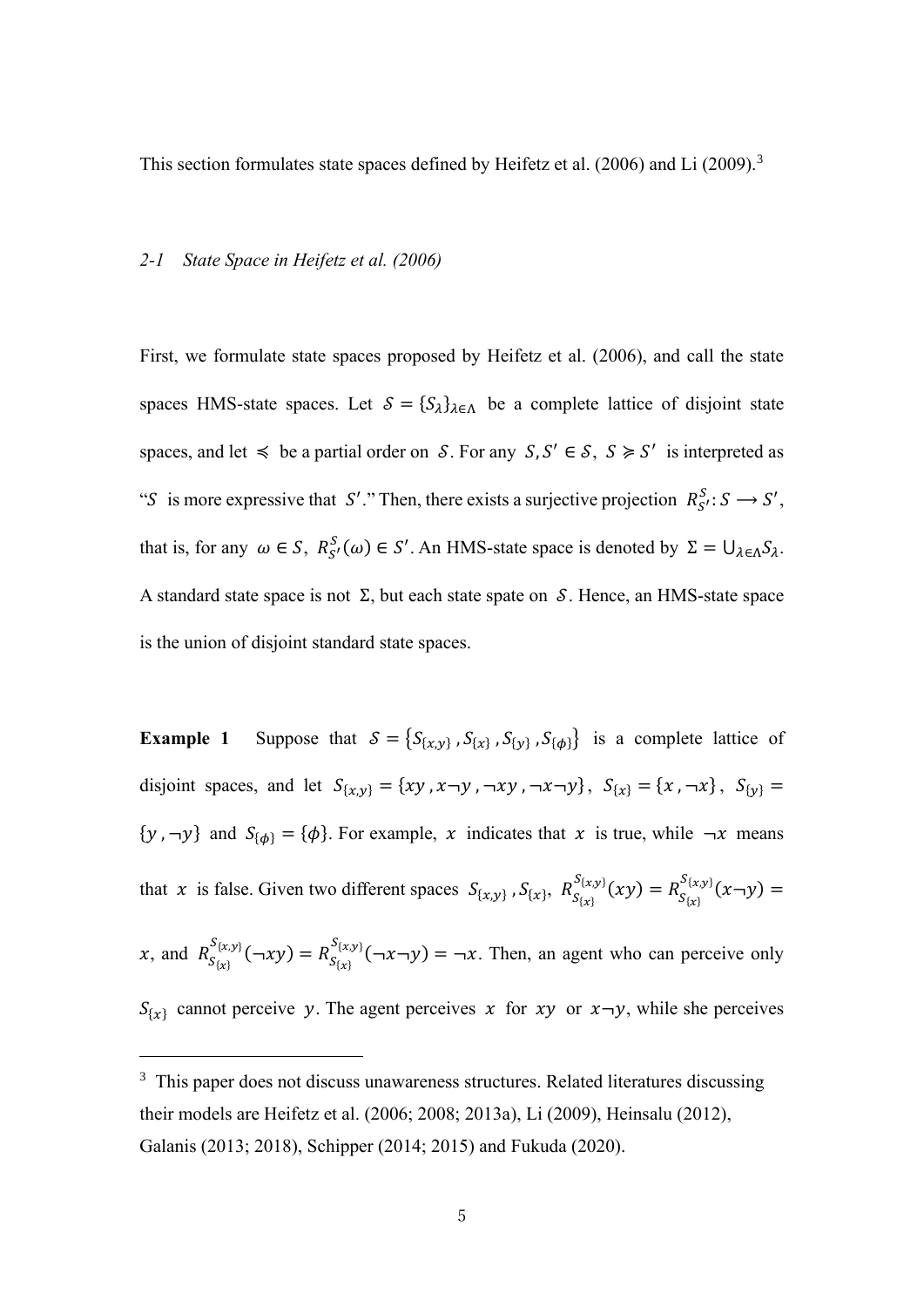$\neg x$  for  $\neg xy$  or  $\neg x \neg y$ . In the example, the HMS-state space is  $\Sigma = S_{\{x,y\}} \cup S_{\{x\}}$  $S_{\{y\}} \cup S_{\{\phi\}}$ , while the standard state space is each element of S, that is,  $S_{\{x,y\}}$ ,  $S_{\{x\}}$ ,  $S_{\{y\}}$ , and  $S_{\{\phi\}}$ . The example is depicted in Figure 1. ■



Fig. 1: HMS-state space.

## *2-2 State Space in Li (2009)*

Subsequently, we formulate state spaces proposed by Li (2009) and call the spaces Listate spaces. Let  $Q^*$  be the set of questions.  $A_q = \{a_q, \neg a_q\}$  is the set of answers about  $q \in Q^*$ . Here, a Cartesian product  $\prod_{q \in Q^*} A_q$  is the objective state space, and  $\prod_{q \in Q} A_q$  is a subjective state space, where  $Q \subseteq Q^*$ . If  $Q = \emptyset$ , let  $\prod_{q \in Q} A_q = \{\phi\}$ . It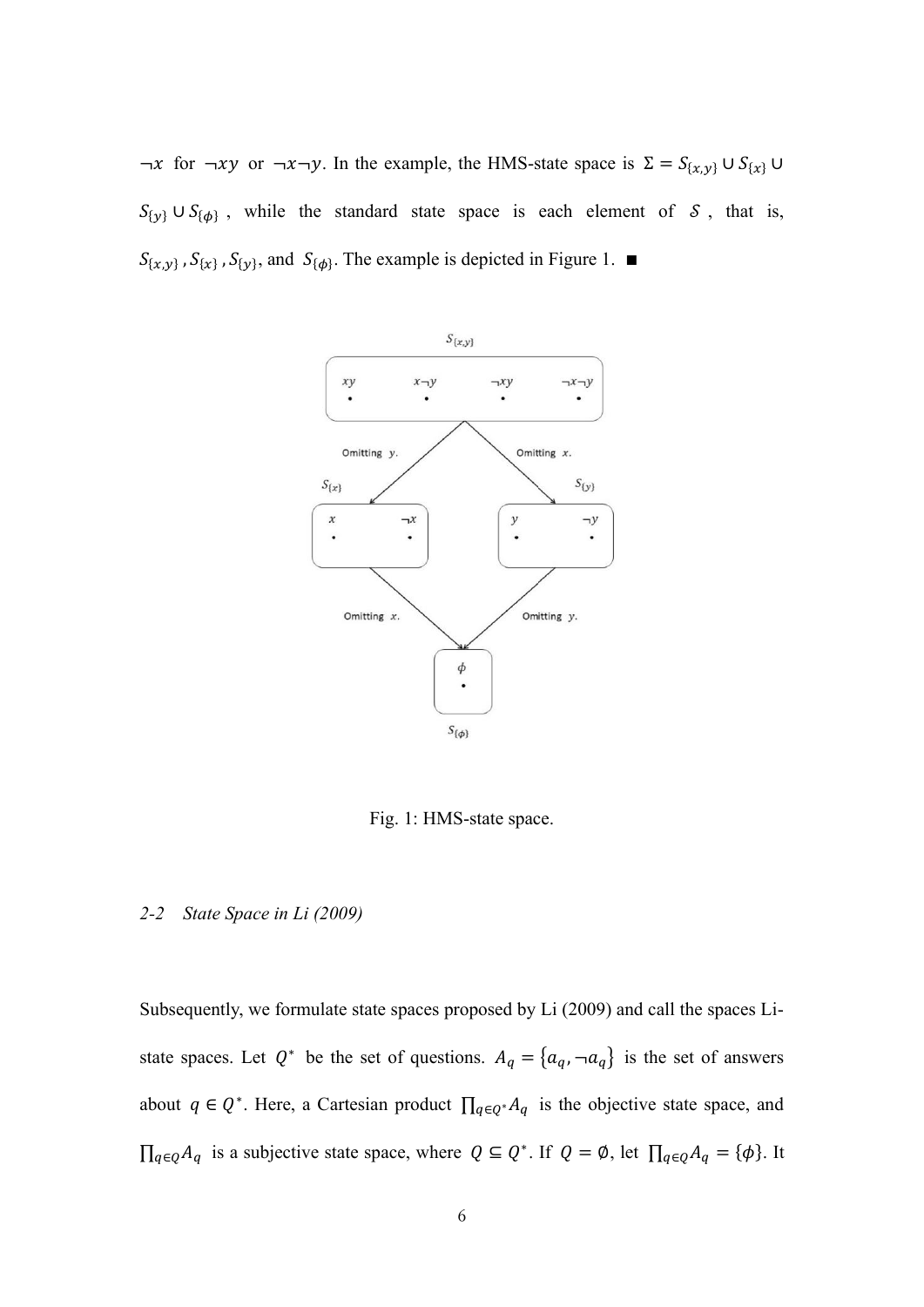is evident that two different spaces  $A, A' \in \left\{ \prod_{q \in Q} A_q \middle| Q \subseteq Q^* \right\}$  are disjoint. For any  $Q, Q' \in 2^{Q^*} \setminus \{\emptyset\}$ , such that  $Q' \subseteq Q \subseteq Q^*$ , there is a surjective projection  $\pi_{Q'}^Q: \prod_{q\in Q} A_q \longrightarrow \prod_{q\in Q'} A_q$ . Hence, for any  $\omega \in \prod_{q\in Q} A_q$ ,  $\pi_{Q'}^Q(\omega) \in \prod_{q\in Q'} A_q$ . Denote by  $\mathcal{A} = \bigcup_{Q \subseteq Q^*} \prod_{q \in Q} A_q$  a Li-state space. A standard state space is not  $\mathcal{A}$ , but each element on  $A$ . Thus, a Li-state space is the union all disjoint spaces on  $A$ .

**Example 2** Suppose that  $Q^* = \{q(x), q(y)\}\$ is the set of questions. Here,  $q(x)$  is a question about an attribute  $x$ , and  $q(y)$  is a question about an attribute y. Then, the sets of answers for each question are  $A_{q(x)} = \{a_{q(x)}, -a_{q(x)}\}$  and  $A_{q(y)} =$  $\{a_{q(y)}, -a_{q(y)}\}\.$  Given x,  $a_{q(x)}$  is interpreted as "the answer for  $q(x)$  is *yes*," while  $\neg a_{q(x)}$  is interpreted as "the answer for  $q(x)$  is *no*." The objective state space is  $A_{q(x)} \times A_{q(y)}$ , while subjective state spaces are  $A_{q(x)}$ ,  $A_{q(y)}$ , and  $A_{q(\phi)}$ . Given  ${q(x)} \subseteq Q^*$ , there is a surjective projection  $\pi_{\{q(x)\}}^{Q^*} : A_{q(x)} \times A_{q(y)} \longrightarrow A_{q(x)}$ . Then,  $\pi_{\{q(x)\}}^{Q^*}(a_{q(x)}, a_{q(y)}) = \pi_{\{q(x)\}}^{Q^*}(a_{q(x)}, \neg a_{q(y)}) = a_{q(x)}$  and  $\pi_{\{q(x)\}}^{Q^*}(\neg a_{q(x)}, a_{q(y)}) =$  $\pi_{\{q(x)\}}^{Q^*}(\neg a_{q(x)}, \neg a_{q(y)}) = \neg a_{q(x)}$ . An agent who can perceive only an attribute x perceives a state  $a_{q(x)}$  for  $(a_{q(x)}, a_{q(y)})$  and  $(a_{q(x)}, -a_{q(y)})$ , the agent perceives a state  $\neg a_{q(x)}$  for  $(\neg a_{q(x)}, a_{q(y)})$  or  $(\neg a_{q(x)}, \neg a_{q(y)})$ . Then, a Li-state space is  $A = A_{q(x)} \times A_{q(y)} \cup A_{q(x)} \cup A_{q(y)} \cup A_{q(\phi)}$ , while standard state spaces are  $A_{q(x)} \times A_{q(y)}$  $A_{q(y)}$ ,  $A_{q(x)}$ ,  $A_{q(y)}$ , and  $A_{q(\phi)}$ . The example is shown in Figure 2.  $\blacksquare$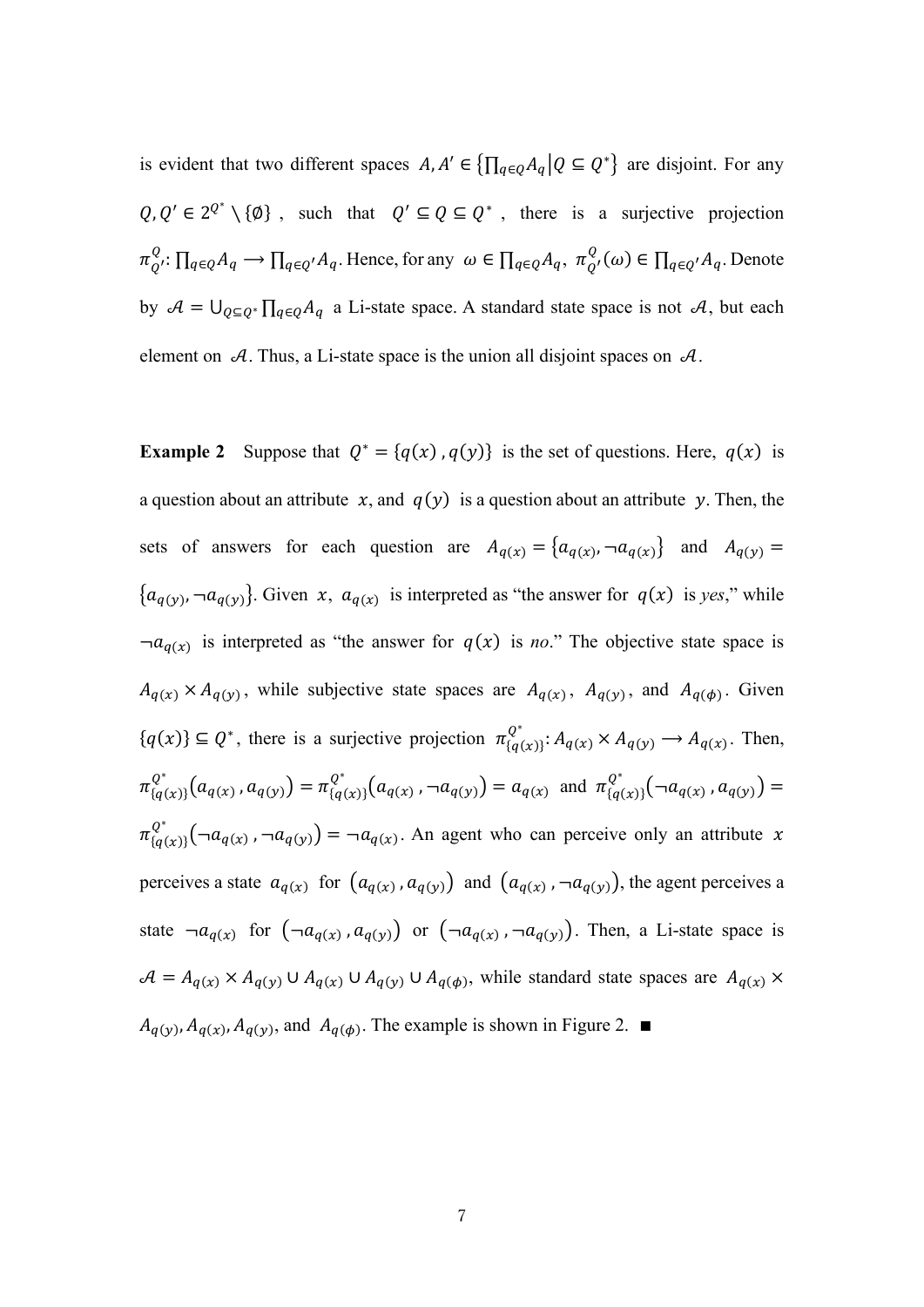

Fig. 2: Li-state space.

## **Ⅲ Constructive State Space**

Standard state space models do not assume that they are semi-lattices, even if the spaces have multi-attribute properties, e.g., dice.<sup>4</sup> In contrast, state spaces in unawareness structures are complete lattices. However, because each element of the family of spaces in their models is a standard state space, each state space is not a semi-lattice. This section shows that standard state space is a semi-lattice (or a complete lattice). Because our formulating approach is similar to those of Heifetz et al. (2008) and Li (2009), as a constructive approach, we call the space a constructive state space.

<sup>4</sup> We can represent multi-attribute for dices. For example, for "1," we represent "1, but not 2, not 3, not 4, not 5, and not 6."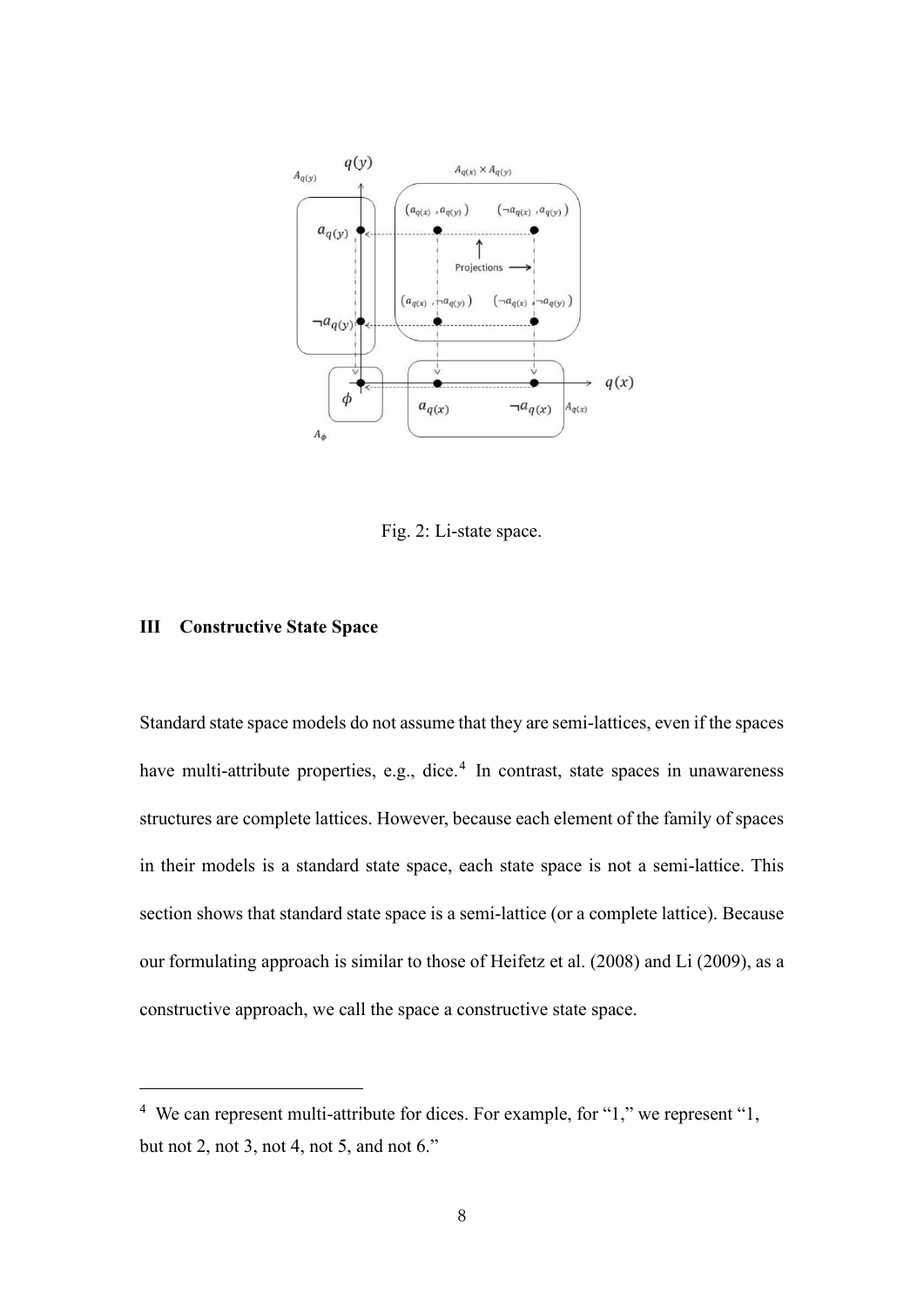#### *3-1 Overloaded Function*

First, we define *functions overloading*. Given two sets X and Y and for any  $k =$  $0, 1, \dots, n$ ,  $X_k$  is defined as follows:

$$
X_k = \begin{cases} \emptyset & \text{if } k = 0; \\ \times_k X & \text{otherwise.} \end{cases}
$$

**Definition of overloaded functions:** A function  $f$  is overloaded by  $n + 1$ -tuple arities  $(0, 1, \dots, n)$  if f is  $n + 1$  mappings as follows:

$$
f\colon \bigcup\nolimits_{k=0}^n X_k \to Y.
$$

This paper assumes that overloading is applicable to operators.

## *3-2 Overloaded Operator and Constructive State Space*

This section models state spaces by using a constructive approach. Let  $P$  be the set of basic propositions or conceptions. Given an *overloaded operator with 3-tuple arities* (0, 1, 2), ∨, and the following conditions satisfied by the operator: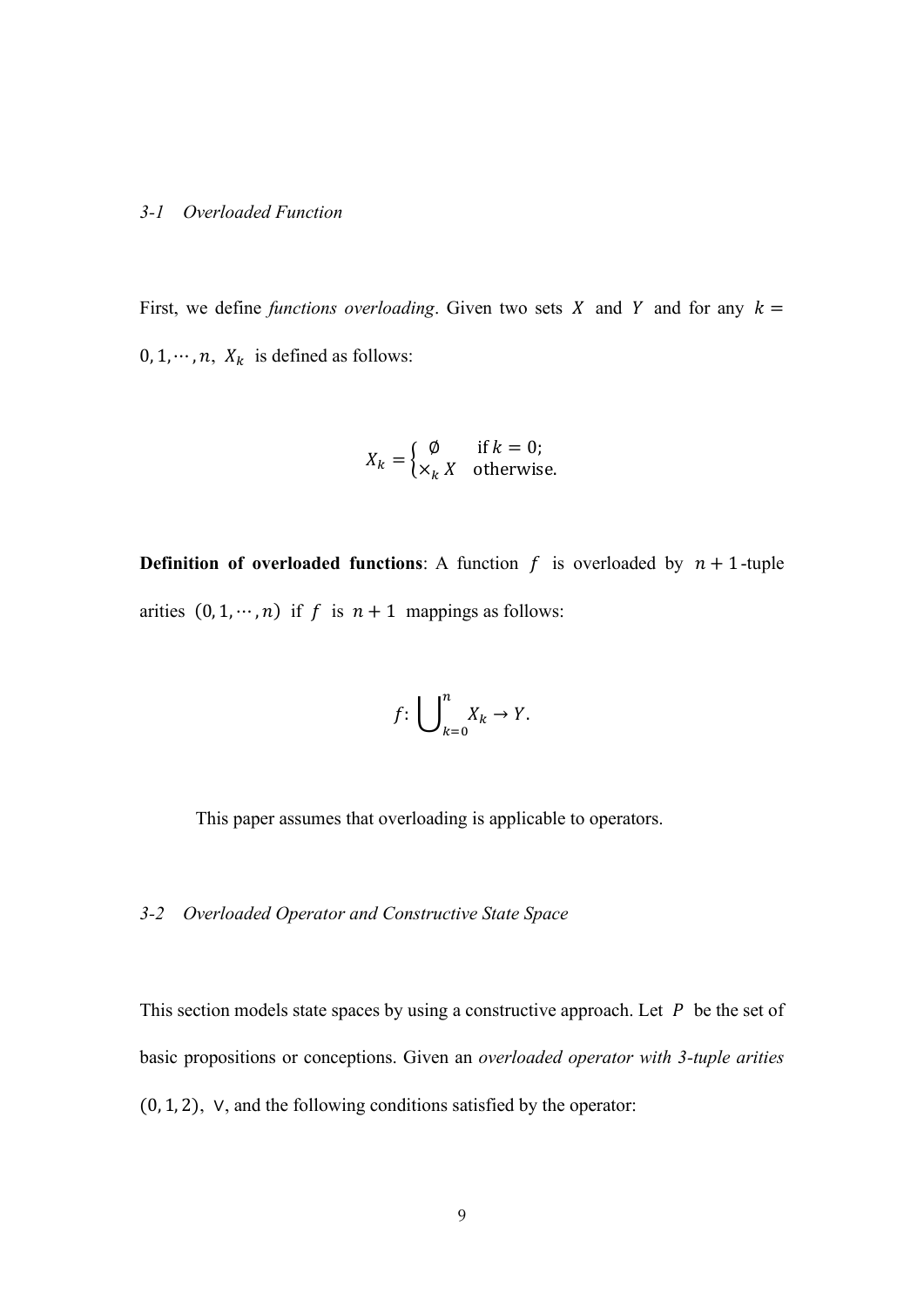- C1 For any  $p \in P$ ,  $p \vee p = \vee p = p \vee p = p$ .
- C2  $V = \phi$ .
- C3 For any  $p, p' \in P$ ,  $p \vee p' = p' \vee p$ .
- C4 For any  $p, p', p'' \in P$ ,  $p \vee (p' \vee p'') = (p \vee p') \vee p''$ .

C1 means that  $p$  can be led by itself when the arity of  $\vee$  is not only 2 but also 1. C2 is a technical condition. When the arity is 0,  $\vee$  leads  $\phi$ . The  $\phi$  is interpreted as "every proposition is not true." C3 means that ∨ satisfies a commutative law, and C4 means that ∨ satisfies an absorption law.

Here, for any subset of basic propositions  $X \subseteq P$ , where *P* may be an empty set,  $V_{p \in X}$  *p* is a state. Let  $\Omega = \{V_{p \in X} p | X \subseteq P\}$  be the objective state space. Further, for any  $X \subseteq P$ , let  $\Omega_X = \{V_{p \in Y} p | Y \subseteq X\}$  be a subjective state space. For any  $X, Y \in 2^P \setminus \{\emptyset\}$  such that  $Y \subseteq X \subsetneq P$ ,  $V_{p \in Y} p \in \Omega$  and  $V_{p \in Y} p \in \Omega_X$  hold evidently. However, attributes between  $V_{p \in Y}$  p in  $\Omega$  and  $V_{p \in Y}$  p in  $\Omega_X$  are different. In  $\Omega$ ,  $V_{p \in Y}$  p includes that any attribute  $p' \in P \setminus Y$  does not hold. In contrast, in  $\Omega_X$ ,  $\vee_{p \in Y} p$  includes hat any  $p' \in P \setminus Y$  does not hold, but it does not include a means that any  $p'' \in P \setminus X$  holds or not.  $\bigvee_{p \in Y} p$  in  $\Omega_X$  is related with any element in the  $\Omega_X$ , but it is not related with every element in  $\Omega \setminus \Omega_X$ . Then, every  $\bigvee_{p \in Y} p$  in  $\Omega_X$  does not have any attribute  $p'' \in P \setminus X$ .

Let us define projections. For any basic proposition sets  $X, Y \subseteq P$ , there is a projection  $r_Y^X: \Omega_X \to \Omega_Y$ . This may not be surjective. Hence, for any  $\bigvee_{p \in Z: Z \subseteq X} p \in$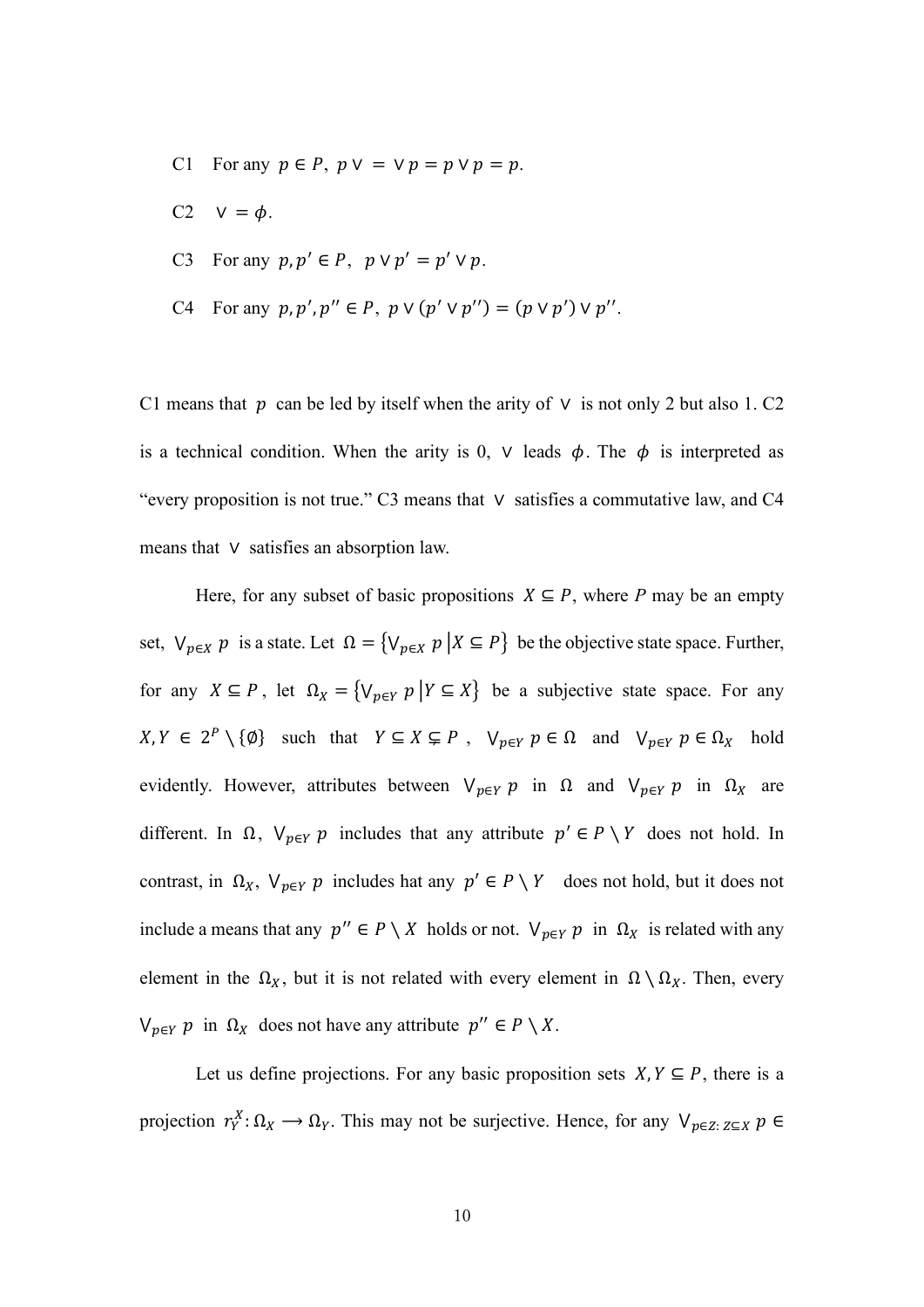$$
\Omega_X, r_Y^X \big( \vee_{p \in Z: Z \subseteq X} p \big) = \vee_{p \in Z \cap Y: Z \subseteq X} p \in \Omega_Y. \text{ If } Y \subseteq X \subseteq P, \text{ then } r_Y^X \circ r_X^P = r_Y^P.
$$
  
Below, let  $\vee_{p \in Z: Z \subseteq P} p = \omega$  and for any  $\omega \in \Omega$  and  $X \subseteq P$ , let  $r_X^P(\omega) = \omega_X$ . For any  $X \subseteq P$ ,  $r_X^X$  is the identity, that is, for any  $\omega \in \Omega_X$ ,  $r_X^X(\omega) = \omega$ .

The objective state space  $\Omega$  is a complete lattice. Although it is a standard state space with a complete lattice, let us call Ω the *constructive state space*.

**Remark 1** For any subsets  $X, Y$  such that  $Y \subseteq X \subseteq P$ ,  $\Omega_Y \subseteq \Omega_X$ .

Remark 1 means that our (subjective) state spaces are subsets on the objective state space, unlike in Heifetz et al. (2006) and Li (2009). The feature differs from unawareness structures, and the feature is the same to (non-partitional) standard state space models. Moreover, different state spaces have an intersection, and all intersections must have  $\phi$ .

 Our formulation is similar to that of Heifetz et al. (2008). Our formulations are set-theoretical approaches, while their formulations are logics approaches. However, there is a crucial difference between our discussion and their discussion about unawareness. Heifetz et al. assume that the awareness/unawareness operator satisfies Symmetry. In contrast, we show that the operator does not satisfy Symmetry with Nontriviality. Because results between this paper and Heifetz et al. are different even if both state spaces are same formulations, we assert that our framework is different to theirs.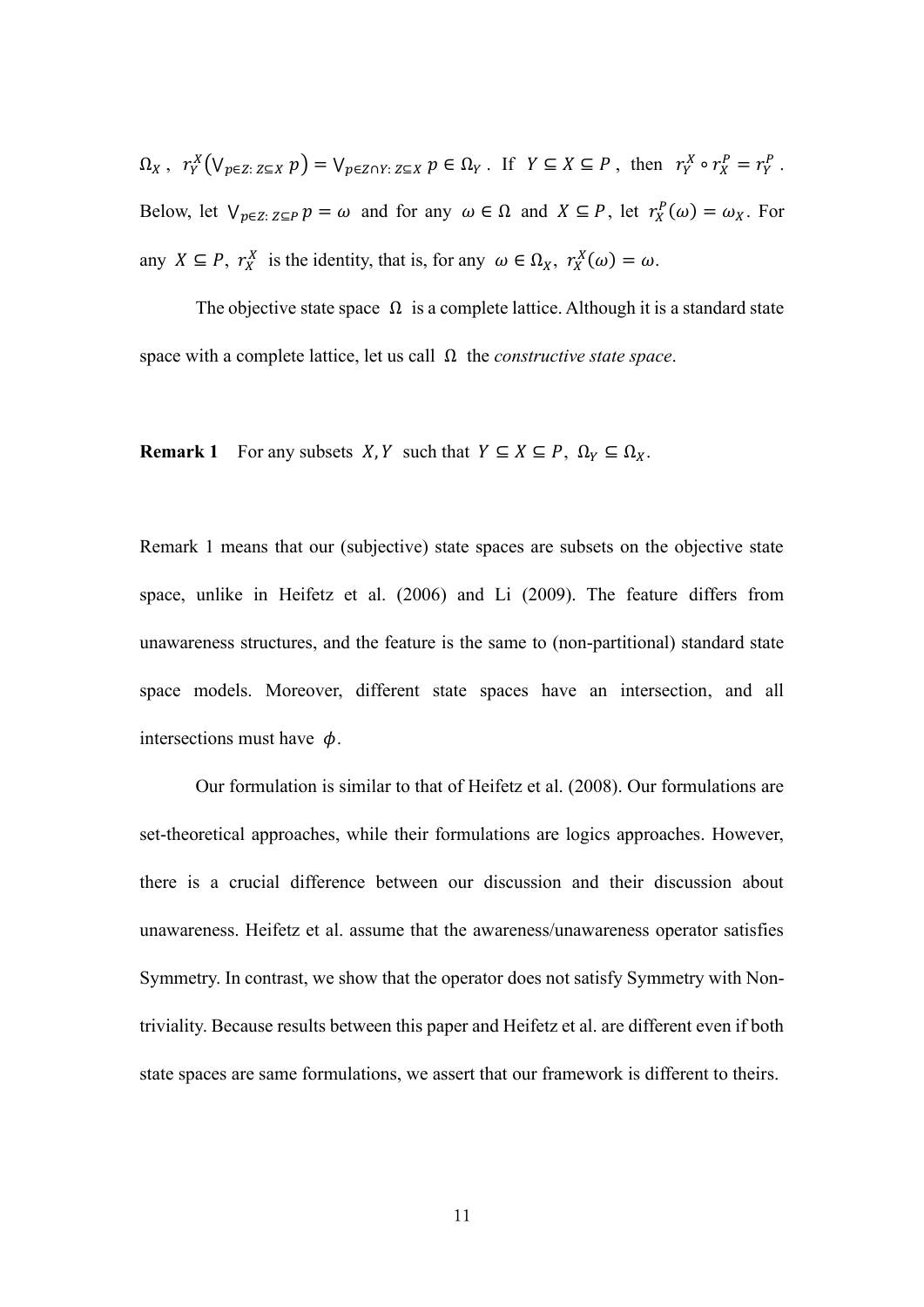**Example 3** Let  $P = \{x, y\}$  be the set of basic propositions, and let  $\Omega =$  $\{x \vee y, x, y, \phi\}, \ \Omega_{\{x\}} = \{x, \phi\}, \ \Omega_{\{y\}} = \{y, \phi\}, \text{ and } \Omega_{\{\phi\}} = \{\phi\}$  be state spaces. Each state space is a subset of  $\Omega$ . Because the projection must not be surjective, given two sets  $\{x\}$  and  $\{y\}$ ,  $r_{\{y\}}^{x} (x) = r_{\{y\}}^{x} (\phi) = \phi$ . It is evident that the intersection has  $\phi$ . Then,  $\Omega$  is a constructive state space. The example is depicted in Figure 3.

Here, let us focus on  $\phi$ . If  $\phi \in \Omega$ , a state  $\phi$  indicates that it does not represent  $x \vee y$ ,  $x$  or  $y$ . In contrast, if  $\phi \in \Omega_X$ ,  $\phi$  means only that it does not represent  $x$ , but it does not mean that it represents or not  $x \vee y$  and y.  $\phi$  does not imply a conception  $\nu$ . That is, if any two state spaces are different, then same state does not have same attribute between them. ∎



Fig. 3: Constructive Aumann-state space.

#### *3-3 Relationships with Other State Spaces*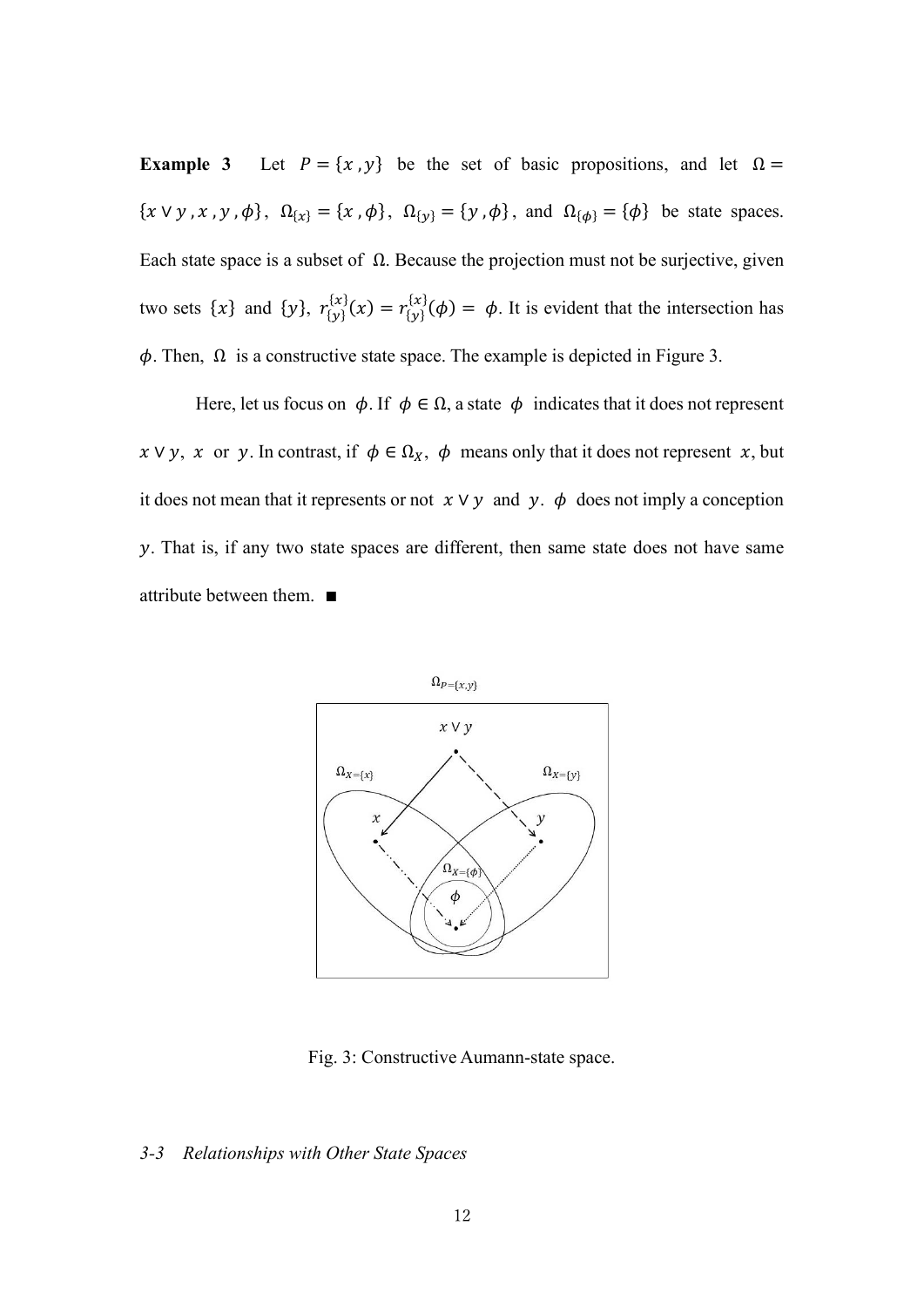Our constructive state spaces are related with HMS-state spaces and Li-state spaces by the following lemmas.

**Lemma 1** The following are equivalent:

- 1. A constructive state space can be constructed.
- 2. An HMS-state space can be constructed.

*Proof.* (1 $\Rightarrow$ 2) Any constructive state space  $\Omega$  has the set of basic propositions P and for any subset  $X \subseteq P$ , there is  $\Omega_X = \{ \vee_{p \in Y} p \mid Y \subseteq X \}$ . Here, let us define the family of disjoint sets  $S$  and bijective mapping  $f: \{\Omega_X | X \subseteq P\} \longrightarrow S$ . Then, for any  $X, Y \subseteq$ P, if  $X \neq Y$ , then  $f(\Omega_X) \cap f(\Omega_Y) = \emptyset$ . Let  $\preccurlyeq$  be a partial order on S and be defined as follows: if  $X \subseteq Y$ , then  $f(\Omega_X) \leq f(\Omega_Y)$ . Then, suppose that there exists a surjective projection  $r_{\Omega_X}^{\Omega_Y} : \Omega_Y \to \Omega_X$ . Then,  $S = \{f(\Omega_X) | X \subseteq P\}$  is a complete lattice, and  $\Sigma =$  $\bigcup_{X \subseteq P} f(\Omega_X)$  is an HMS-state space.

(2 $\Rightarrow$ 1) Any HMS-state space Σ has a complete lattice with disjoint spaces  $\delta$  =  $\{S_{\lambda}\}_{{\lambda}\in {\Lambda}}$ . Here, let us define  $S^{min} = \{S \in S | S \text{ is minimal element on } S \setminus \{\emptyset\}\}\)$ , let P be some set and be given a bijective mapping  $\hat{f}: \mathcal{S}^{min} \to P$ . Then, overloaded operator with 3-tuple arities (0, 1, 2), ∨, satisfies the following.

- For any  $S \in \mathcal{S}^{min}$ ,  $\hat{f}(S) \vee \{ \vee \hat{f}(S) = \hat{f}(S) \vee \hat{f}(S) = \hat{f}(S)$ .
- $V = \emptyset$ .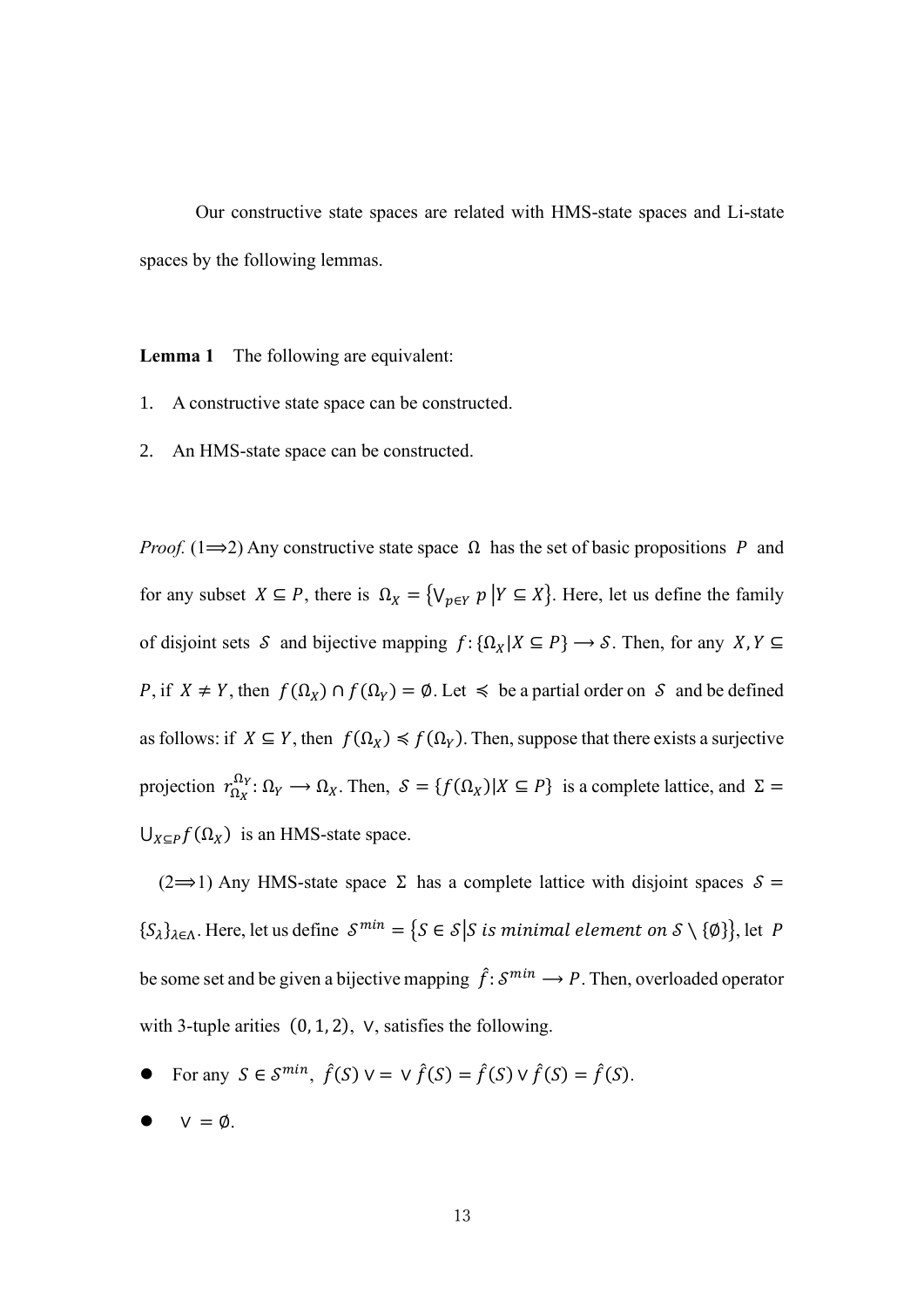- For any  $S, S' \in \mathcal{S}^{min}$ ,  $\hat{f}(S) \vee \hat{f}(S') = \hat{f}(S') \vee \hat{f}(S)$ .
- For any  $S, S', S'' \in S^{min}$ ,  $\hat{f}(S) \vee (\hat{f}(S') \vee \hat{f}(S'')) = (\hat{f}(S) \vee \hat{f}(S')) \vee \hat{f}(S'')$ .

Then, for any  $\mathcal{X} \subseteq \mathcal{S}^{min}$ ,  $\Omega_{\mathcal{X}} = \{V_{\mathcal{S} \in \mathcal{X}} \hat{f}(S) | \mathcal{X} \subseteq \mathcal{S}^{min}\}$ . Let us define that for any  $\mathcal{X}, \mathcal{Y} \subseteq \mathcal{S}^{min}$ , if we define a projection  $r_{\mathcal{Y}}^{\mathcal{X}}: \Omega_{\mathcal{X}} \to \Omega_{\mathcal{Y}}$ , then for any  $\bigvee_{S \in \mathcal{Z} : Z \subseteq \mathcal{X}} S$ ,  $r_{\mathcal{Y}}^{\mathcal{X}}(\vee_{S \in \mathcal{Z}: Z \subseteq \mathcal{X}} S) = \vee_{S \in \mathcal{Z} \cap \mathcal{Y}: Z \subseteq \mathcal{X}} S$ . Then,  $\{\hat{f}(S) | S \in \mathcal{S}^{min}\}\$ is the set of basic propositions, and  $\Omega = \{ V_{S \in \mathcal{X}} \hat{f}(S) | \mathcal{X} \subseteq S^{min} \}$  is a constructive state space.  $\blacksquare$ 

**Lemma 2** The following are equivalent:

- 1. A constructive state space can be constructed.
- 2. A Li-state space can be constructed.

*Proof.* (1 $\Rightarrow$ 2) Any constructive state space  $\Omega$  has the set of basic propositions P, and for any  $X \subseteq P$ , there is  $\Omega_X = \{ \vee_{p \in Y} p \mid Y \subseteq X \}$ . Here, given some set  $Q^*$  and a bijection mapping  $g: P \to Q^*$ . Then, for any  $p, p' \in P$ ,  $g(p) \neq g(p')$ . Moreover, for any  $p \in P$ , let us define  $A_{g(p)} = \{a_{g(p)}, \neg a_{g(p)}\}$  and for any  $X \subseteq P$ , given  $\prod_{p\in X}A_{g(p)}$ . Note that, if  $X = \emptyset$ , we denote by  $\prod_{p\in X}A_{g(p)} = {\emptyset}$ . Here, for any  $X, Y \subseteq P$ , such that  $X \neq Y$ ,  $\prod_{p \in X} A_{g(p)} \neq \prod_{p \in Y} A_{g(p)}$  is obvious. When  $Y \subseteq X$ , suppose that there is a surjective projection  $r_Y^X: \prod_{p\in X} A_{g(p)} \to \prod_{p\in Y} A_{g(p)}$ . Then,  ${g(p)|p \in P}$  is the set of questions, and  $\mathcal{A} = \bigcup_{X \subseteq P} \prod_{p \in X} A_{g(p)}$  is a Li-state space.

 $(2\rightarrow 1)$  Any Li-state space A has the set of questions  $Q^*$ . Here, given some set P a bijection mapping  $\hat{g} \colon Q^* \to P$ , then, for any  $q, q' \in Q^*$ , if  $q \neq q'$ ,  $\hat{g}(q) \neq \hat{g}(q')$ .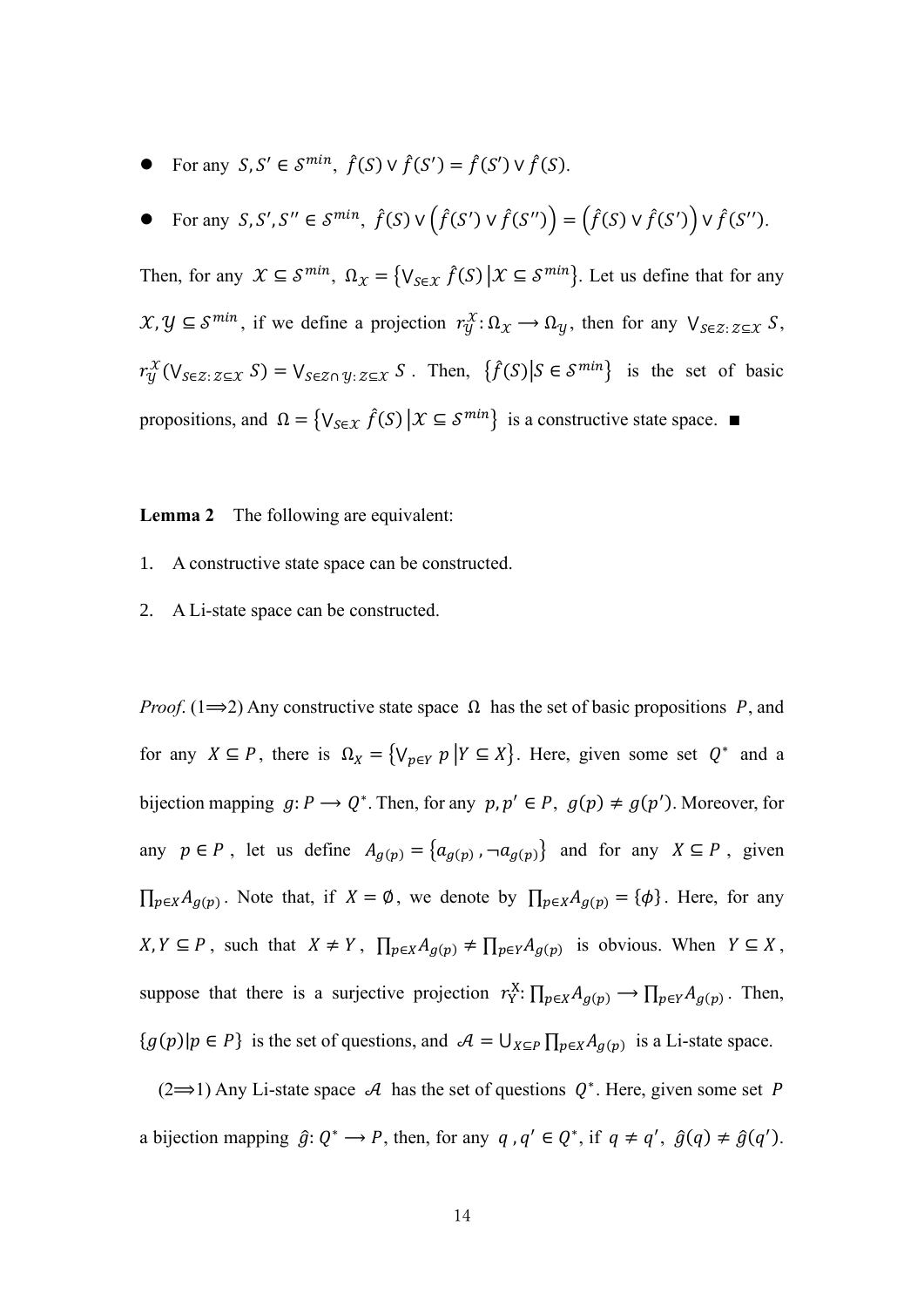Let us define an overloaded operator ∨ as follows.

- For any  $q \in Q^*$ ,  $\hat{g}(q) \vee = \vee \hat{g}(q) = \hat{g}(q) \vee \hat{g}(q) = \hat{g}(q)$ .
- $\bullet \quad \vee = \phi.$
- For any  $q, q' \in Q^*$ ,  $\hat{g}(q) \vee \hat{g}(q') = \hat{g}(q') \vee \hat{g}(q)$ .
- For any  $q, q', q'' \in Q^*$ ,  $\hat{g}(q) \vee (\hat{g}(q') \vee \hat{g}(q'')) = (\hat{g}(q) \vee \hat{g}(q')) \vee \hat{g}(q'')$ .

Then, for any  $Q \subseteq Q^*$ , let  $\Omega_Q = \{ V_{q \in Q} \hat{g}(q) | Q \subseteq Q^* \}$ . For any  $Q, Q' \subseteq Q^*$ , given a projection  $r_Q^Q$ :  $\Omega_Q \to \Omega_{Q'}$  and for any  $V_{q \in Q'' : Q'' \subseteq Q}$   $\hat{g}(q) \in \Omega_Q$ , let us define  $r_{Q'}^Q(\bigvee_{q\in Q'': Q''\subseteq Q}\hat{g}(q)) = \bigvee_{q\in Q''\cap Q': Q''\subseteq Q}\hat{g}(q)$ . Then,  $\{\hat{g}(q)|q\in Q^*\}$  is the set of basic propositions and,  $\Omega = \{ V_{q \in Q} \hat{g}(q) | Q \subseteq Q^* \}$  is a constructive state space.

 The lemmas indicate that any constructive state space can construct HMS-state space and Li-state space, and vice versa.

**Proposition 1** The following are equivalent.

- 1. A constructive state space can be constructed.
- 2. HMS-state space can be constructed.
- 3. Li-state space can be constructed.

 Let us consider constructive state spaces related with HMS-state spaces. We compare Example 2 with 3. Their relations are the following:

$$
S_{\{x,y\}} \iff \Omega
$$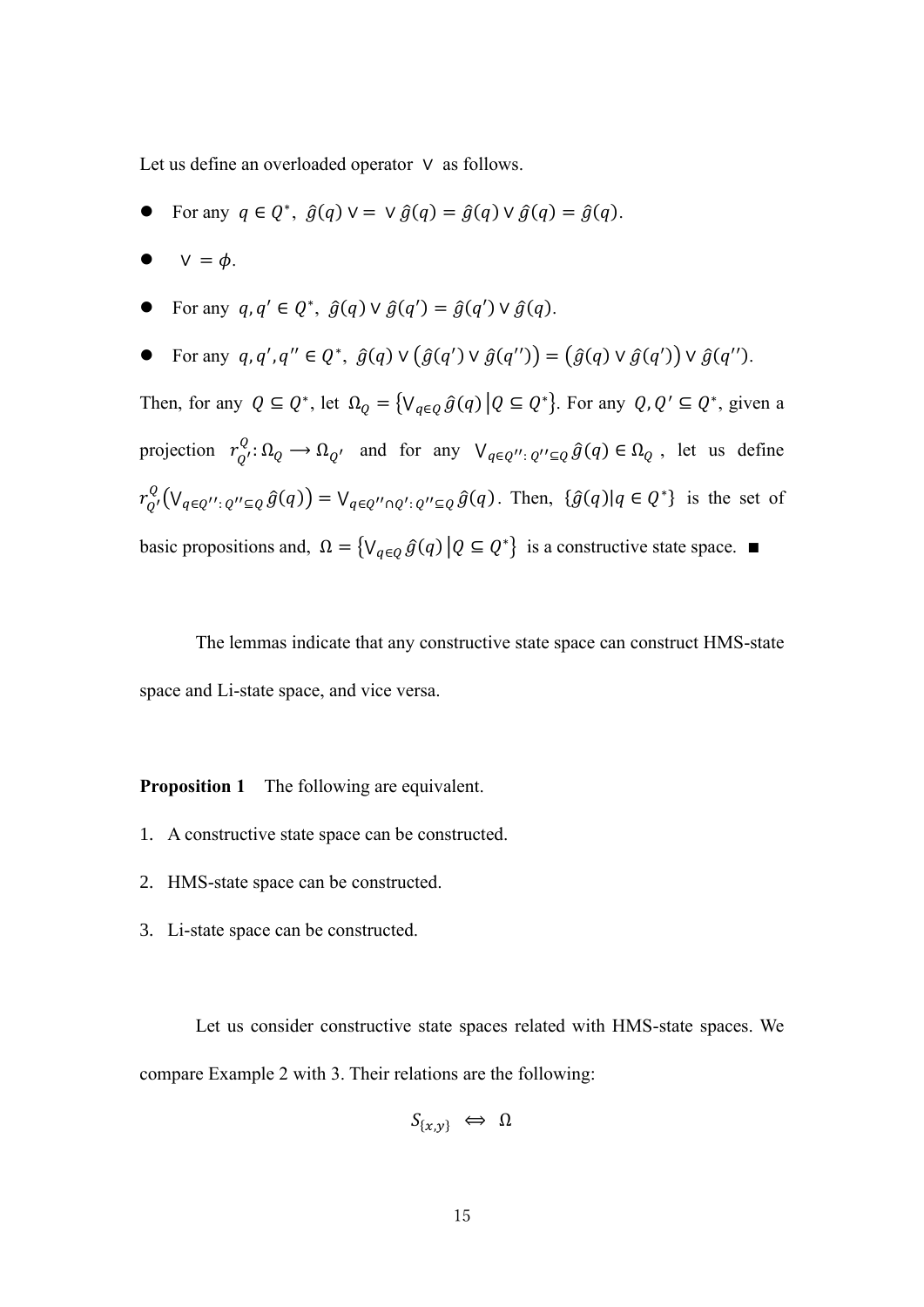$$
S_{\{x\}} \iff \Omega_{\{x\}}
$$
  

$$
S_{\{y\}} \iff \Omega_{\{y\}}
$$
  

$$
S_{\{\phi\}} \iff \Omega_{\{\phi\}}
$$

When  $S_{\{x,y\}}$  is compared with  $\Omega$ , states between the spaces are represented as follows:

$$
xy \Leftrightarrow x \lor y
$$

$$
x \neg y \Leftrightarrow x
$$

$$
\neg xy \Leftrightarrow y
$$

$$
\neg x \neg y \Leftrightarrow \phi
$$

In contrast, when  $S_{\{x\}}$  is compared with  $\Omega_{\{x\}}$ , states between the spaces are represented as follows:

$$
x \iff x
$$
  

$$
\neg x \iff \phi
$$

By these comparisons, x in  $\Omega$  and x in  $\Omega_{\{x\}}$  have different implication and  $\phi$  in  $Ω$  and  $φ$  in  $Ω_{\{x\}}$  are different as well.  $Ω_{\{x\}}$  is the lack of y.

Moreover, the following are a relationship between  $\Omega$  and  $\Sigma$ :

$$
xy \Leftrightarrow x \lor y
$$

$$
x \Leftrightarrow x
$$

$$
y \Leftrightarrow y
$$

$$
\phi \Leftrightarrow \phi
$$

This means that each element of  $\Omega$  is related with each element without negations of Σ. That is, not only  $\Omega$  is related with  $S_{\{x,y\}} \subseteq \Sigma$ , but also  $\Omega$  is related with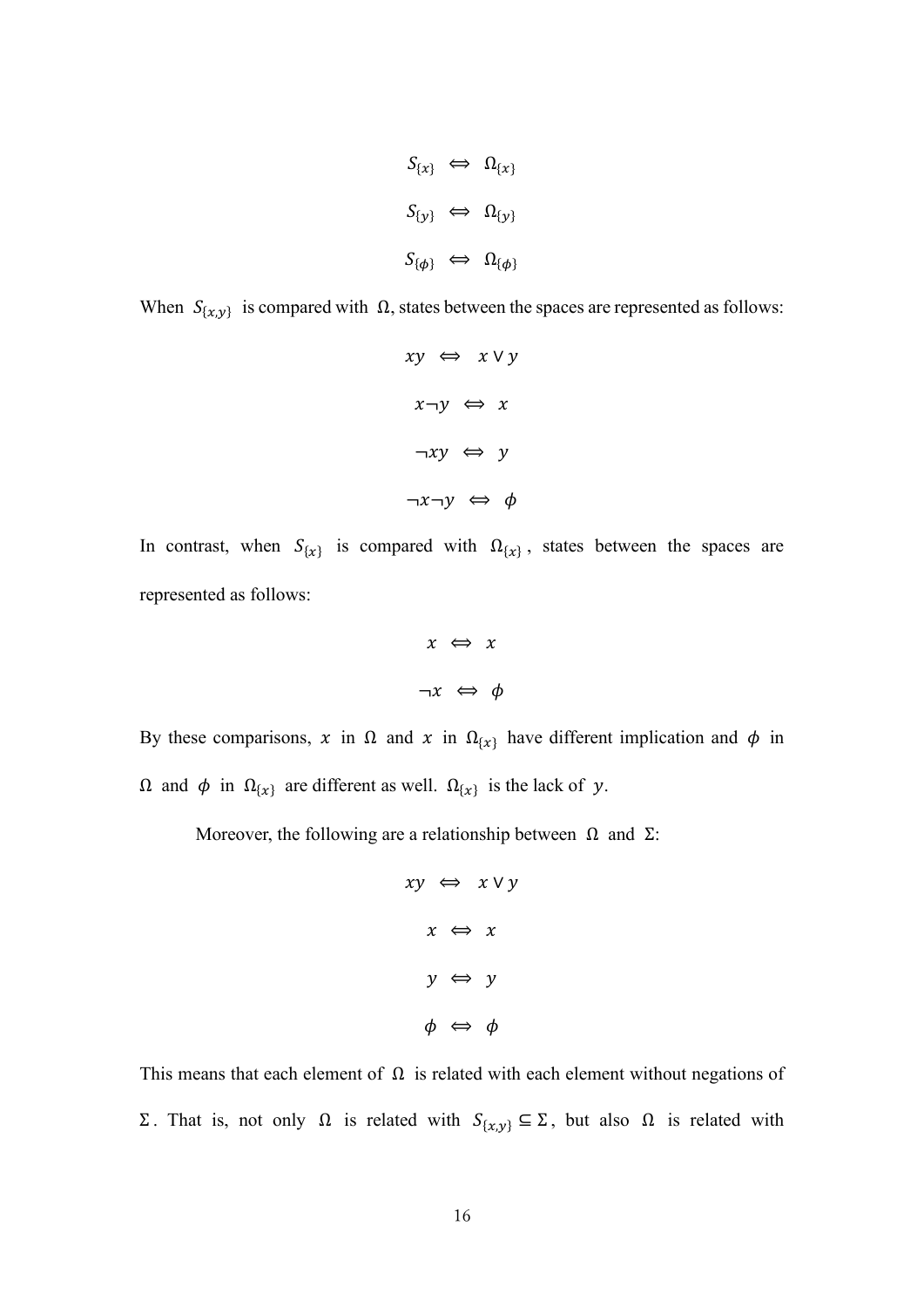$\{xy, x, y, \phi\} \subseteq \Sigma$ . Hence,  $\Omega$  has a dual structure for  $\Sigma$ .

#### **Ⅳ Constructive Aumann Structure**

This section models *constructive Aumann structures* based on constructive state spaces. We focus on only a single agent, formulate possibility correspondences on constructive state spaces, and knowledge operators and awareness/unawareness operators on constructive Aumann structures, and discuss their properties. Finally, we provide generalization of main theorems proposed by Dekel et al. (1998) and Chen et al. (2012).

# *4-1 Possibility Correspondence*

Possibility correspondences in standard Aumann structures are only defined in state spaces. In contrast, because our state spaces are semi lattices, a domain of possibility correspondences is not only the state space, but also the power set of basic propositions. Let  $\langle P, \Omega, \Pi \rangle$  be the constructive Aumann structure, where  $\Omega$  is constructed by P. Then,  $\Pi: \Omega \times 2^P \to 2^{\Omega} \setminus \{\emptyset\}$  is the possibility correspondence. Suppose that an agent can perceive every basic proposition in the subset of basic propositions  $X \subseteq P$ , but not in  $Y \subseteq P \setminus X$ . Then, for any  $\omega \in \Omega$ ,  $\Pi(\omega, X) \subseteq \Omega_X$ . Let us assume that the possibility correspondence satisfies the following properties.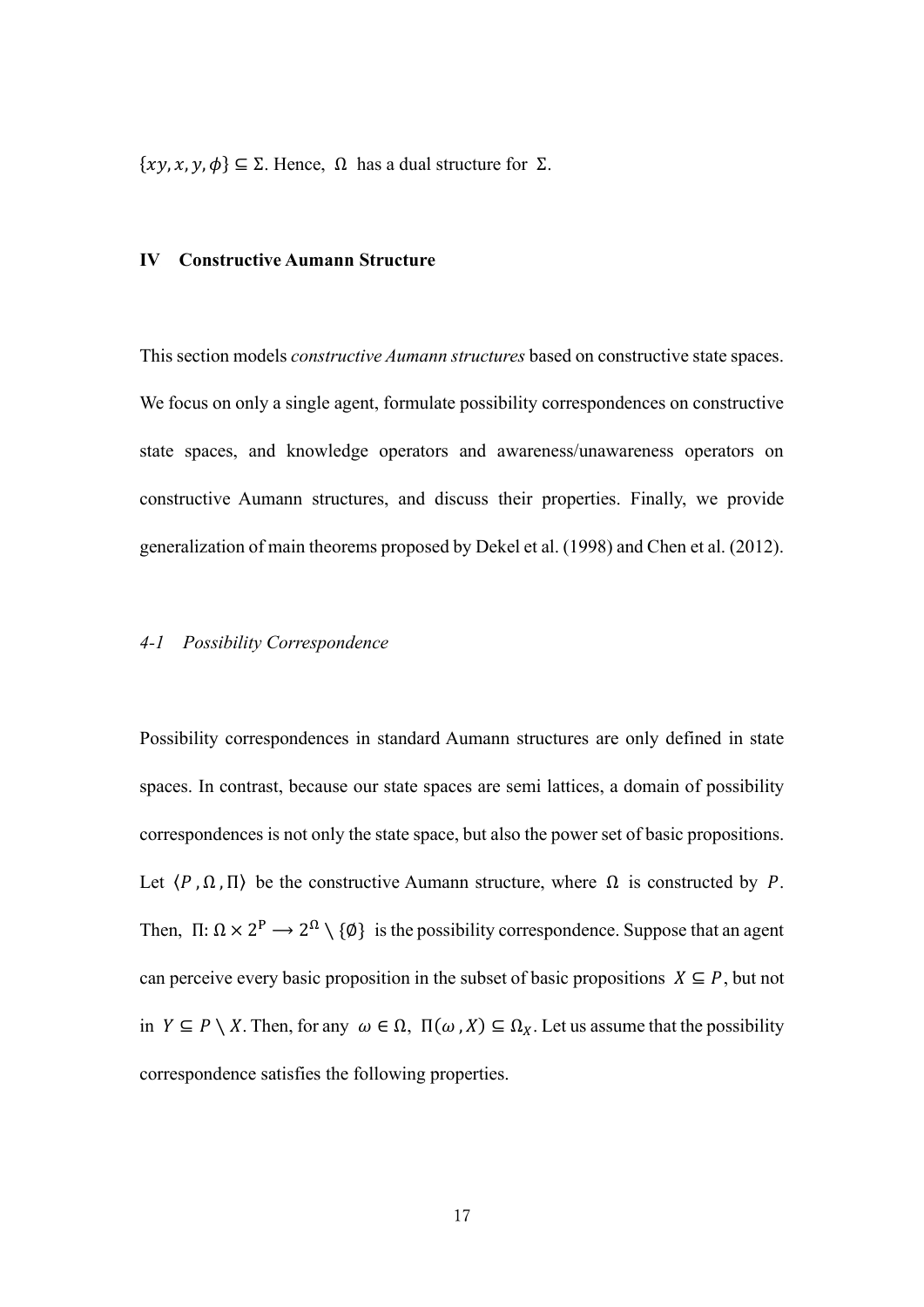- 1. Subjective Nondelusion: For any  $\omega \in \Omega$ , and any  $X \subseteq P$ ,  $\omega_X \in \Pi(\omega, X)$ .
- 2. Stationarity: For any  $\omega, \omega' \in \Omega$  and any  $X \subseteq P$ , if  $\omega' \in \Pi(\omega, X)$ , then  $\Pi(\omega', X) = \Pi(\omega, X).$

**Example 3 (Continued.)** Let  $\omega_1 = x \vee y$ ,  $\omega_2 = x$ ,  $\omega_3 = y$  and  $\omega_4 = \phi$ . Suppose that an agent can perceive the basic proposition set  $X = \{x\}$ . By Subjective Nondelusion,  $\omega_2 \in \Pi(\omega_1, X)$ ,  $\omega_2 \in \Pi(\omega_2, X)$ ,  $\omega_4 \in \Pi(\omega_3, X)$ , and  $\omega_4 \in$  $\Pi(\omega_4, X)$ . By Stationarity,  $\Pi(\omega_1, X) = \Pi(\omega_2, X)$  and  $\Pi(\omega_3, X) = \Pi(\omega_4, X)$ . Note that whether  $\Pi(\omega_1, X) = \Pi(\omega_3, X)$  or not may depend on how  $\Pi$  is formulated. ■

 Subjective Nondelusion and Stationarity are the analogues of the partitional information function in a standard Aumann structure. When  $X$  is a proper subset of  $P$ , Π is evidently not partitional on  $Ω$ . However, it may be partitional on  $Ω<sub>X</sub>$ .

**Definition 1** (Partial Partition) Given any  $X \subseteq P$ .  $\Pi$ :  $\Omega \times 2^P \longrightarrow 2^{\Omega} \setminus \{\emptyset\}$  is *partially partitional* on  $\Omega_X$  if there exists  $\mathcal{P} = \{P_\lambda\}_{\lambda \in \Lambda}$  such that:

- 1.  $\bigcup_{\lambda \in \Lambda} P_{\lambda} = \Omega_X;$
- 2. For any  $\omega \in \Omega$ , there exists  $P_{\lambda}$  such that  $\omega_X \in P_{\lambda}$  and  $\Pi(\omega, X) = P_{\lambda}$ ; and
- 3. For any  $P_{\lambda}, P_{\lambda'} \in \mathcal{P}$ , if  $P_{\lambda} \neq P_{\lambda'}$ , then  $P_{\lambda} \cap P_{\lambda'} = \emptyset$ .

A partial partition is the analog of the partition in a standard Aumann structure.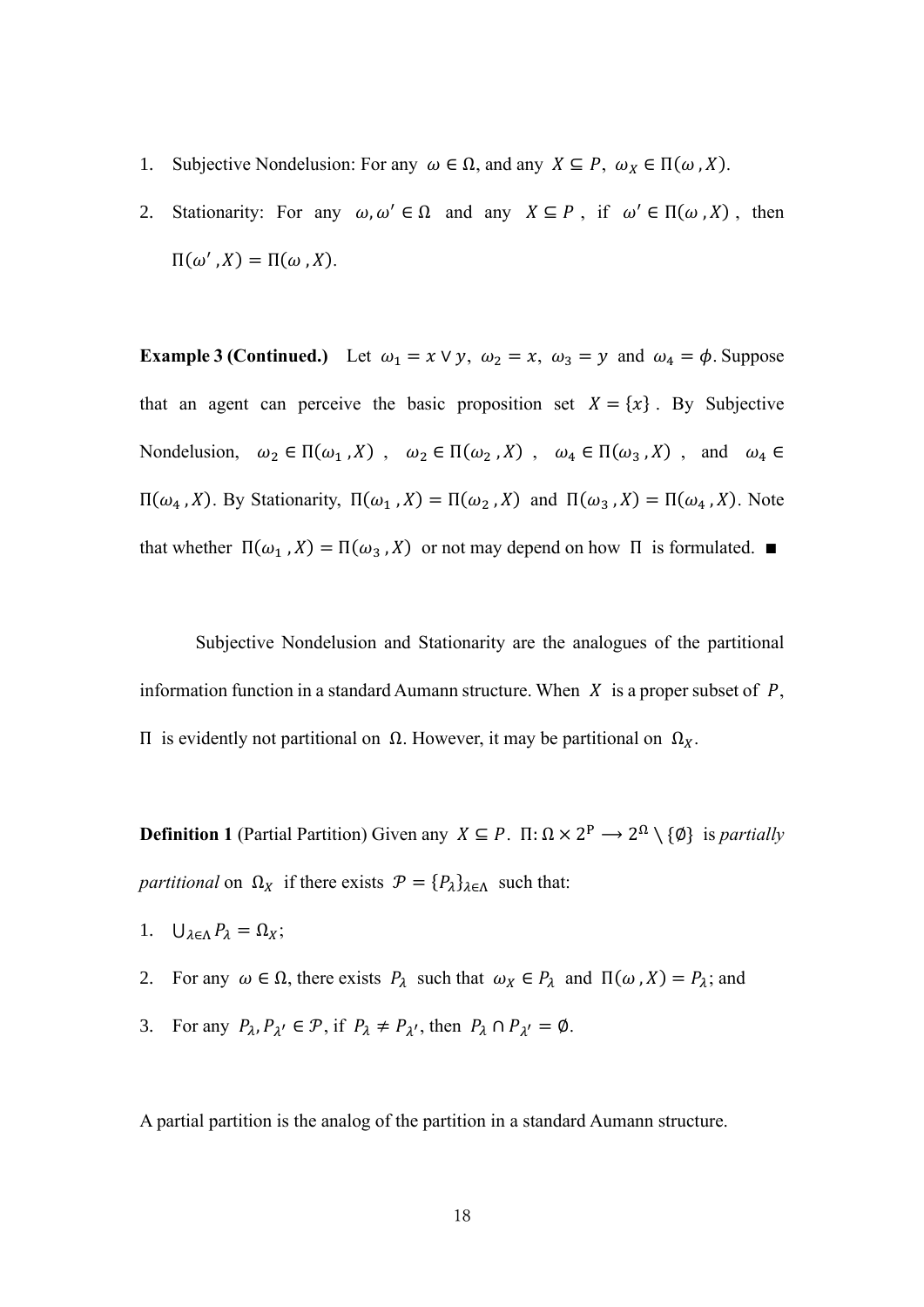We can induce the following proposition.

**Proposition 2** Given any  $X \subseteq P$ . Π is partially partitional on  $\Omega_X$  if and only if Π satisfies Subjective Nondelusion and Stationarity.

*Proof.* ( $\implies$ ) Suppose that the possibility correspondence  $\Pi$  is partially partitional on  $\Omega_X$ . Then, by Condition 1 in Definition 1,  $\bigcup_{\lambda \in \Lambda} P_{\lambda} = \Omega_X$  and by Condition 2 in Definition 1, for any  $\omega \in \Omega$ , because there exists  $P_{\lambda}$  with  $\omega_{X} \in P_{\lambda}$  such that  $\Pi(\omega, X) = P_{\lambda}$ ,  $\omega_X \in \Pi(\omega, X)$ . That is,  $\Pi$  satisfies Subjective Nondelusion. Moreover, by Condition 3 in Definition 1, for any  $P_{\lambda}, P_{\lambda'} \in \mathcal{P}$ , if  $P_{\lambda} \neq P_{\lambda'}$ , then  $P_{\lambda} \cap$  $P_{\lambda'} = \emptyset$ . This satisfies that for any  $\omega, \omega' \in \Omega$  if  $\Pi(\omega, X) \neq \Pi(\omega', X)$ , then  $\Pi(\omega, X)$  ∩  $\Pi(\omega', X) = \emptyset$ , that is,  $\omega' \notin \Pi(\omega, X)$ . The contraposition is that if  $\omega' \in$  $\Pi(\omega, X)$ , then  $\Pi(\omega', X) = \Pi(\omega, X)$ . Hence,  $\Pi$  satisfies Stationarity.

 $(\Leftarrow)$  Suppose that  $\Pi$  satisfies Subjective Nondelusion and Stationarity. Given  $P_{\lambda}$ with  $\Pi(\omega, X) = P_{\lambda}$  for some  $\omega \in \Omega$ . By Subjective Nondelusion and the assumption of projection, for any  $\omega \in \Omega_X$ ,  $\omega \in \Pi(\omega, X)$ . Therefore,  $\bigcup_{\omega \in \Omega_X} \Pi(\omega, X) =$  $\bigcup_{\lambda: P_{\lambda} = \Pi(\omega, X)} P_{\lambda} = \Omega_X$  is obvious, that is, Condition 1 in Definition 1 holds. By Subjective Nondelusion and the definition of  $P_{\lambda}$ , Condition 1 in Definition 1 holds. By Stationarity, for any  $\omega, \omega' \in \Omega$ , if  $\Pi(\omega, X) \neq \Pi(\omega', X)$ , then  $\omega' \notin \Pi(\omega, X)$ . That is,  $\Pi$ (ω, X) ∩  $\Pi$ (ω', X) = Ø. By the definition of  $P_\lambda$ , if  $P_\lambda \neq P'_\lambda$ , then  $P_\lambda \cap P'_\lambda = \emptyset$ . That is, Condition 3 in Definition 1 holds. Therefore,  $\Pi$  is partially partitional on  $\Omega_X$ . ■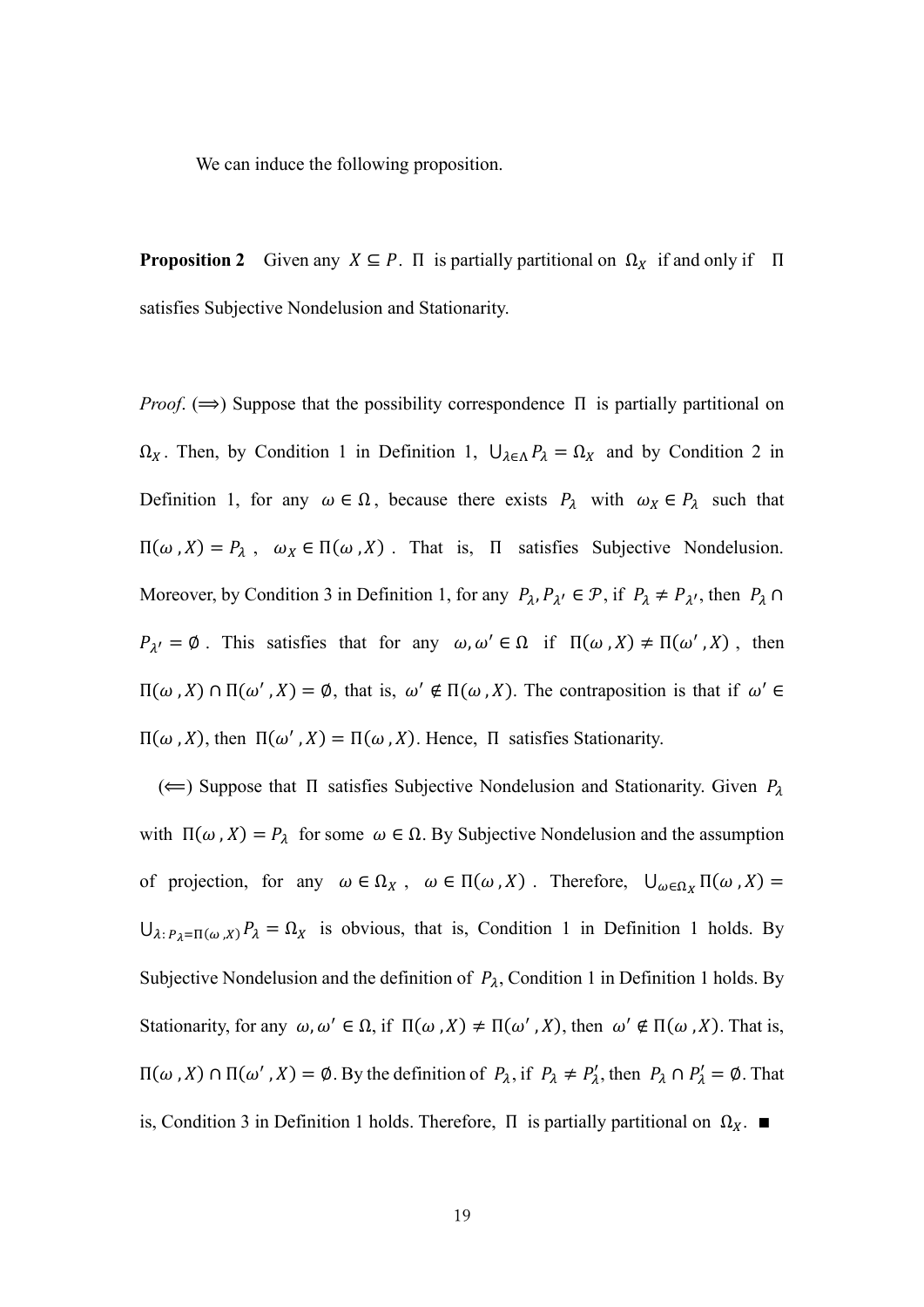Four of the five assumptions of the possibility correspondence proposed Heifetz et al. (2006), Confinedness, Generalized Reflexivity, Projections Preserve Awareness (PPA) and Projections Preserve Knowledge (PPK) can be induced from Subjective Nondelusion and Stationarity in our model. Given  $E \subseteq \Omega$ , for any  $X \subseteq P$ , let  $E_X =$  $\{\omega_X \in \Omega | \omega \in E\}$  and let  $E^X = \{\omega' \in \Omega | \forall \omega \in E \ \omega' = \omega \vee_{p \in Z: Z \subseteq X} p\}$ . Then, the above properties are formulated and shown as follows.

**Remark 2** If a possibility correspondence Π satisfies Subjective Nondelusion and Stationarity, then it satisfies the followings.

- 1. Confinedness: For any  $\omega \in \Omega_X$  and any  $X \subseteq P$ ,  $\Pi(\omega, X) \subseteq \Omega_X$ .
- 2. Generalized Reflexivity: For any  $\omega \in \Omega$  and  $X \subseteq P$ ,  $\omega \in (\Pi(\omega, X))^P$ .
- 3. Projections Preserve Awareness: For any  $\omega \in \Omega$  and  $X \subseteq P$ , if  $\omega \in \Pi(\omega, X)$ , then  $\omega_X \in \Pi(\omega_X, X)$ .
- 4. Projections Preserve Knowledge: For any  $\omega \in \Omega$  and  $X, Y \subseteq P$ , if  $\Pi(\omega, X) \subseteq$  $\Omega_Y$ , then  $(\Pi(\omega, X))_Y = \Pi(\omega_Y, X)$ .

*Proof.* (Property 1) By Subjective Nondelusion,  $\omega_X \in \Pi(\omega, X)$ . By Stationarity, if  $\omega' \in \Pi(\omega, X)$ , then  $\Pi(\omega', X) = \Pi(\omega, X)$ . That is,  $\omega'_X = \omega'$ . Therefore, for any  $\omega' \in \Pi(\omega, X), \omega' \in \Omega_X$ . Hence,  $\Pi(\omega, X) \subseteq \Omega_X$ .

(Property 2) Given any  $\omega \in \Omega$  and  $X \subseteq P$ . Then,  $(\Pi(\omega, X))^P =$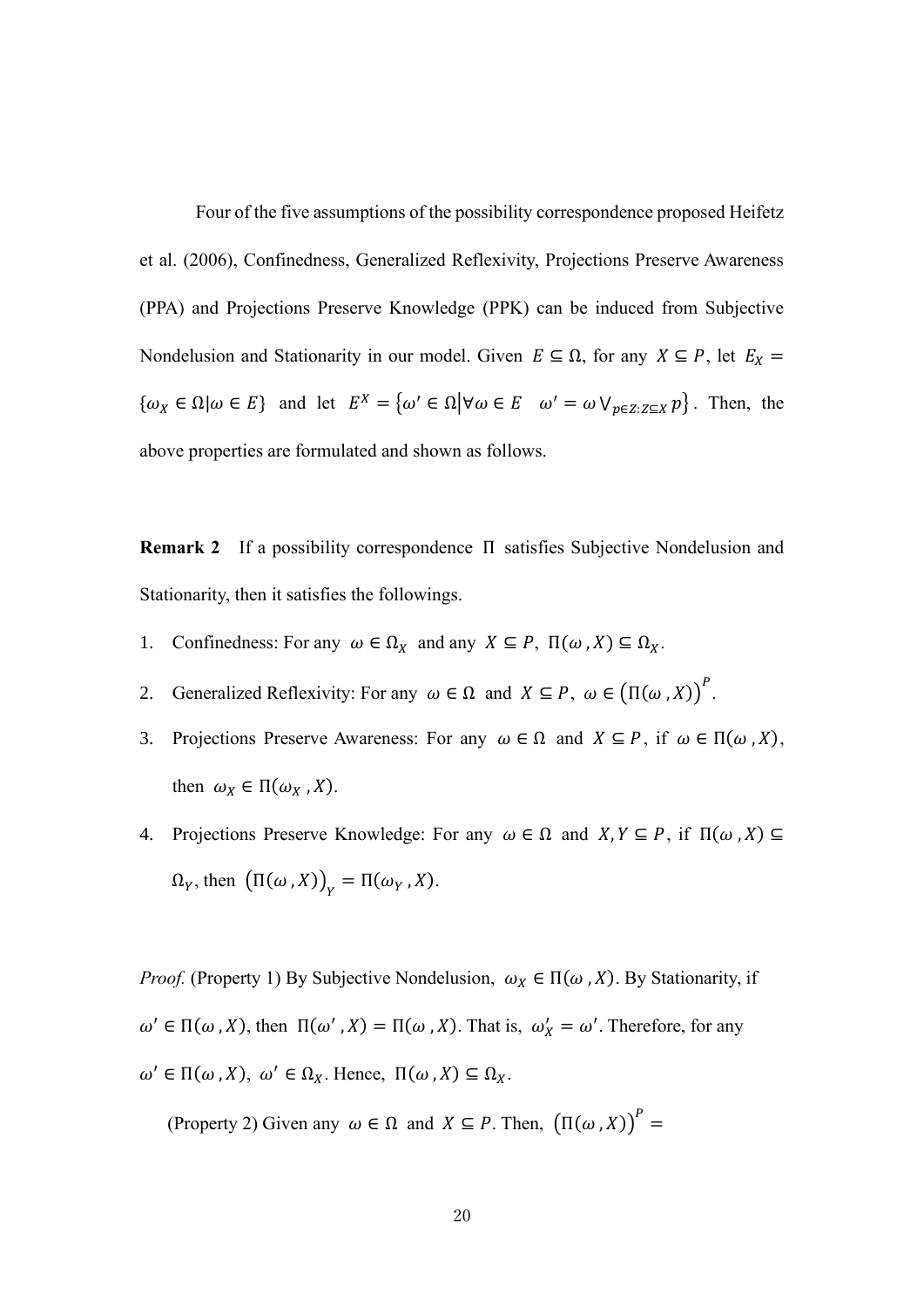$\{\omega'' \in \Omega \mid \forall \omega' \in \Pi(\omega, X) \mid \omega'' = \omega' \vee_{p \in Z: Z \subseteq X} p\}.$  By Subjective Nondelusion,  $\omega_X \in$  $\Pi$ (ω, X) and there exists  $Z \subseteq X$  with  $ω = ω_X ∨_{p \in Z} p$ . Hence, ω ∈ (Π(ω, X))<sup>P</sup>. (Property 3) It is obvious by Subjective Nondelusion.

(Property 4) Given  $\omega \in \Omega$ ,  $X, Y \subseteq P$  and  $\Pi(\omega, X) \subseteq \Omega_Y$ . For any  $\omega' \in$ 

 $\Pi$ (ω, X), because ω' ∈ Ω<sub>Y</sub>,  $r_Y^X$ (ω') = ω'. That is,  $(Π(ω, X))_Y = Π(ω, X)$ . Hence, by Subjective Nondelusion and Stationarity,  $\Pi(\omega_Y, X) = \Pi(\omega_X, X) = \Pi(\omega, X)$ .

Heifetz et al. (2006) describes the following remark.

**Remark 3** (Heifetz et al. 2006) The possibility correspondence Π satisfies the following properties.

- A) Generalized Reflexivity implies Nondelusion.
- B) Confinedness and PPK implies PPA.

*Proof.* (A) Suppose that  $\Pi$  satisfies Generalized Reflexivity. Given any  $\omega \in \Omega$  and  $X \subseteq P$  with  $\omega \in (\Pi(\omega, X))^P = {\omega'' \in \Omega \mid \forall \omega' \in \Pi(\omega, X) \quad \omega'' = \omega' \vee_{p \in Z: Z \subseteq X} p}.$ Then, there must exist  $\omega' \in \Pi(\omega, X)$  such that  $\omega = \omega' \vee_{p \in Z : Z \subseteq X} p$ . That is,  $r_X^Y(\omega) = r_X^Y(\omega' \vee_{p \in Z: Z \subseteq P} p) = \omega'.$  Hence,  $\omega_X \in \Pi(\omega, X)$ .

(B) Suppose that  $\Pi$  satisfies Confinedness and PPK. That is, for any  $\omega \in \Omega_X$  and any  $X \subseteq P$ ,  $\Pi(\omega, X) \subseteq \Omega_X$ , and for any  $\omega \in \Omega$  and  $X, Y \subseteq P$ , if  $\Pi(\omega, X) \subseteq \Omega_Y$ , then  $(\Pi(\omega, X))_Y = \Pi(\omega_Y, X)$ . By a proof in the property 4 of Remark 2, for any  $\omega \in$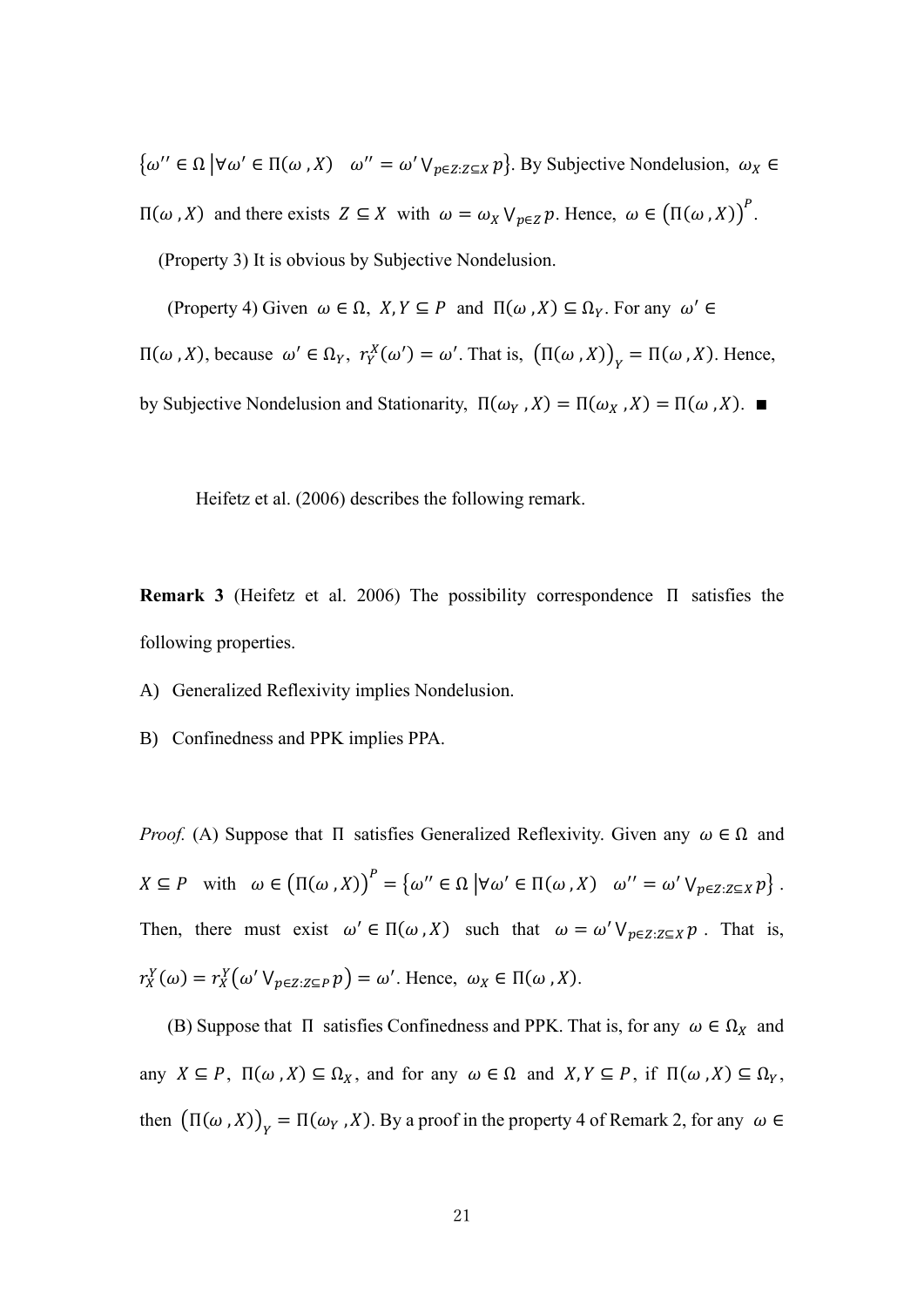$\Omega$ ,  $(\Pi(\omega, X))_{Y} = \Pi(\omega, X)$ . Let  $Y = X$ . Suppose that  $\omega \in \Pi(\omega, X)$ . Then,  $\omega \in \Omega$  $\Pi(\omega_X, X)$ . By a definition of projections, because  $\omega_X = \omega$ ,  $\omega_X \in \Pi(\omega_X, X)$ . ■

 Heifetz et al. (2006) assumes Projections Preserve Ignorance (PPI): For any  $\omega \in \Omega$  and  $X, Y \subseteq P$ ,  $(\Pi(\omega, X))^P \subseteq (\Pi(\omega_Y, X))^P$ . The property cannot be induced from Subjective Nondelusion and Stationarity of the possibility correspondence.

**Example 4** Given  $P = \{x, y, z\}$ . Then,  $\Omega = \{x \lor y \lor z, x \lor y, y \lor z, z \lor x, x, y, z, \phi\}$ . Suppose that an agent can perceive all basic propositions, that is,  $X = P$ , and that  $\Pi(x \vee y \vee z, P) = \Pi(x \vee y, P) = \{x \vee y \vee z, x \vee y\}, \quad \Pi(y \vee z, P) = \Pi(z \vee x, P) =$  $\Pi(x, P) = \{y \lor z, z \lor x, x\}, \ \Pi(y, P) = \Pi(z, P) = \{y, z\}, \text{ and } \Pi(\phi, P) = \{\phi\}.$  The partitions are shown in Figure 4. Then, the possibility correspondence satisfies Subjective Nondelusion and Stationarity. Let  $Y = \{y\}$  and  $\omega = x \vee y$ . Then,  $(\Pi(\omega, P))^P = \{x \lor y \lor z, x \lor y, y \lor z, z \lor x, x\}$ , while  $(\Pi(\omega_Y, P))$  $P =$  $(\Pi(\omega_Y, P))^P = \{x \lor y \lor z, x \lor y, y \lor z, z \lor x\}.$  Then, it is obvious that  $(\Pi(\omega, X))^P \nsubseteq$  $(\Pi(\omega_Y, X))^P$  because there exists some element  $x \in (\Pi(\omega, P))^P \setminus (\Pi(\omega_Y, P))^P$ .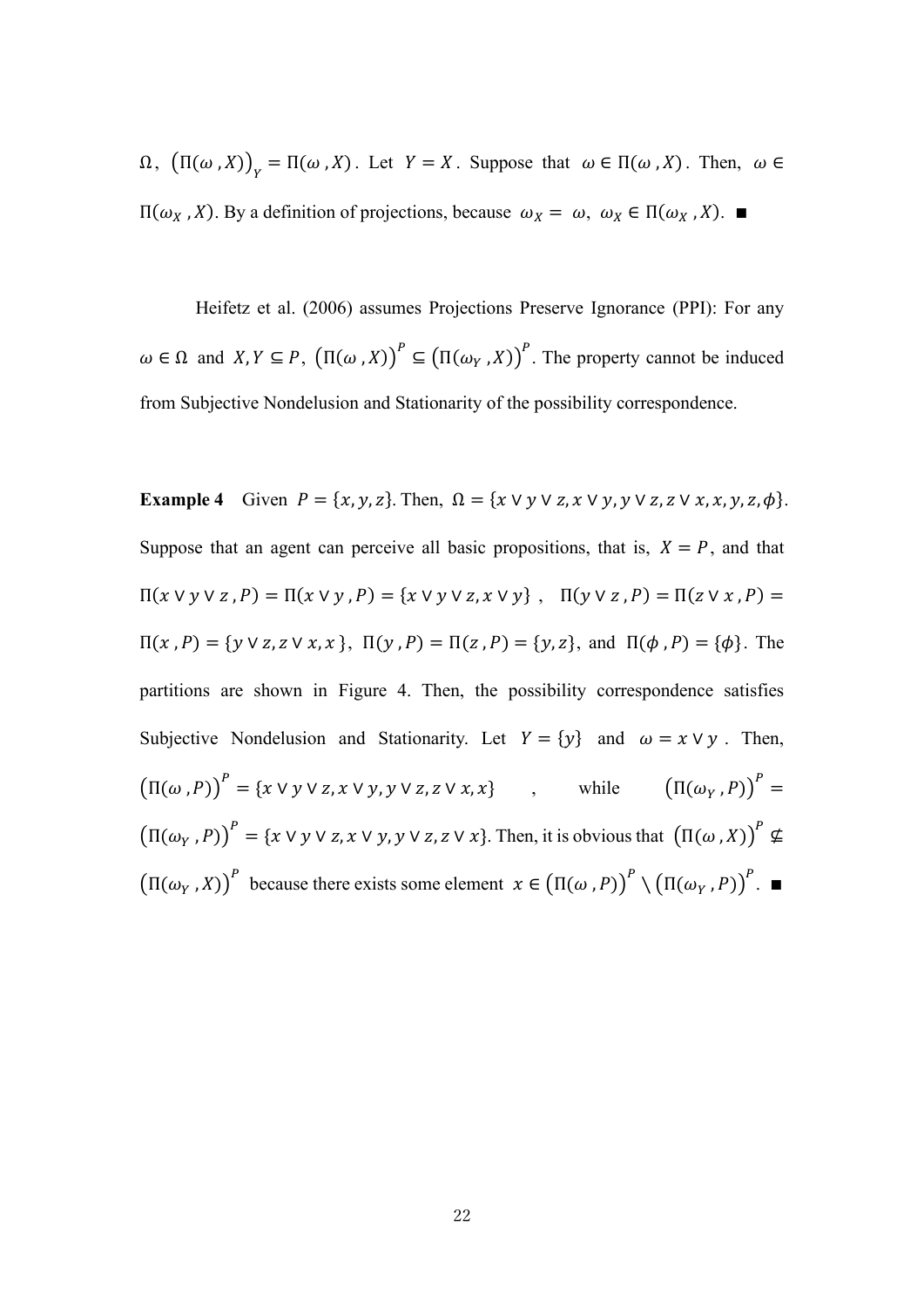

Fig. 4: Projections Preserve Ignorance is not satisfied.

Some previous studies refer to PPI under interactive situations, e.g., Heifetz et al. (2006; 2008) and Galanis (2013; 2018). In contrast, because our model is a single agent model, the assumption would not be necessary. This paper does not assume the property. <sup>5</sup>

# *4-2 Knowledge Operator*

Let us define a knowledge operator. Let an event  $E$  be the subset of  $\Omega$ . When an agent can perceive the subset of basic propositions  $X \subseteq P$ , The knowledge operator

<sup>&</sup>lt;sup>5</sup> Constructive Aumann structures are non-partitional standard possibility correspondence models with multi attribute. In non-partitional standard possibility correspondence models, it does not seem to assume PPI. This paper conjectures that PPI is not necessary in constructive Aumann structure with multi agents too.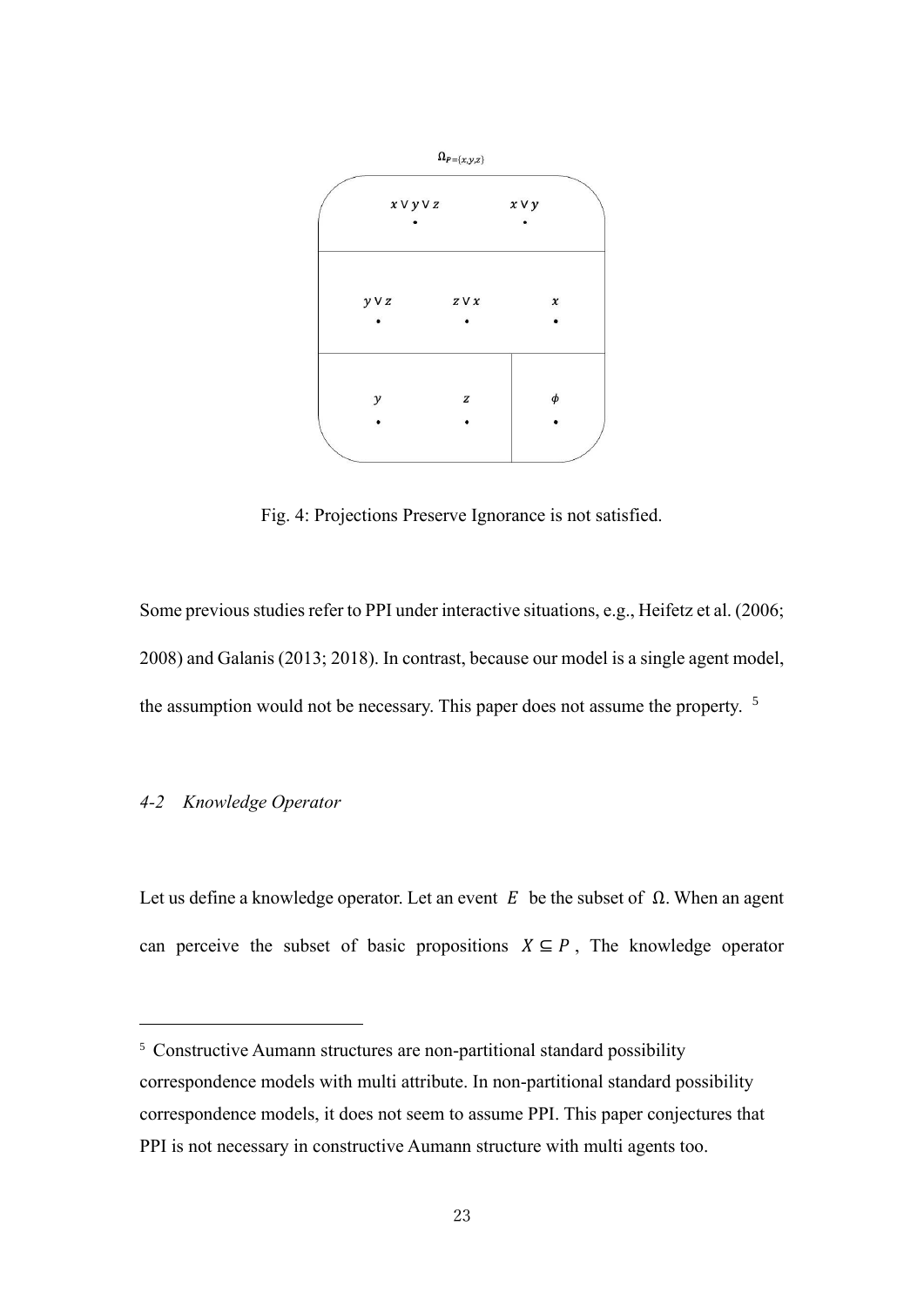$K_X: 2^{\Omega} \to 2^{\Omega}$  is defined as follows:  $K_X(E) = {\omega \in \Omega | \Pi(\omega, X) \subseteq E}$  if  $E \subseteq \Omega_X$ ; and  $K_X(E) = \emptyset$  otherwise.  $K_X(E)$  is interpreted as "An agent who can perceive X knows the event E." If  $K_X(E) = \emptyset$ , it is false that the agent knows E.

**Example 3 (Continued.)** Suppose that  $X = \{x\}$  and that  $\Pi(\omega_1, X) = \{\omega_2\}$ ,  $\Pi(\omega_2, X) = {\omega_2}, \ \Pi(\omega_3, X) = {\omega_4}, \text{ and } \Pi(\omega_4, X) = {\omega_4}.$  Let  $E_1 = {\omega_2}.$  Then,  $E_1 \subseteq \Omega_X$  and  $\Pi(\omega_2, X) \subseteq E_1$ . Therefore,  $K_X(E_1) = {\omega_2}$ , hence, the agent knows  $E_1$ . Let  $E_2 = \{\omega_1, \omega_2\}$ . Then, because  $E_2 \nsubseteq \Omega_X$ ,  $K_X(E_2) = \emptyset$ . This means that it is false that the agent knows  $E_2$ . ■

 $E \subseteq \Omega_X$  in the definition of the knowledge operator is important. When  $X \neq P$ ,  $\Pi(\omega, X) \subseteq Ω$  is evident. Therefore, if  $K_X(E) = {\omega \in Ω}$ |Π(ω, X) ⊆ E} for every E, then  $K_X(\Omega)$  is not empty, and it allows that the agent knows  $\Omega$ .<sup>6</sup> Notably,  $K_X(E)$ may be empty for some  $E \subseteq \Omega_X$ .

**Remark 4** Given  $E \subseteq \Omega_X$ , the following are equivalent.

- 1. For any  $\omega \in \Omega$ ,  $\Pi(\omega, X) \nsubseteq E$ .
- 2.  $K_X(E) = \emptyset$ .

**Example 3 (Continued.)** Let  $E_3 = {\omega_4}$ . Then, because  $\Pi(\omega_2, X) \nsubseteq E_3$ ,

<sup>&</sup>lt;sup>6</sup> In the case, Monotonicity is satisfied even if  $X \neq P$ .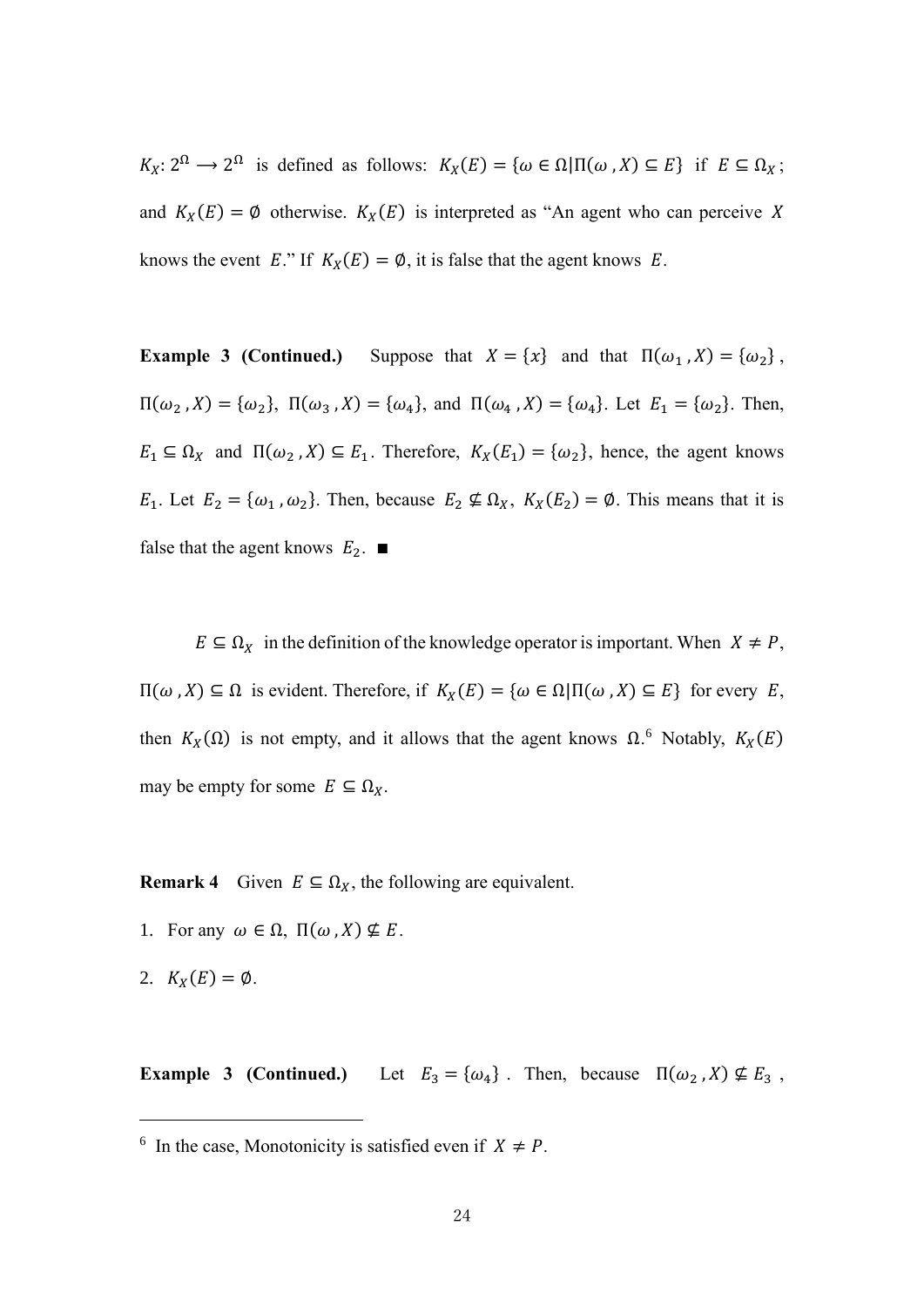$K_X(E_3) = \emptyset$ . That is, at  $\omega_2$ , it is false that the agent knows  $E_3$ . ■

It is evident that  $K_X(E)$  is an event on  $\Omega_X$ .

**Proposition 2** (Heifetz et al. 2006) For any  $E \subseteq \Omega$ ,  $K_X(E) \subseteq \Omega_X$ .

*Proof.* Given any  $E \subseteq \Omega$  and  $\omega \in K_X(E)$ . By the definition of knowledge operator and Subjective Nondelusion,  $\omega \in \Pi(\omega, X) \subseteq E$ . Then, by Confinedness, as  $\Pi(\omega, X) \subseteq \Omega_X$ ,  $\omega \in \Omega_X$ . Therefore,  $K_X(E) \subseteq \Omega_X$ .

Let  $\neg K_X(E) = \Omega \setminus K_X(E)$  be the negation of  $K_X(E)$ . It interpreted as "An agent who can perceive only  $X$  does not know the event  $E$ ." Here, we can show the generalization of properties of knowledge operators in Hefets et al. (2006).

**Proposition 3** A knowledge operator  $K_X$  has the following properties.

- K1 (Necessitation)  $X = P$  if and only if  $K_X(\Omega) = \Omega$ .
- K2 (Monotonicity)  $X = P$  if and only if  $E \subseteq F \implies K_X(E) \subseteq K_X(F)$ .

K3 (Conjunction)  $\forall \lambda \in \Lambda \quad E_{\lambda} \subseteq \Omega_X$  or  $\forall \lambda \in \Lambda \quad E_{\lambda} \not\subseteq \Omega_X \implies K_X(\cap_{\lambda \in \Lambda} E_{\lambda}) =$  $\bigcap_{\lambda \in \Lambda} K_X(E_\lambda)$ .

K4 (Truth)  $K_X(E) \subseteq E$ .

K5 (Positive Introspection)  $K_X(E) = K_X K_X(E)$ .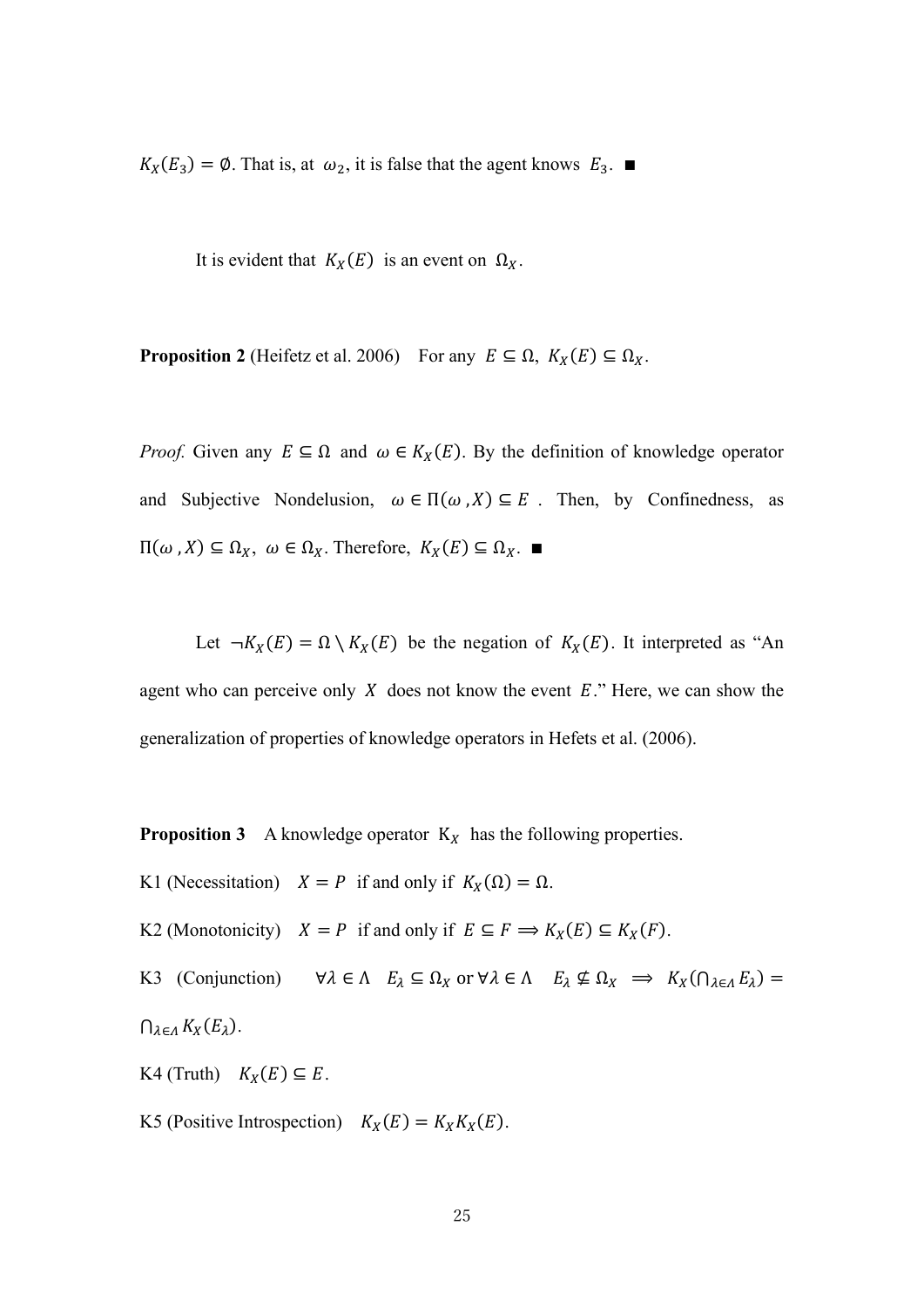K6 (Negative Introspection)  $X = P$  if and only if  $\neg K_X(E) \subseteq K_X \neg K_X(E)$ .

*Proof.* (K1) ( $\Rightarrow$ ) When  $X = P$ , by Nondelusion, for any  $\omega \in \Omega$ ,  $\omega \in \Pi(\omega, P) \subseteq \Omega$ . That is,  $\Omega \subseteq K_P(\Omega)$ . Moreover, by Proposition 2, because  $K_P(E) \subseteq \Omega$ ,  $K_P(\Omega) = \Omega$ .

(←) Suppose that  $K_X(\Omega) = \Omega$ . Assume that  $X \neq P$ . Then,  $\Omega_X \subsetneq \Omega$ . However, by the definition of the knowledge operator,  $K_X(\Omega) = \emptyset$ . This is a contradiction.

Therefore,  $X = P$ .

 $(K2) (\Rightarrow)$  When  $X = P$ ,  $K_P(E) = {\omega \in \Omega | \Pi(\omega, P) \subseteq E}$ 

 $\{\omega \in \Omega | \Pi(\omega, P) \subseteq F\} = K_P(F).$ 

(←) Suppose that  $E \subseteq F \implies K_X(E) \subseteq K_X(F)$ . Assume that  $X \neq P$ . Then,  $\Omega_X \subseteq$  $\Omega$  and  $K_X(\Omega) = \emptyset$ . For any  $\emptyset \neq E \subseteq \Omega_X$ , because  $K_X(E) \supsetneq K_X(\Omega)$ , this is a contradiction. Therefore,  $X = P$ .

(K3) Given any  $\lambda \in \Lambda$ , suppose that  $E_{\lambda} \subseteq \Omega_X$ . Given any  $\omega \in K_X(\bigcap_{\lambda \in \Lambda} E_{\lambda})$ .

Then,  $\Pi(\omega, P) \subseteq \bigcap_{\lambda \in \Lambda} E_{\lambda}$ . This means that for any  $\lambda \in \Lambda$ ,  $\Pi(\omega, P) \subseteq E_{\lambda}$ . That is, for any  $\lambda \in \Lambda$ , because  $\omega \in K_X(E_{\lambda})$ ,  $\omega \in \bigcap_{\lambda \in \Lambda} K_X(E_{\lambda})$ . For any  $\lambda \in \Lambda$ , suppose that  $E_{\lambda} \nsubseteq \Omega_X$ . Then,  $K_X(E_{\lambda}) = \emptyset$ . That is,  $K_X(\bigcap_{\lambda \in \Lambda} E_{\lambda}) = \bigcap_{\lambda \in \Lambda} K_X(E_{\lambda}) = \emptyset$ .

(K4) Given any  $\omega' \in K_X(E)$ ,  $\omega' \in \Pi(\omega, P) \subseteq E$ . Therefore,  $K_X(E) \subseteq E$ .

(K5) By K4,  $K_X K_X(E) \subseteq K_X$ . Given any  $\omega \in K_X(E)$ ,  $\Pi(\omega, P) \subseteq E$ . Here, for any  $\omega' \in \Pi(\omega, P)$ ,  $\Pi(\omega', P) \subseteq E$ . Thus,  $\omega' \in K_X(E)$ . Hence, because  $\Pi(\omega, P) \subseteq E$  $K_X(E)$ ,  $\omega' \in K_X K_X(E)$ . Thus,  $K_X(E) \subseteq K_X K_X(E)$ . Hence  $K_X(E) = K_X K_X(E)$ .

(K6) ( $\implies$ ) Assume that  $X = P$ . Given any  $\omega \in \neg K_P(E)$ ,  $\omega \notin K_P(E)$ . Thus,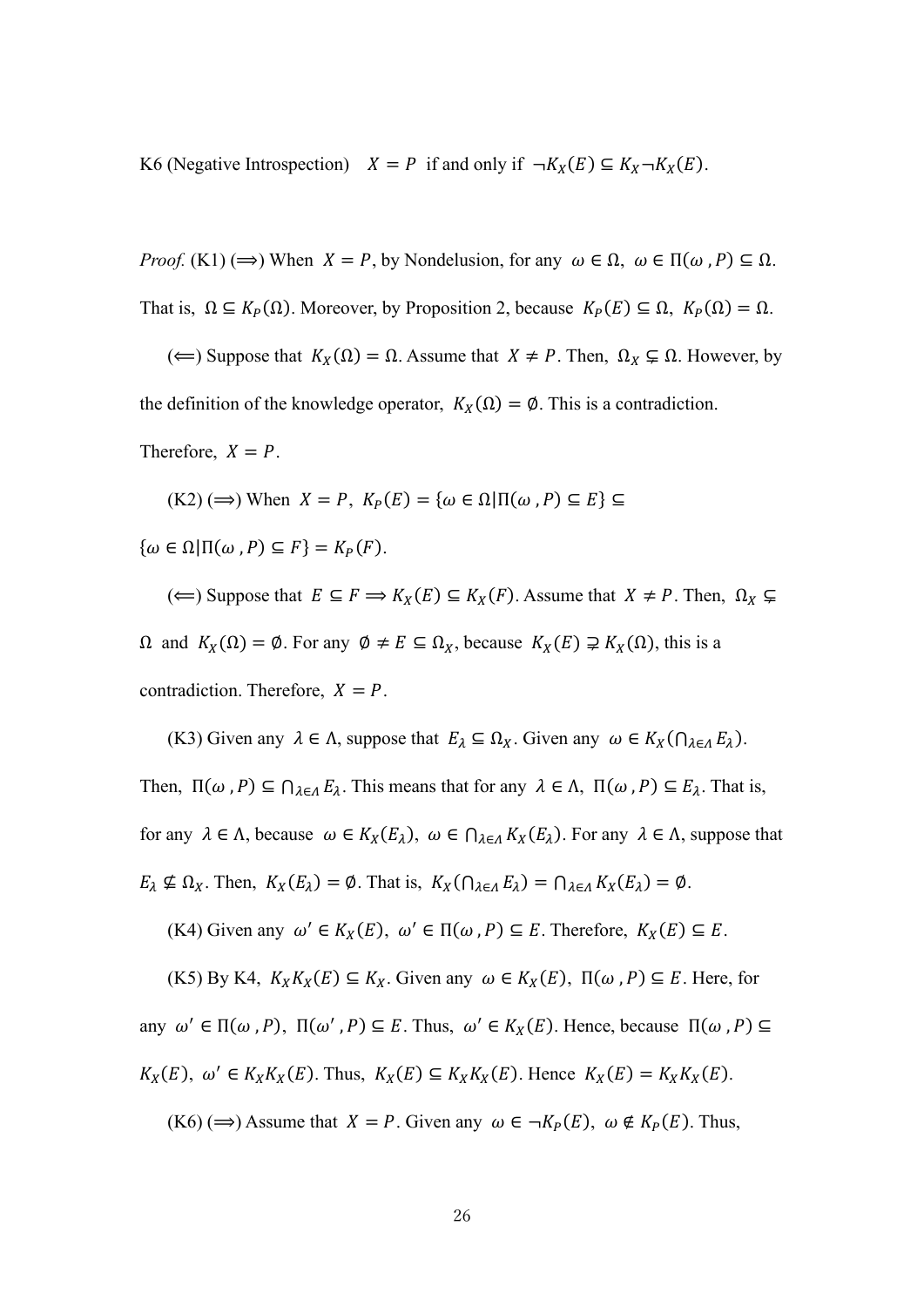$\Pi(\omega, P)$  ⊈ E. Given  $\omega' \in \Pi(\omega, P)$ , by Stationarity, because  $\Pi(\omega, P) = \Pi(\omega', P)$ ,  $\omega' \in \neg K_P(E)$ . That is,  $\Pi(\omega, P) \subseteq \neg K_P(E)$ . Therefore,  $\neg K_X(E) \subseteq K_X \neg K_X(E)$ . (←) Suppose that  $\neg K_X(E) \subseteq K_X \neg K_X(E)$  and  $X \neq P$ . Then,  $K_X(E) \subseteq \Omega_X \subsetneq \Omega$ . Because  $\neg K_X(E) \nsubseteq \Omega_X$ , this must be  $K_X \neg K_X(E) = \emptyset$ . This is a contradiction. Therefore,  $X = P$ .  $\blacksquare$ 

 In our model, the knowledge operator satisfies Necessitation, Monotonicity and Negative Introspection if and only if the agent can perceive all basic propositions in  $P$ .

**Remark 5**  $K_X(\Omega_X) = \Omega_X$ .

Although the remark is obvious, the agent who can perceive  $X$  believes that she faces the Aumann structure with the  $\Omega_X$ . Thus, if we define some correspondence on only  $\Omega_X$ , we can define the standard knowledge operator on  $\Omega_X$ .

Finally, we show the following proposition proposed by Heifetz et al. (2006).

**Proposition 4** (HMS 2006)  $\neg K_X(E) \cap \neg K_X \neg K_X(E) \subseteq \neg K_X \neg K_X \neg K_X(E)$ .

*Proof.* See each property 2 in Proposition 5-7 in below. ■

# *4.3 Awareness/Unawareness Operator*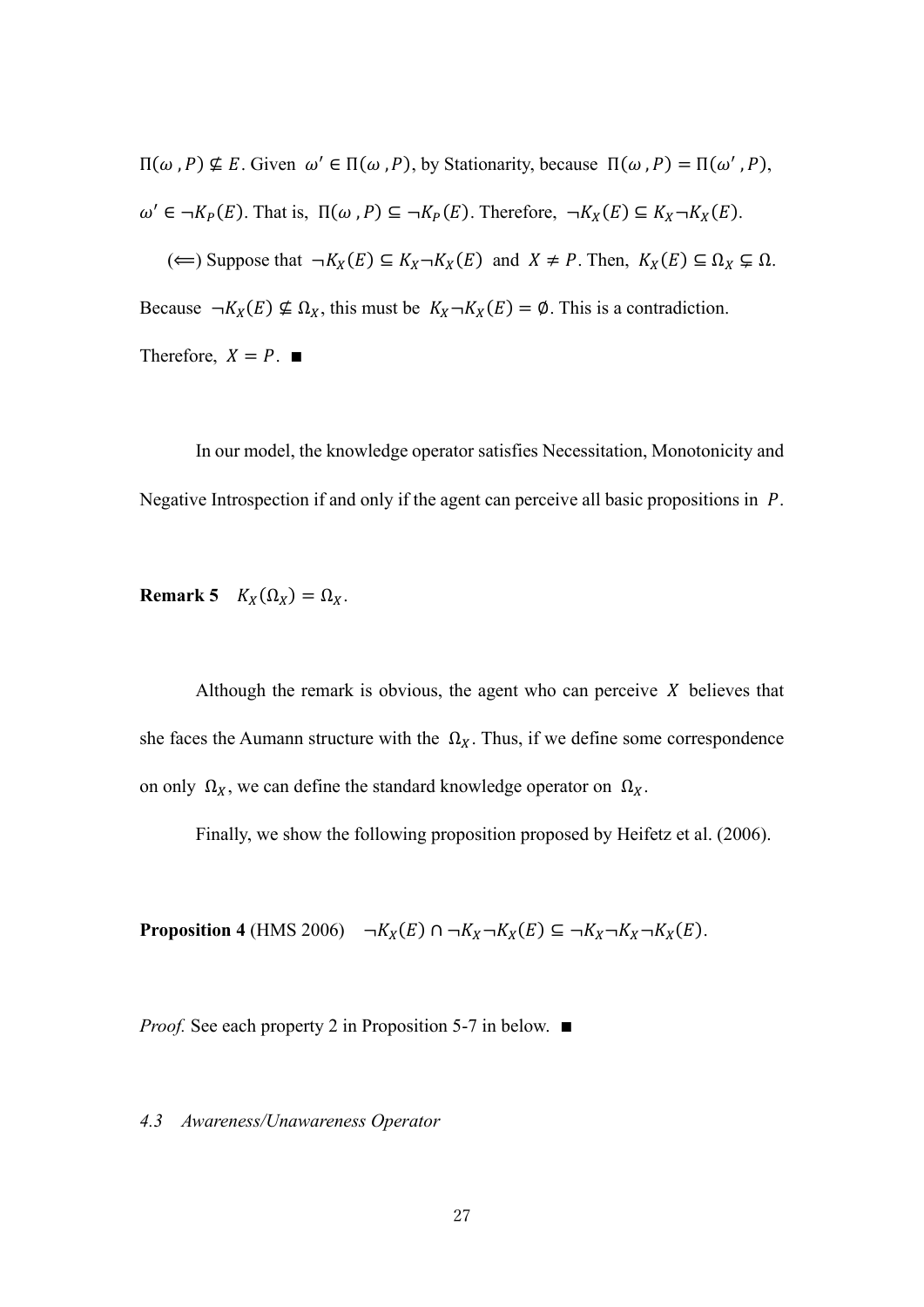In this section, we define the unawareness operator. Suppose that an agent can perceive X. Then, the unawareness operator is defined as  $U_X(E) = \neg K_X(E) \cap \neg K_X \neg K_X(E)$ , while the awareness operator is defined as  $A_X(E) = \neg U_X(E) = K_X(E) \cup K_X \neg K_X(E)$ .

**Example 3 (Continued.)** For  $E_1 = {\omega_2}$ , because  $\neg K_X(E_1) = {\omega_1, \omega_3, \omega_4}$  and  $\neg K_X \neg K_X(E_1) = \emptyset$ ,  $U_X(E_1) = \emptyset$ . Therefore,  $A_X(E_1) = \{\omega_2, \omega_4\}$ . In contrast, for  $E_2 = {\omega_1, \omega_2}$ , because  $\neg K_X(E_2) = {\omega_1, \omega_2, \omega_3, \omega_4}$  and  $\neg K_X \neg K_X(E_2) =$  $\{\omega_1, \omega_2, \omega_3, \omega_4\}, \ U_X(E_2) = \{\omega_1, \omega_2, \omega_3, \omega_4\} \text{ and } A_X(E_1) = \emptyset.$ 

 Before we discuss properties of the knowledge and awareness/unawareness operators, we must consider three cases: the agent can perceive all basic propositions; the agent cannot perceive some non-empty subset of the basic proposition set, and an event is the subset of the state space which she can perceive; or the agent cannot perceive some non-empty subset of the basic proposition set, and an event is not the subset of the state space which she can perceive.

Let us show the following lemmas, prior to showing their properties.

**Lemma 3** (Heifetz et al. 2006)  $E, F \subseteq \Omega_X \implies K_X(E \cup K_X(F)) = K_X(E) \cup K_X(F).$ 

*Proof.* First, given any  $\omega \in K_X(E \cup K_X(F))$ . Then,  $\Pi(\omega, X) \subseteq E \cup K_X(F)$ . This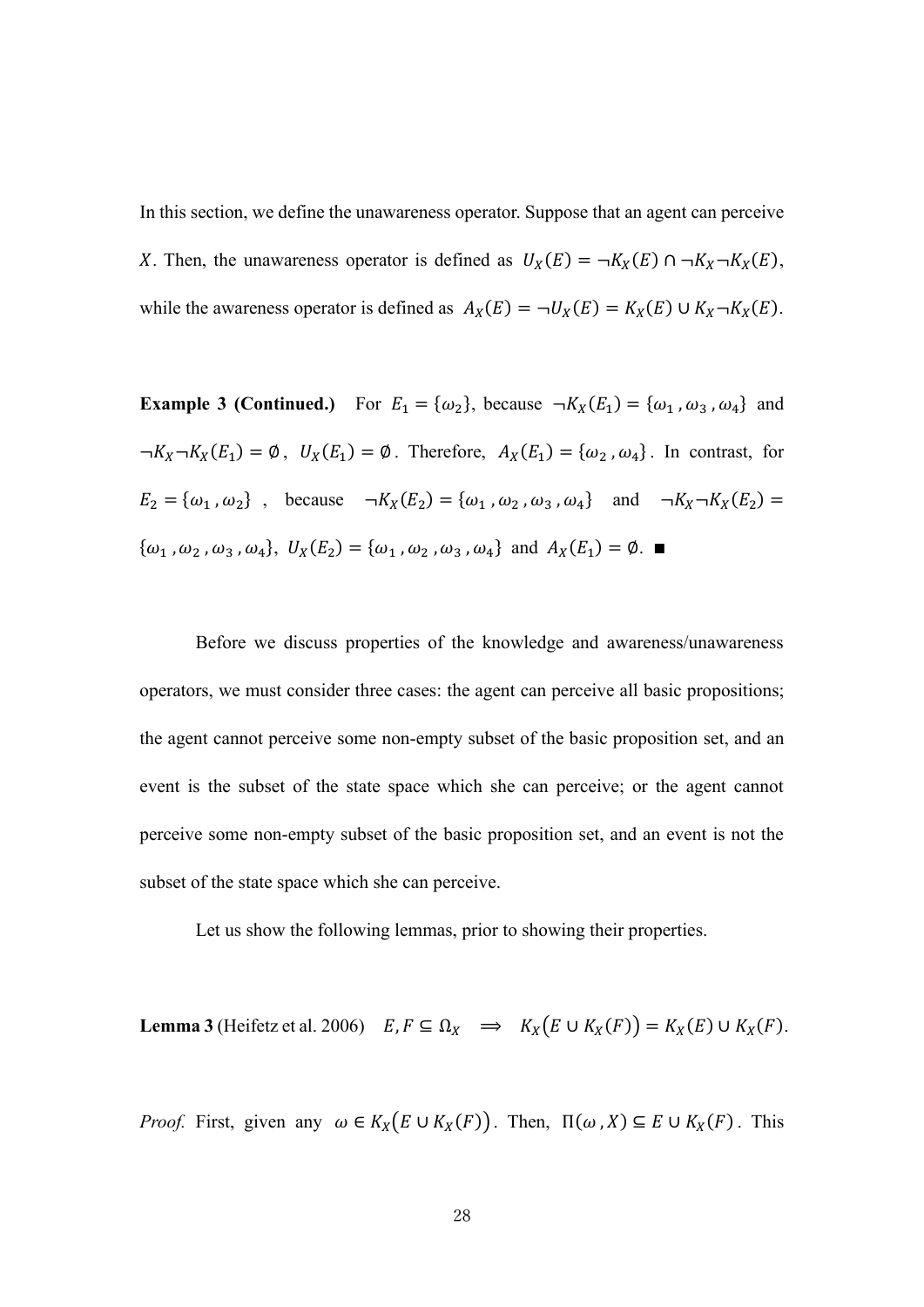means that  $\Pi(\omega, X) \subseteq E$  or  $\Pi(\omega, X) \subseteq K_X(F)$ . Hence, by K5, because  $K_X(F) =$  $K_XK_X(F)$ ,  $K_X(E) \cup K_XK_X(F) = K_X(E) \cup K_X(F)$ , and  $\omega \in K_X(E) \cup K_X(F)$ . That is,  $K_X(E \cup K_X(F)) \subseteq K_X(E) \cup K_X(F)$ . Next, given any  $\omega \in K_X(E) \cup K_X(F)$ . By K5,  $K_X(E) \cup K_X(F) = K_X(E) \cup K_XK_X(F)$ . Then,  $\Pi(\omega, X) \subseteq E$  or  $\Pi(\omega, X) \subseteq K_X(F)$ . This means that  $\Pi(\omega, X) \subseteq E \cup K_X(F)$ . Therefore, because  $\omega \in K_X(E \cup K_X(F))$ ,  $K_X(E) \cup K_X(F) \subseteq K_X(E \cup K_X(F))$ . Thus,  $K_X(E \cup K_X(F)) = K_X(E) \cup K_X(F)$ .

**Lemma 4** An awareness operator has the following properties.

- 1. (Triviality) If  $X = P$ , then  $A_X(E) = \Omega$ .
- 2. (Non-triviality) If  $X \neq P$  and  $E \subseteq \Omega_X$ , then  $A_X(E) = K_X(E)$ .
- 3. (Non-triviality) If  $X \neq P$  and  $E \nsubseteq \Omega_X$ , then  $A_X(E) = \emptyset$ .

*Proof.* (1) Suppose that  $X = P$ . Then,  $A_P(E) = K_P(E) \cup K_P \neg K_P(E)$ . By K5,  $K_P(E) \cup K_P \neg K_P(E) = K_P K_P(E) \cup K_P \neg K_P(E)$  . By Lemma 3,  $K_P K_P(E) \cup$  $K_P \neg K_P(E) = K_P(K_P(E) \cup \neg K_P(E)) = K_P(\Omega) = \Omega$ . Therefore,  $A_P(E) = \Omega$ .

(2) Suppose that  $X \neq P$  and  $E \subseteq \Omega_X$ . Then, by Proposition 2, because  $K_X(E) \subseteq$  $\Omega_X$ ,  $\neg K_X(E) \nsubseteq \Omega_X$ . Therefore,  $K_X \neg K_X(E) = K_X(\emptyset) = \emptyset$ . Thus,  $A_X(E) = K_X(E) \cup$  $K_X \neg K_X(E) = K_X(E).$ 

(3) Suppose that  $X \neq P$  and  $E \nsubseteq \Omega_X$ . Then, by the definition of the knowledge operator,  $K_X(E) = \emptyset$ . Then,  $\neg K_X(E) = \Omega$  and  $K_X(\Omega) = \emptyset$ . Therefore,  $A_X(E) =$  $K_X(E) \cup K_X \neg K_X(E) = \emptyset. \blacksquare$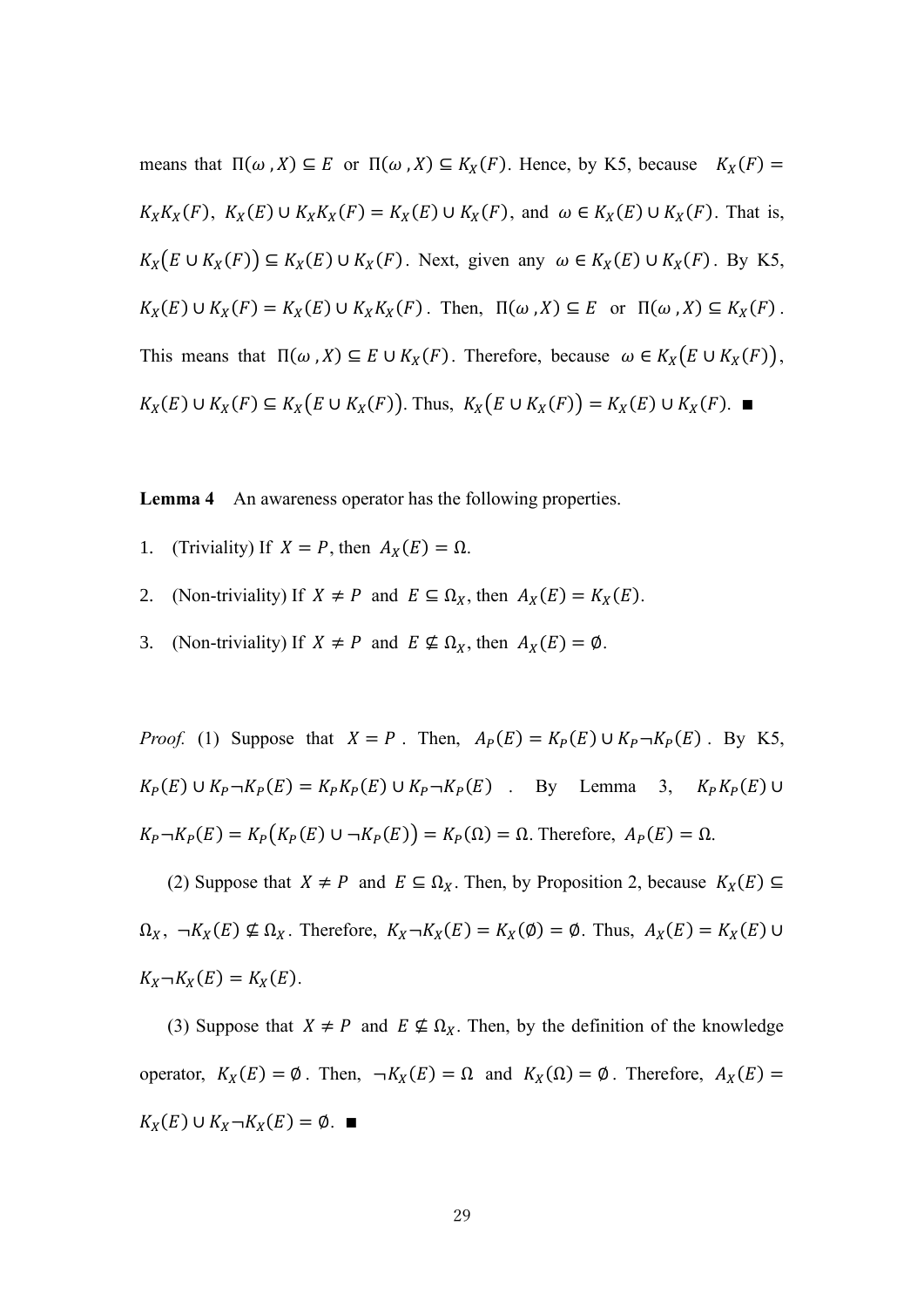Properties of the knowledge and awareness/unawareness operators is the following.

**Proposition 5** When  $X = P$ , the following properties of knowledge and awareness/unawareness are obtained:

- ① KU Introspection:  $K_XU_X(E) = \emptyset$ .
- (2) AU Introspection:  $U_X(E) = U_X U_X(E)$ .
- 3 Weak Necessitation:  $A_X(E) = K_X(\Omega_X)$ .
- 4) Strong Plausibility:  $U_X(E) = \bigcap_{n=1}^{\infty} (\neg K_X)^n(E)$ .
- **⑤** Weak Negative Introspection:  $\neg K_X(E) \cap A_X \neg K_X(E) = K_X \neg K_X(E)$ .
- $\textcircled{6}$  Symmetry:  $A_X(\neg E) = A_X(E)$ .
- $\textcircled{7}$  A-Conjunction:  $A_X(\bigcap_{\lambda \in \Lambda} E_\lambda) = \bigcap_{\lambda \in \Lambda} A_X(E_\lambda)$ .
- $\circledR$  AK-Self Reflection:  $A_X K_X(E) = A_X(E)$ .
- **(9)** AA-Self Reflection:  $A_X A_X(E) = A_X(E)$ .
- **(0)** A-Introspection:  $K_X A_X(E) = A_X(E)$ .

*Proof.* Suppose that  $X = P$ . By condition 1 in Lemma 4,  $A_X(E) = \Omega$ . Therefore,

$$
U_X(E)=\emptyset.
$$

1) 
$$
K_XU_X(E) = K_X(\neg K_X(E) \cap \neg K_X \neg K_X(E)) = K_X \neg K_X(E) \cap K_X \neg K_X \neg K_X(E) \subseteq
$$

$$
K_X \neg K_X(E) \cap \neg K_X \neg K_X(E) = \emptyset.
$$

2) By condition 1 in Lemma 4, because  $A_X(E) = \Omega$  and  $U_X(E) = \neg A_X(E) = \emptyset$ ,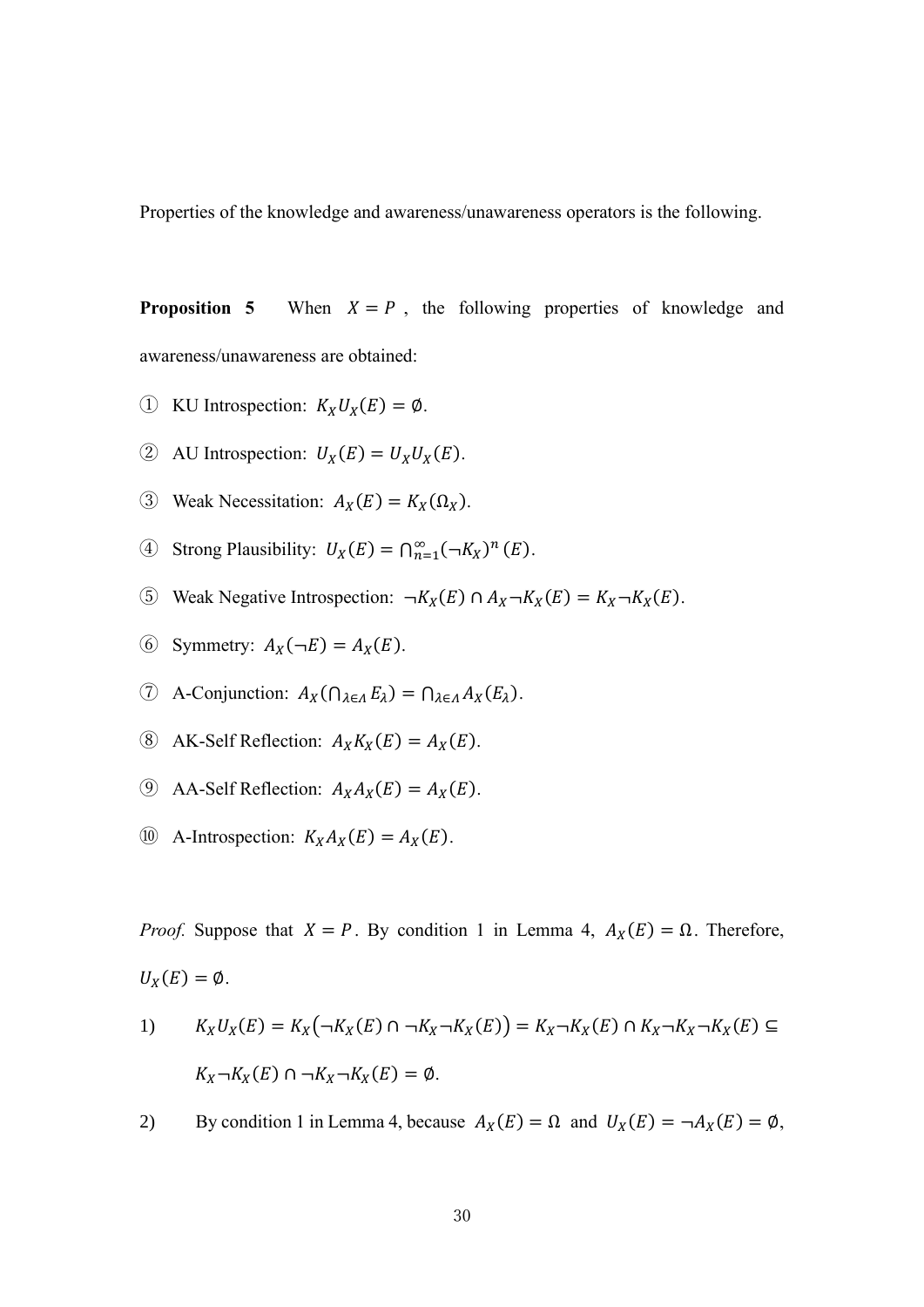$$
A_X U_X(E) = A_X(\emptyset) = K_X(\emptyset) \cup K_X \neg K_X(\emptyset) = \emptyset \cup K_X(\Omega) = \Omega \quad . \quad \text{Therefore,}
$$
\n
$$
A_X(E) = A_X U_X(E) \text{ and } U_X(E) = U_X U_X(E).
$$

3) By 
$$
X = P
$$
,  $K_X(\Omega) = \Omega$ . By Lemma 4, because  $A_X(E) = \Omega$ ,  $A_X(E) = K_X(\Omega)$ .

4) By Lemma 4, 
$$
U_X(E) = \neg A_X(E) = \emptyset
$$
. By Lemma 4 and AU Introspection,  
\n $U_X(E) = U_X U_X(E) = \emptyset$  and  $U_X U_X U_X(E) = U_X(\emptyset)$ . Then, as  $A_X(\emptyset) = \Omega$ ,  
\n $U_X U_X U_X(E) = U_X(\emptyset) = \emptyset$ . By repeating it,  $U_X(E) = \bigcap_{n=1}^{\infty} (\neg K_X)^n(E)$ .

5) 
$$
A_X \neg K_X(E) = K_X \neg K_X(E) \cup K_X \neg K_X \neg K_X(E) = K_X K_X \neg K_X(E) \cup K_X \neg K_X(E)
$$
  
\n
$$
K_X \neg K_X \neg K_X(E) = K_X(K_X \neg K_X(E) \cup \neg K_X \neg K_X(E)) = K_X(\Omega) = \Omega.
$$
 Therefore,  
\n
$$
\neg K_X(E) \cap A_X \neg K_X(E) = \neg K_X(E) \cap \Omega = \neg K_X(E).
$$
 By  $X = P$ , the knowledge operator satisfies K6, i.e., 
$$
\neg K_X(E) \subseteq K_X \neg K_X(E).
$$
 Moreover, by K4,  
\n
$$
K_X \neg K_X(E) \subseteq \neg K_X(E).
$$
 Therefore, as 
$$
\neg K_X(E) = K_X \neg K_X(E), \neg K_X(E) \cap A_X \neg K_X(E) = K_X \neg K_X(E).
$$

6) Given 
$$
E \subseteq \Omega
$$
, because  $A_X(E) = \Omega$ ,  $A_X(\neg E) = \Omega$ . Hence,  $A_X(\neg E) = A_X(E)$ .

- 7) For any  $E \subseteq \Omega$  and any  $\lambda \in \Lambda$ , as  $A_X(E) = \Omega$ ,  $A_X(\bigcap_{\lambda \in \Lambda} E_{\lambda}) = \Omega$  and  $A_X(E_\lambda) = \Omega$ ,  $\bigcap_{\lambda \in \Lambda} A_X(E_\lambda) = \Omega$ . Therefore,  $A_X(\bigcap_{\lambda \in \Lambda} E_\lambda) = \bigcap_{\lambda \in \Lambda} A_X(E_\lambda)$ .
- 8) Given  $E \subseteq \Omega$ , because  $A_X(E) = \Omega$ ,  $A_X K_X(E) = \Omega$ . Thus,  $A_X K_X(E) =$  $A_X(E)$ .
- 9) Given  $E \subseteq \Omega$ , because  $A_X(E) = \Omega$ ,  $A_X A_X(E) = \Omega$ . Thus,  $A_X A_X(E) =$  $A_X(E)$ .

10) For any 
$$
E \subseteq \Omega
$$
, because  $A_X(E) = \Omega$ ,  $K_X A_X(E) = K_X(\Omega)$ . By K1,  $K_X(\Omega) = \Omega$ . Therefore,  $K_X A_X(E) = A_X(E)$ .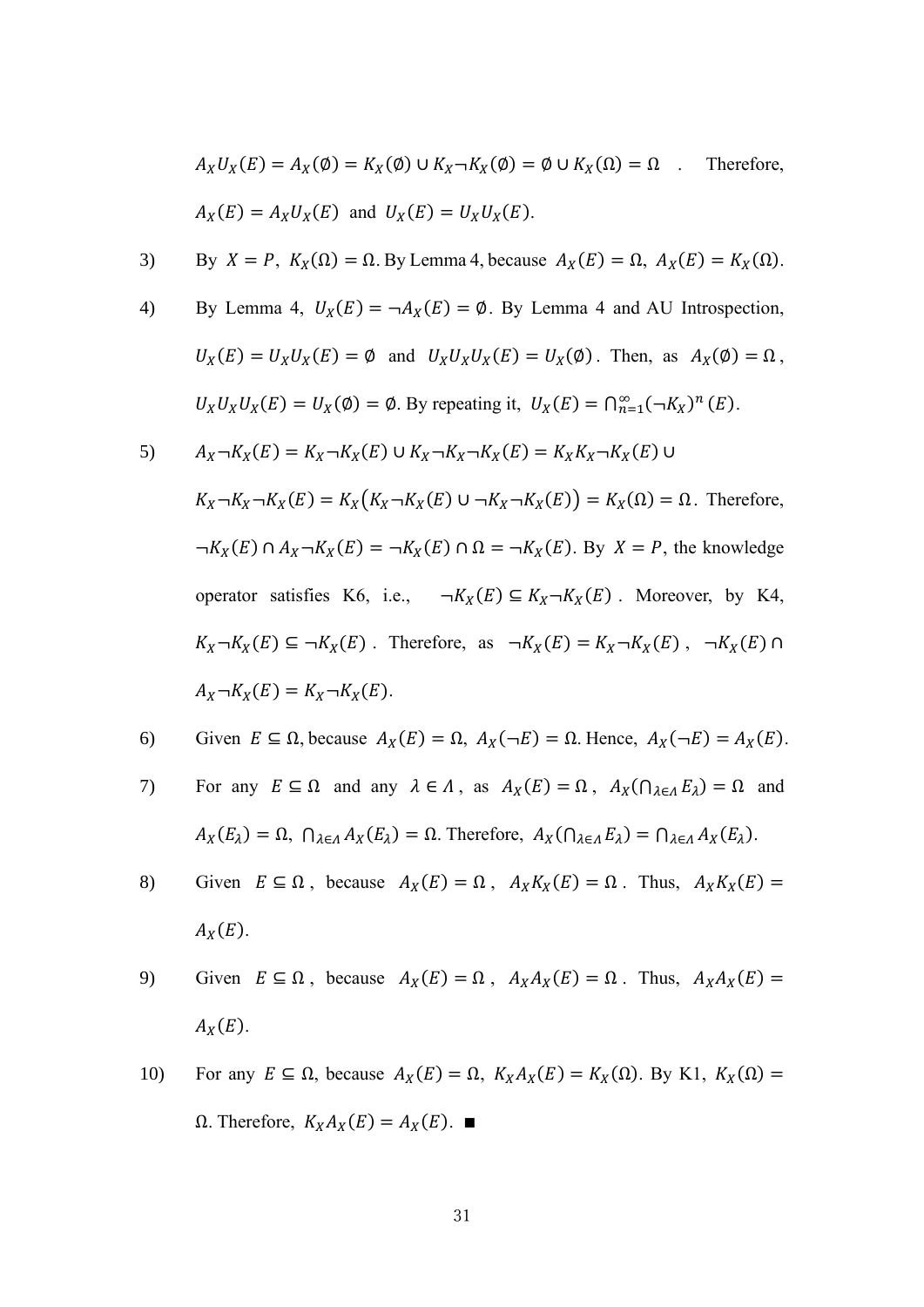**Proposition 6** When  $X \neq P$  and  $E \subseteq \Omega_X$ , the following properties of knowledge and awareness/unawareness are obtained:

- ① KU Introspection:  $K_XU_X(E) = \emptyset$ .
- 2 AU Introspection:  $U_X(E) \subseteq U_X U_X(E)$ .
- 3 Weak Necessitation:  $A_X(E) \subseteq K_X(\Omega_X)$ .
- 4) Strong Plausibility:  $U_X(E) \subseteq \bigcap_{n=1}^{\infty} (\neg K_X)^n(E)$ .
- $\odot$  Weak Negative Introspection: ¬K<sub>X</sub>(E) ∩ A<sub>x</sub> ¬K<sub>X</sub>(E) = K<sub>x</sub> ¬K<sub>X</sub>(E).
- **⑥** Reverse Symmetry:  $A_X(\neg E) \subseteq A_X(E)$ .
- $\textcircled{7}$  A-Conjunction:  $A_X(\bigcap_{\lambda \in \Lambda} E_\lambda) = \bigcap_{\lambda \in \Lambda} A_X(E_\lambda)$ .
- $\circledR$  AK-Self Reflection:  $A_X K_X(E) = A_X(E)$ .
- **(9)** AA-Self Reflection:  $A_X A_X(E) = A_X(E)$ .
- (0) A-Introspection:  $K_X A_X(E) = A_X(E)$ .

*Proof.* Suppose that  $X \neq P$  and that for any  $E \subseteq \Omega$ ,  $E \subseteq \Omega_X$ . Then, by Condition 2 in Lemma 4,  $A_X(E) = K_X(E)$ . Therefore,  $U_X(E) = \neg K_X(E)$ .

- 1) By  $A_X(E) = K_X(E)$ ,  $U_X(E) = \neg K_X(E)$ . By Proposition 2, because  $K_X(E) \subseteq \Omega_X$ ,  $\neg K_X(E) \nsubseteq \Omega_X$ . Therefore,  $K_X(\neg K_X(E)) = \emptyset$ .
- 2)  $U_X(E) = \neg K_X(E) \subseteq \Omega$ .  $U_X U_X(E) = \neg K_X U_X(E)$ . By KU Introspection, because  $K_XU_X(E) = \emptyset$ ,  $\neg K_XU_X(E) = \Omega$ . Therefore,  $U_X(E) \subseteq U_XU_X(E)$ .
- 3) As  $A_X(E) = K_X(E)$  by Condition 2 in Lemma 4 and  $K_X(\Omega_X) = \Omega_X$  by Remark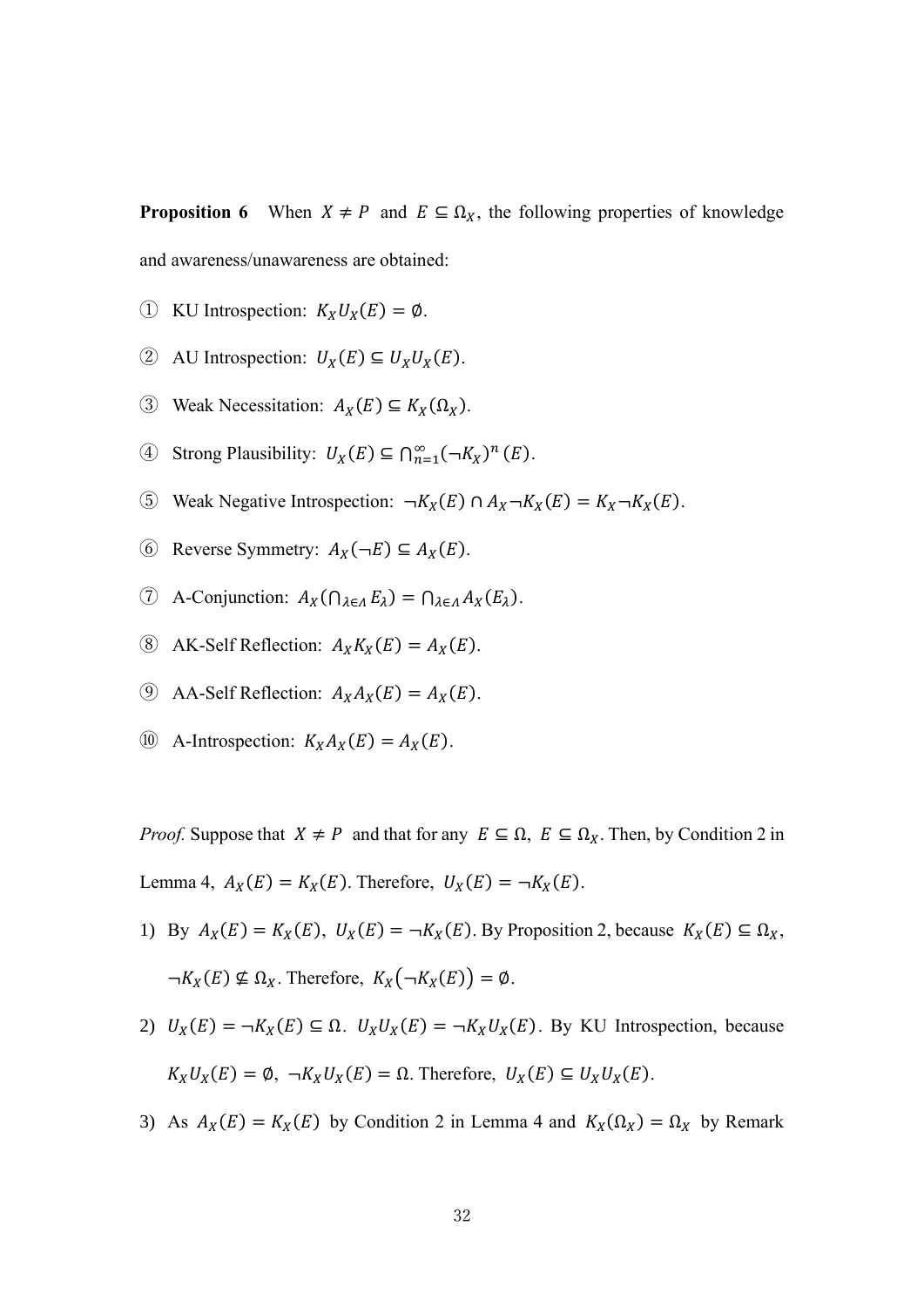5,  $A_X(E) \subseteq K_X(\Omega_X)$ .

- 4) By AU Introspection,  $U_x U_x(E) = \neg K_x U_x(E) = \Omega$  .  $U_x U_x U_x(E) =$  $U_X \neg K_X U_X(E) = U_X(\Omega) = \neg K_X(\Omega)$ . By the definition of the knowledge operator, because  $K_X(\Omega) = \emptyset$ ,  $U_X(\Omega) = \Omega$ . By repetition,  $\bigcap_{n=1}^{\infty} (\neg K_X)^n(E) = \Omega$ . Therefore,  $U_X(E) \subseteq \bigcap_{n=1}^{\infty} (\neg K_X)^n(E)$ .
- 5) By Condition 2 in Lemma 4,  $A_X \neg K_X(E) = K_X \neg K_X(E)$ . By K4, because  $K_X(E) \subseteq$  $E \subseteq \Omega_X$ ,  $\neg K_X(E) \nsubseteq \Omega_X$ . Therefore,  $K_X \neg K_X(E) = \emptyset$ . Thus,  $\neg K_X(E) \cap \Omega_X$  $A_X \neg K_X(E) = \neg K_X(E) \cap \emptyset = \emptyset = K_X \neg K_X(E).$
- 6)  $A_X(\neg E) = K_X(\neg E) \cup K_X \neg K_X(\neg E)$ . By  $E \subseteq \Omega_X$ ,  $\neg E \nsubseteq \Omega_X$ . Therefore,  $K_X(\neg E) = \emptyset$ . By  $\neg K_X(\neg E) = \Omega$ ,  $K_X \neg K_X(\neg E) = \emptyset$ . Therefore,  $A_X(\neg E) = \emptyset$ . By Condition 2 in Lemma 4, because  $A_X(E) = K_X(E)$ ,  $A_X(\neg E) \subseteq A_X(E)$ .
- 7) For any  $E \subseteq \Omega_X$ , because  $A_X(E) = K_X(E)$ ,  $A_X(\cap_{\lambda \in \Lambda} E_\lambda) = K_X(\cap_{\lambda \in \Lambda} E_\lambda)$ . Moreover, for any  $\lambda \in \Lambda$ , because  $A_X(E_\lambda) = K_X(E_\lambda)$ ,  $\bigcap_{\lambda \in \Lambda} A_X(E_\lambda) =$  $\bigcap_{\lambda \in \Lambda} K_X(E_\lambda)$ . Therefore, by K3,  $A_X(\bigcap_{\lambda \in \Lambda} E_\lambda) = \bigcap_{\lambda \in \Lambda} A_X(E_\lambda)$ .
- 8) For any  $E \subseteq \Omega_X$ , by K4,  $K_X(E) \subseteq E$ . Therefore, by  $A_X K_X(E) = K_X K_X(E)$ ,  $K_X K_X(E) = K_X(E)$ . Thus,  $A_X K_X(E) = A_X(E)$ .
- 9) For any  $E \subseteq \Omega_X$ , by K4, as  $K_X(E) \subseteq E$ .  $A_X(E) = K_X(E)$ ,  $A_X A_X(E) =$  $A_X K_X(E) = K_X K_X(E) = K_X(E)$ . Therefore,  $A_X A_X(E) = A_X(E)$ .

10) For any  $E \subseteq \Omega_X$ , because  $A_X(E) = K_X(E)$ ,  $K_X A_X(E) = K_X K_X(E) = K_X(E)$ .

Therefore,  $K_X A_X(E) = A_X(E)$ . ■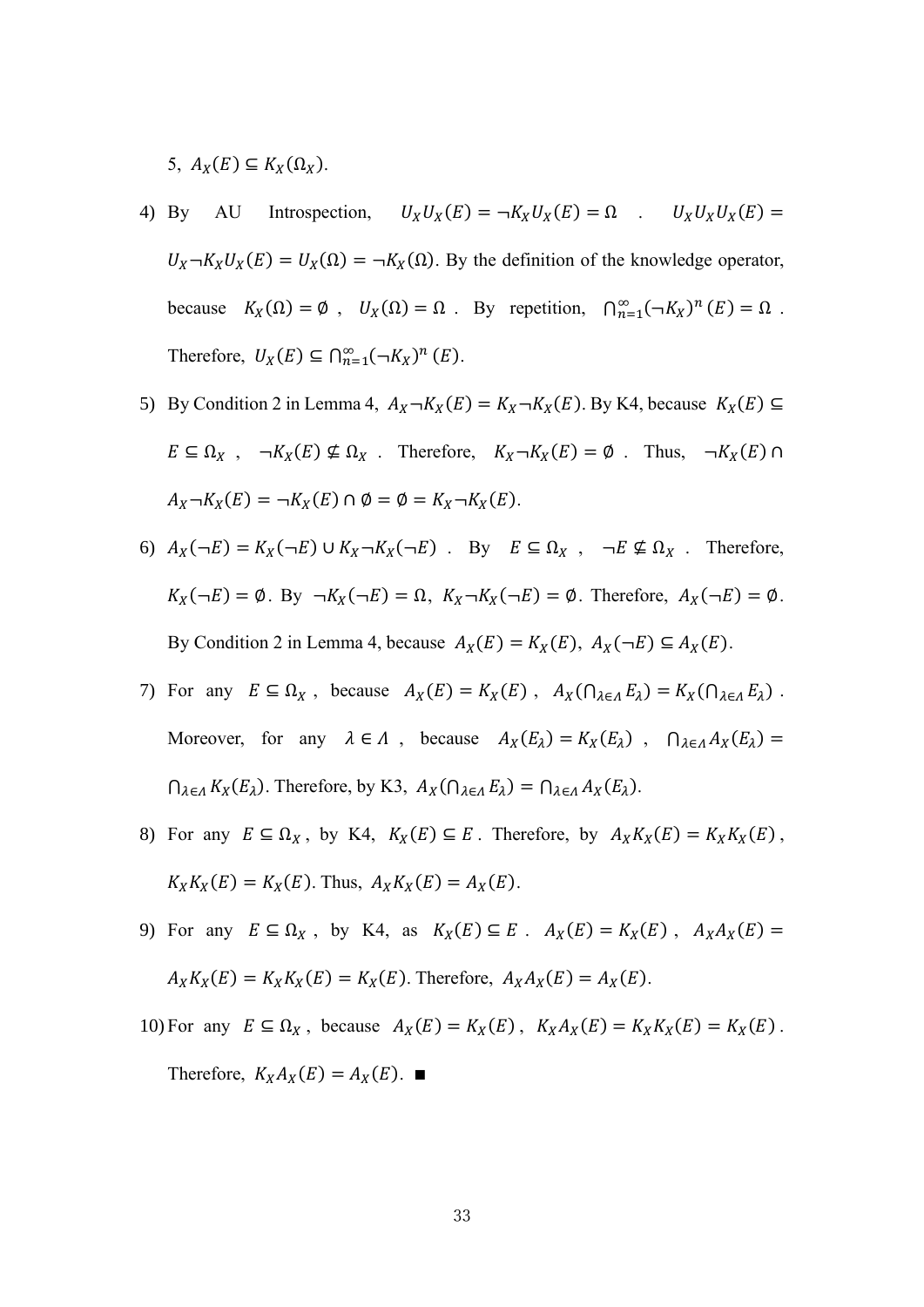**Proposition 7** When  $X \neq P$  and  $E \nsubseteq \Omega_X$ , the following properties of knowledge and awareness/unawareness are obtained:

- ① KU Introspection:  $K_XU_X(E) = \emptyset$ .
- (2) AU Introspection:  $U_X(E) = U_X U_X(E)$ .
- 3 Weak Necessitation:  $A_X(E) \subseteq K_X(\Omega_X)$ .
- 4) Strong Plausibility:  $U_X(E) = \bigcap_{n=1}^{\infty} (\neg K_X)^n(E)$ .
- **⑤** Weak Negative Introspection:  $\neg K_X(E) \cap A_X \neg K_X(E) = K_X \neg K_X(E)$ .
- $\odot$  Reverse Symmetry:  $A_X(\neg E) \supseteq A_X(E)$ .
- $\textcircled{7}$  A-Conjunction:  $A_X(\bigcap_{\lambda \in \Lambda} E_\lambda) = \bigcap_{\lambda \in \Lambda} A_X(E_\lambda)$ .
- $\circledR$  AK-Self Reflection:  $A_X K_X(E) = A_X(E)$ .
- **(9)** AA-Self Reflection:  $A_X A_X(E) = A_X(E)$ .
- (iii) A-Introspection:  $K_X A_X(E) = A_X(E)$ .

*Proof.* Suppose that  $X \neq P$  and that for any  $E \subseteq \Omega$ ,  $E \not\subseteq \Omega_X$ . By Condition 3 in Lemma 4,  $A_X(E) = \emptyset$ . Therefore,  $U_X(E) = \Omega$ .

- 1)  $K_XU_X(E) = K_X(\Omega) = \emptyset$ .
- 2) Because  $U_XU_X(E) = U_X(\Omega)$ .  $\Omega \nsubseteq \Omega_X$  is obvious,  $U_X(\Omega) = \Omega$ . Therefore, as  $U_XU_X(E) = \Omega$ ,  $U_X(E) = U_XU_X(E)$ .
- 3) By Remark 5,  $A_X(E) = \emptyset \subseteq \Omega_X = K_X(\Omega_X)$ .
- 4) By AU Introspection,  $U_X U_X U_X (E) = U_X(\Omega) = \Omega$ . By repetition,  $U_X(E) =$  $\bigcap_{n=1}^{\infty}(\neg K_X)^n(E).$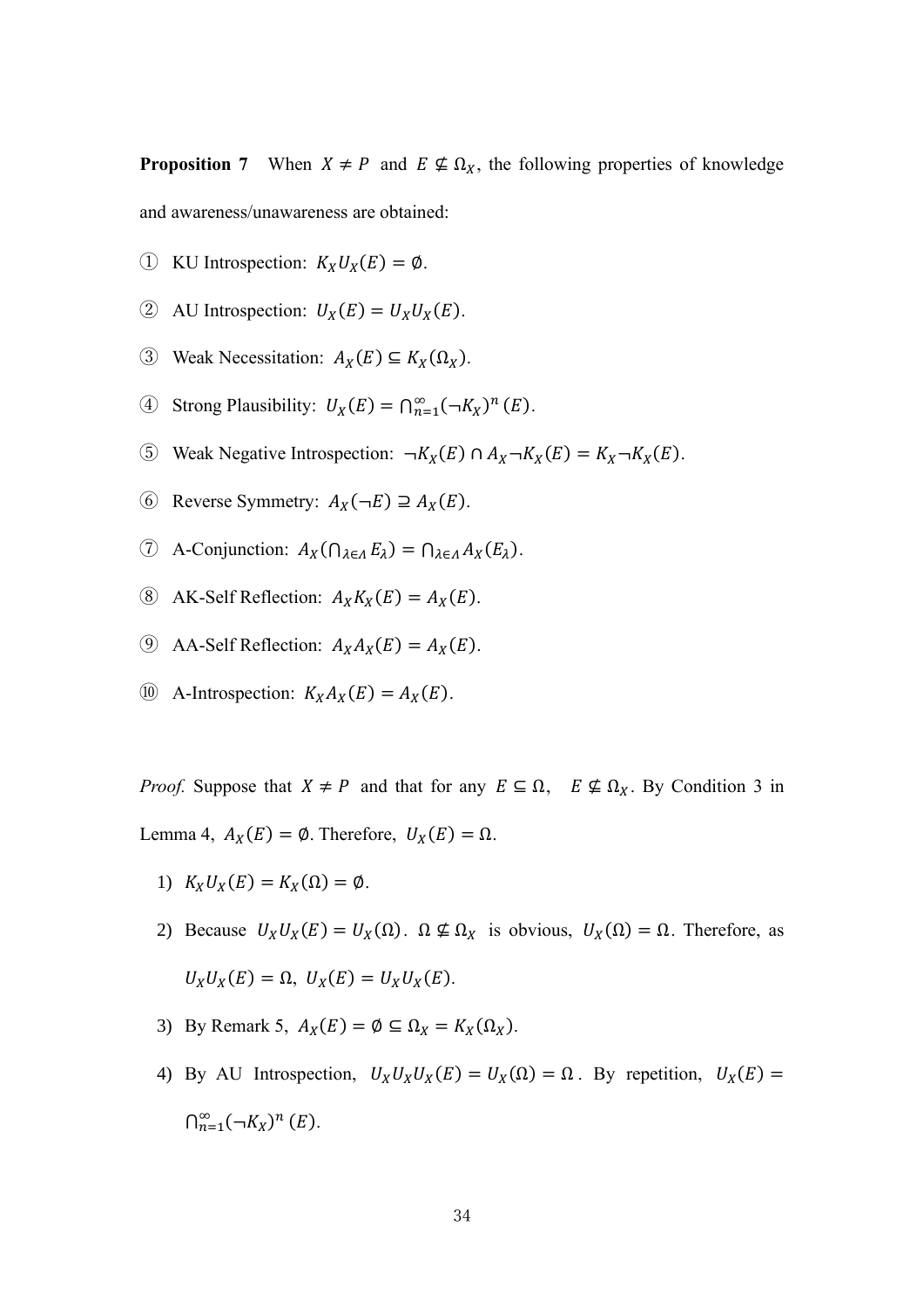- 5) By  $E \nsubseteq \Omega_X$ , because  $K_X(E) = \emptyset$ ,  $\neg K_X(E) = \Omega$ .  $K_X \neg K_X(E) = K_X(\Omega) = \emptyset$ . Therefore, because  $A_X \neg K_X(E) = A_X(\Omega) = K_X(\Omega) \cup K_X \neg K_X(\Omega) = \emptyset$ ,  $\neg K_X(E) \cap A_X \neg K_X(E) = K_X \neg K_X(E).$
- 6) Because  $A_X(E) = \emptyset$ ,  $A_X(\neg E) \supseteq A_X(E)$ .
- 7) For any  $E \nsubseteq \Omega_X$ , as  $A_X(E) = \emptyset$ ,  $A_X(\bigcap_{\lambda \in \Lambda} E_\lambda) = \emptyset$ . Moreover, for any  $\lambda \in \Lambda$ , because  $A_X(E_\lambda) = \emptyset$ ,  $\bigcap_{\lambda \in \Lambda} A_X(E_\lambda) = \emptyset$ . Hence,  $A_X(\bigcap_{\lambda \in \Lambda} E_\lambda) = \bigcap_{\lambda \in \Lambda} A_X(E_\lambda)$ .
- 8) Because  $K_X(E) = \emptyset$ ,  $A_X K_X(E) = A_X(\emptyset) = K_X(\emptyset) \cup K_X \neg K_X(\emptyset) = \emptyset \cup$  $K_X(\Omega) = \emptyset$ . Therefore,  $A_X K_X(E) = A_X(E)$ .
- 9)  $A_XA_X(E) = A_X(\emptyset) = \emptyset$ . Therefore,  $A_XA_X(E) = A_X(E)$ .

$$
10) K_X A_X(E) = K_X(\emptyset) = \emptyset. \quad \blacksquare
$$

**Remark 6** Suppose  $X \neq P$ . For any  $\lambda \in \Lambda$ , let  $E_{\lambda} \subseteq \Omega_X$ , and for any  $\delta \in \Delta$ , let  $E_{\delta} \nsubseteq \Omega_X$ . Then,  $A_X(\bigcap_{\lambda \in \Lambda} E_{\lambda} \bigcap_{\delta \in \Delta} E_{\delta}) \supseteq \bigcap_{\lambda \in \Lambda} A_X(E_{\lambda}) \bigcap_{\delta \in \Delta} A_X(E_{\delta})$ .

 KU Introspection, AU Introspection, Weak Necessitation and Strong Plausibility have been proposed by Dekel et al. (1998); Symmetry, A-Conjunction, AK-Self Reflection and AA-Self Reflection by Modica and Rustichini (1999); Weak Negative Introspection, Symmetry, A-Conjunction, AK-Self Reflection, and AA-Self Reflection by Halpern (2001); and A-Introspection was proposed by Heifetz et al. (2006). However, when  $X \neq P$  and  $E \subseteq \Omega_X$ , AU Introspection, Weak Necessitation and Strong Plausibility may not satisfy equality, and when  $X \neq P$  and  $E \nsubseteq \Omega_X$ , Weak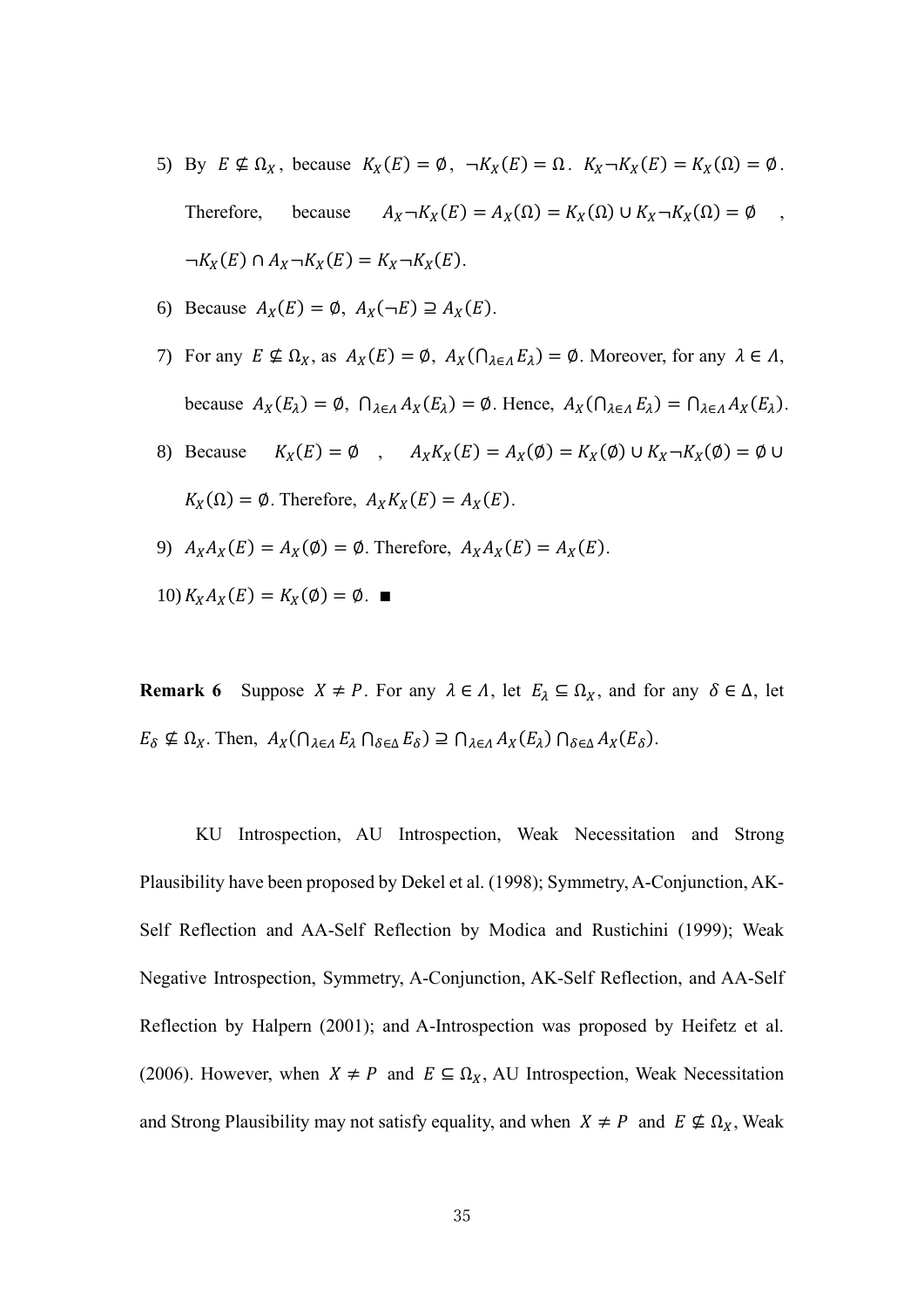Necessitation may not satisfy equality. Moreover, the A-Conjunction is satisfied only when every event satisfies  $E \subseteq \Omega_X$  or  $E \nsubseteq \Omega_X$ . By Remark 6, if the condition does not hold,  $\bigcap_{\lambda \in A} A_X(E_\lambda) \bigcap_{\delta \in \Delta} A_X(E_\delta)$  may be empty.

 Interestingly, Symmetry crashes with Non-triviality. Previous studies discussing properties of awareness/unawareness prove Symmetry, e.g., Heifetz et al. (2006; 2013a) and Li (2009), or assume it, e.g., Modica and Rustichini (1994; 1999), Halpern (2001), Heifetz et al. (2008), and Sadzik (2021). In contrast, in our model, when the awareness/unawareness operator is non-trivial, Symmetry does not hold. Although Fukuda (2020) suggests that Symmetry may not hold in infinite higher-order unawareness, he shows that Symmetry holds in second order unknown, i.e., in first order unawareness. In contrast with his result, we show that Symmetry does not hold in first order unawareness, i.e., in second order unknown. Let us call the properties a *Reverse Symmetry*. Moreover, the inclusion relations in Reverse Symmetry are different, whether  $E \subseteq \Omega_X$  or  $E \nsubseteq \Omega_X$ .

 As shown in the proofs, when the agent cannot perceive a part of basic propositions, by definition of the knowledge operator, if the agent knows  $E$ , she may not perceive the negation, as it is not in her subjective state space. Therefore, the knowledge operator with the negation is empty. When  $E$  is not in her subjective state space,  $K_X(E) = \emptyset$  and the negations, i.e.,  $\neg E$  and  $\neg K_X(E)$  are empty or not. Therefore, she can perceive them or not.

It seems that the features of Reverse Symmetry are important and that there are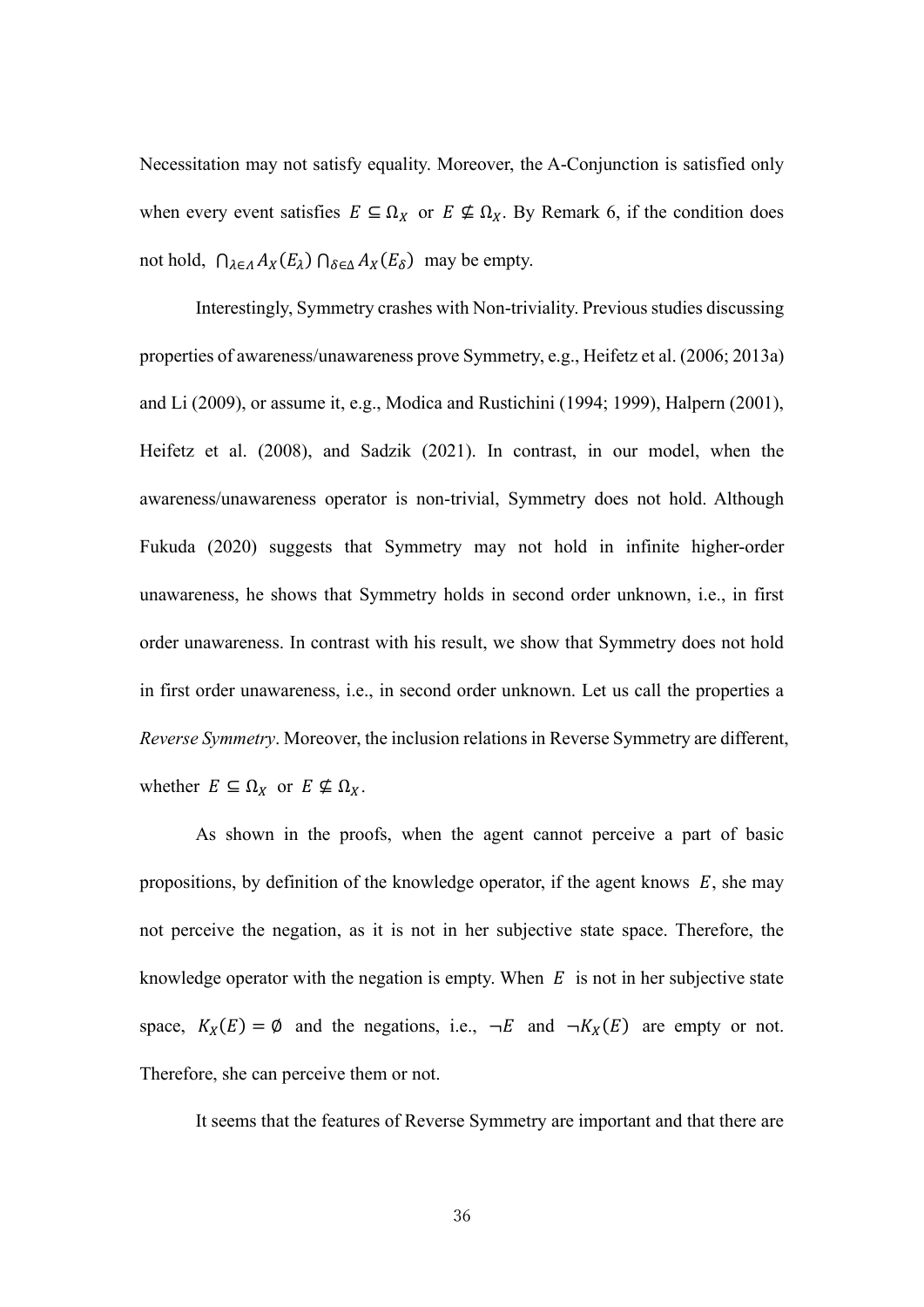at least two implications. One hand suggests that we should not discuss alike the event that the agent can perceive and the negation that she cannot perceive. The other implication is related with modal logics. Modica and Rustichini (1994) shows S4 with Symmetry equals to S5. In contrast, our model Symmetry with Non-triviality does not hold. Reverse Symmetry may suggest that in discussions about unawareness, we should exclude S5, and that we should discuss S4 with Reverse Symmetry in modal logics.

 Finally, in this subsection, we show Awareness leads to Knowledge, and the inverse inclusion. Galanis (2013) proposes the property: For any  $X, Y \subseteq P$  with  $Y \subseteq$ X and  $E \subseteq \Omega$ ,  $K_Y(E_Y) \subseteq (K_X(E_Y))_Y \cap A_Y(E_Y)$ . He suggests that if PPK is not assumed, then the inverse inclusion may not hold. However, this paper shows PPK induced from Subjective Nondelusion and Stationarity of the possibility correspondence. Therefore, the inverse inclusion of Awareness leads to Knowledge hold. It means that our model does not fit Galanis's (2013) framework.

**Proposition 8** For any  $X, Y \subseteq P$  with  $Y \subseteq X$  and  $E \subseteq \Omega$ ,  $K_Y(E_Y) =$  $(K_X(E_Y))_Y \cap A_Y(E_Y).$ 

*Proof.* Given  $X, Y \subseteq P$  with  $Y \subseteq X$  and  $E \subseteq \Omega$ . It is obvious that  $K_Y(E_Y) \subseteq A_Y(E_Y)$ . By K4, because  $K_X(E_Y) \subseteq E_Y$ ,  $K_X(E_Y) \subseteq \Omega_Y$ . Given  $\omega \in \Omega \setminus E_Y$ . Then, for any  $\omega' \in$  $\Omega$ ,  $\omega \notin \Pi(\omega', X)$  and  $\omega \notin \Pi(\omega', Y)$ . It means  $\omega \notin K_X(E_Y)$  and  $\omega \notin K_Y(E_Y)$ . That is,  $\omega \in \neg K_X(E_Y)$  and  $\omega \in \neg K_Y(E_Y)$  because  $\omega$  is arbitrary,  $\neg K_X(E_Y) = \neg K_Y(E_Y)$ .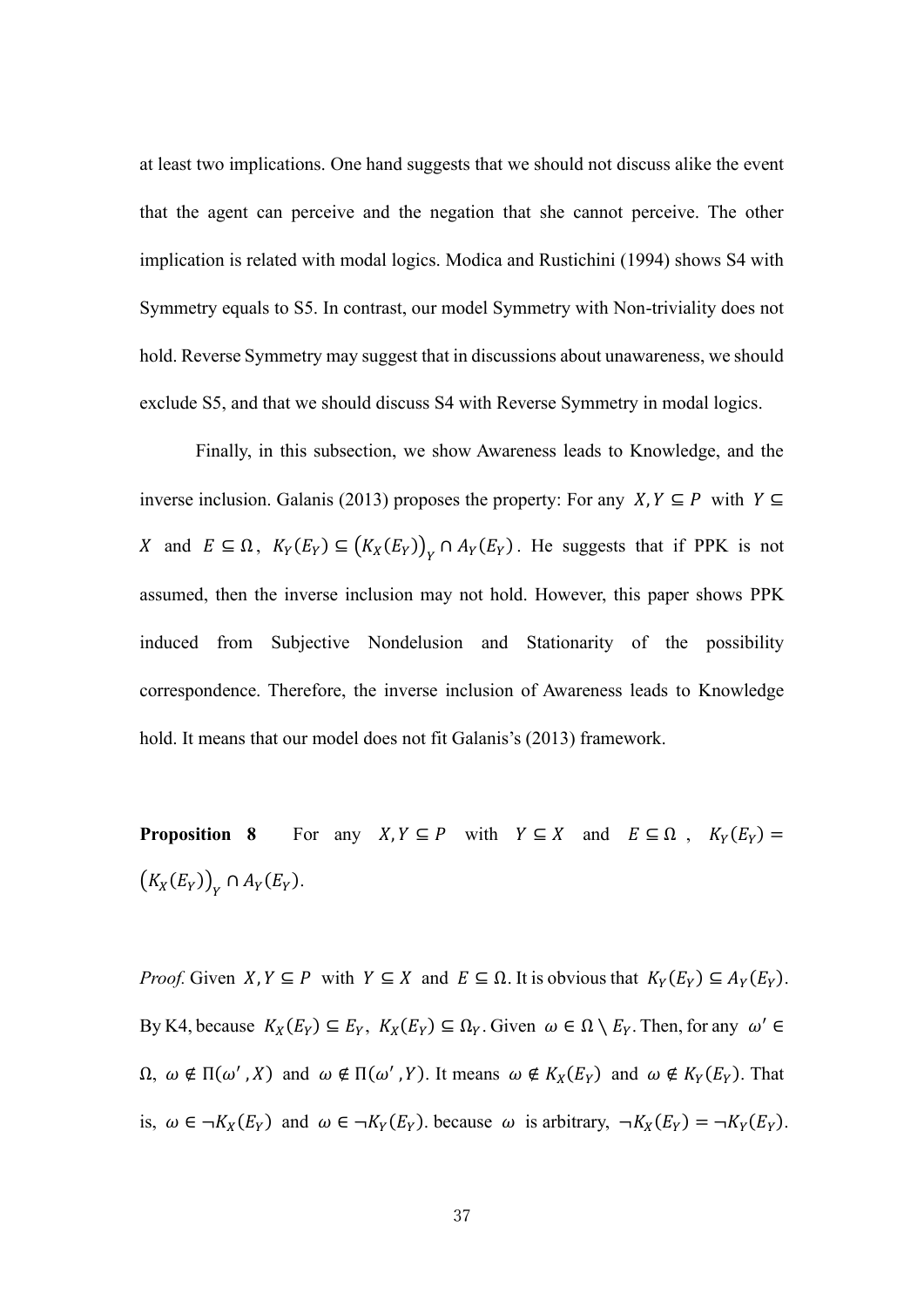Hence,  $K_X(E_Y) = K_Y(E_Y)$ . because  $E_Y \subseteq \Omega_Y$ ,  $(K_X(E_Y))_Y = K_X(E_Y)$ . Therefore,  $K_Y(E_Y) = K_Y(E_Y) \cap A_Y(E_Y) = K_X(E_Y) \cap A_Y(E_Y) = (K_X(E_Y))_{Y} \cap A_Y(E_Y).$ 

#### *4-4 Relationships with Standard Aumann Structure*

In our models if  $X = P$ , the main theorem in Dekel et al. (1998), that unawareness is trivial, is satisfied as follows.

**Theorem 1** In any constructive Aumann structure, the following are equivalent.

- 1.  $X = P$ .
- 2. For any  $E \subseteq \Omega$ ,  $U_x(E) = \emptyset$ .
- 3. For any  $E, F \subseteq \Omega$ ,  $E \subseteq F$ ,  $U_X(E) \subseteq \neg K_X(F)$ .

*Proof.*  $(1 \implies 2)$  It is obvious by Condition 1 in Lemma 4.

 $(2 \implies 3)$  Given  $E \subseteq \Omega$ ,  $U_X(E) = \emptyset$ . Then, for any  $F \subseteq \Omega$ ,  $\emptyset = U_X(E) \subseteq \neg K_X(F)$ .  $(3 \implies 1)$  Suppose that for every  $E, F \subseteq \Omega$ , if  $E \subseteq F$ , then  $U_X(E) \subseteq \neg K_X(F)$ . Here, assume that  $X \neq P$  and given  $E = \emptyset$  and  $\emptyset \neq F \subseteq \Omega_X$ . Then, because  $\neg K_X(\emptyset) =$  $\Omega$  and  $K_X(\Omega) = \emptyset$ ,  $U_X(\emptyset) = \neg K_X(E) \cap \neg K_X \neg K_X(E) = \Omega \cap \neg K_X(\Omega) = \Omega \cap (\Omega \setminus$  $K_X(\Omega) = \Omega$ . Because  $\neg K_X(F) \subsetneq \Omega$  is obvious,  $\neg K_X(F) \subsetneq U_X(\emptyset)$ . This is a contradiction. Hence,  $X = P$ . ■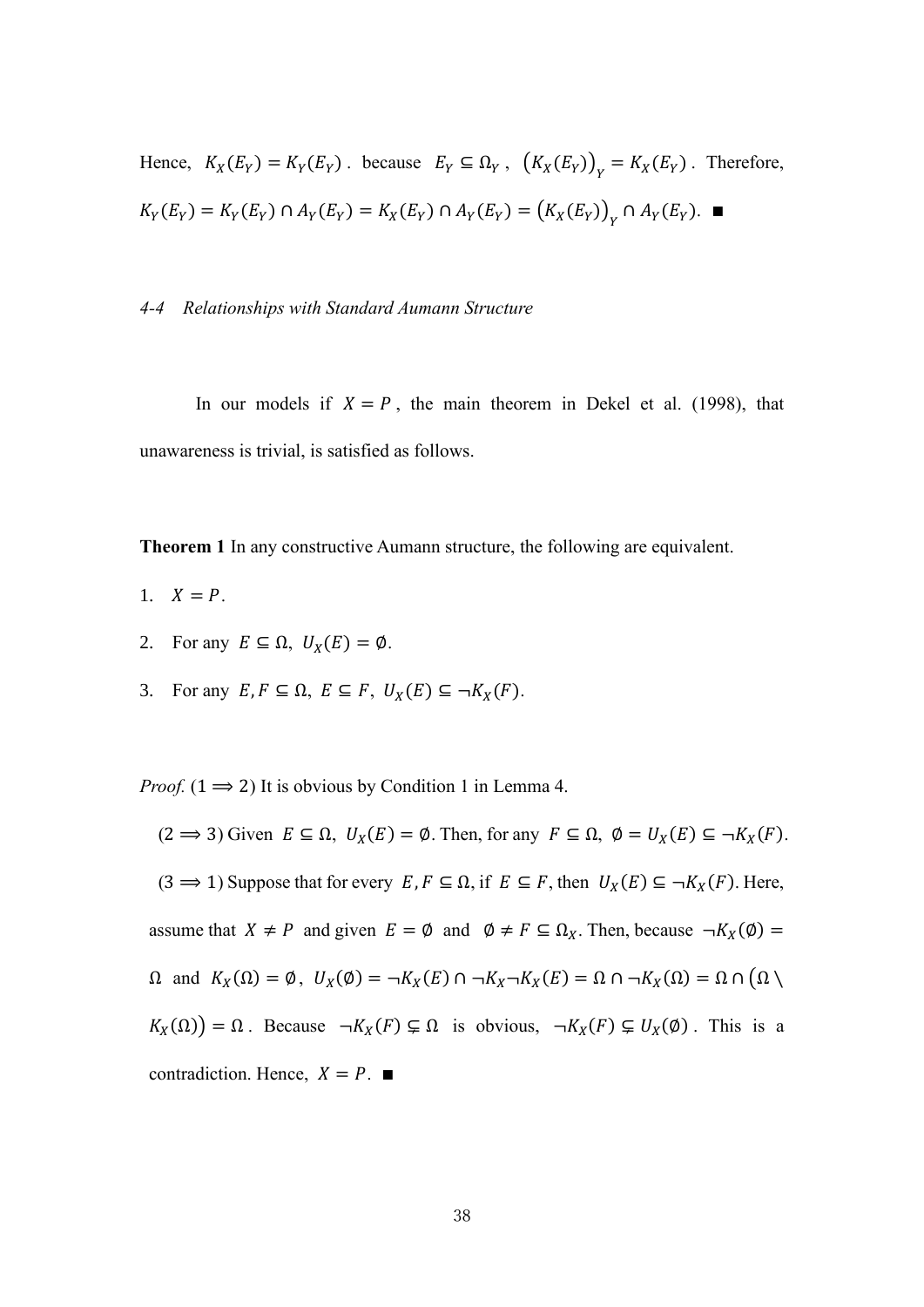Dekel et al. (1998) show that if the unawareness operator satisfies Plausibility, AU Introspection and KU Introspection, and the knowledge operator satisfies Necessitation, then unawareness is trivial. Moreover, they show that under the above assumptions of the unawareness operator, if the knowledge operator satisfies Monotonicity, the agent is unaware of everything. In our model, where  $X = P$ , we show that the knowledge operator and unawareness operator satisfy the above properties. Hence, their main theorem must be satisfied when  $X = P$ , and vise versa.

 Chen et al. (2012) show that if the knowledge operator satisfies Necessitation, and the unawareness operator satisfies Plausibility, then Negative Introspection is equivalent to AU Introspection and KU Introspection, and that if the assumptions adding Monotonicity and Truth are satisfied, Negative Introspection is equivalent to AU Introspection. In our model, where  $X = P$ , Negative Introspection and AU Introspection are equivalent. Moreover, Negative Introspection is equivalent to Symmetry, as shown by Modica and Rustichini (1994). Therefore, we can generalize the main theorem in Chen et al. (2012) and Modica and Rustichini (1994) as follows.

**Theorem 2** In any constructive Aumann structure, the following are equivalent.

1.  $X = P$ .

2. Negative Introspection if and only if AU Introspection if and only if Symmetry.

*Proof.* (1  $\Rightarrow$  2) Suppose that  $X = P$ . Then, by Proposition 3, Negative Introspection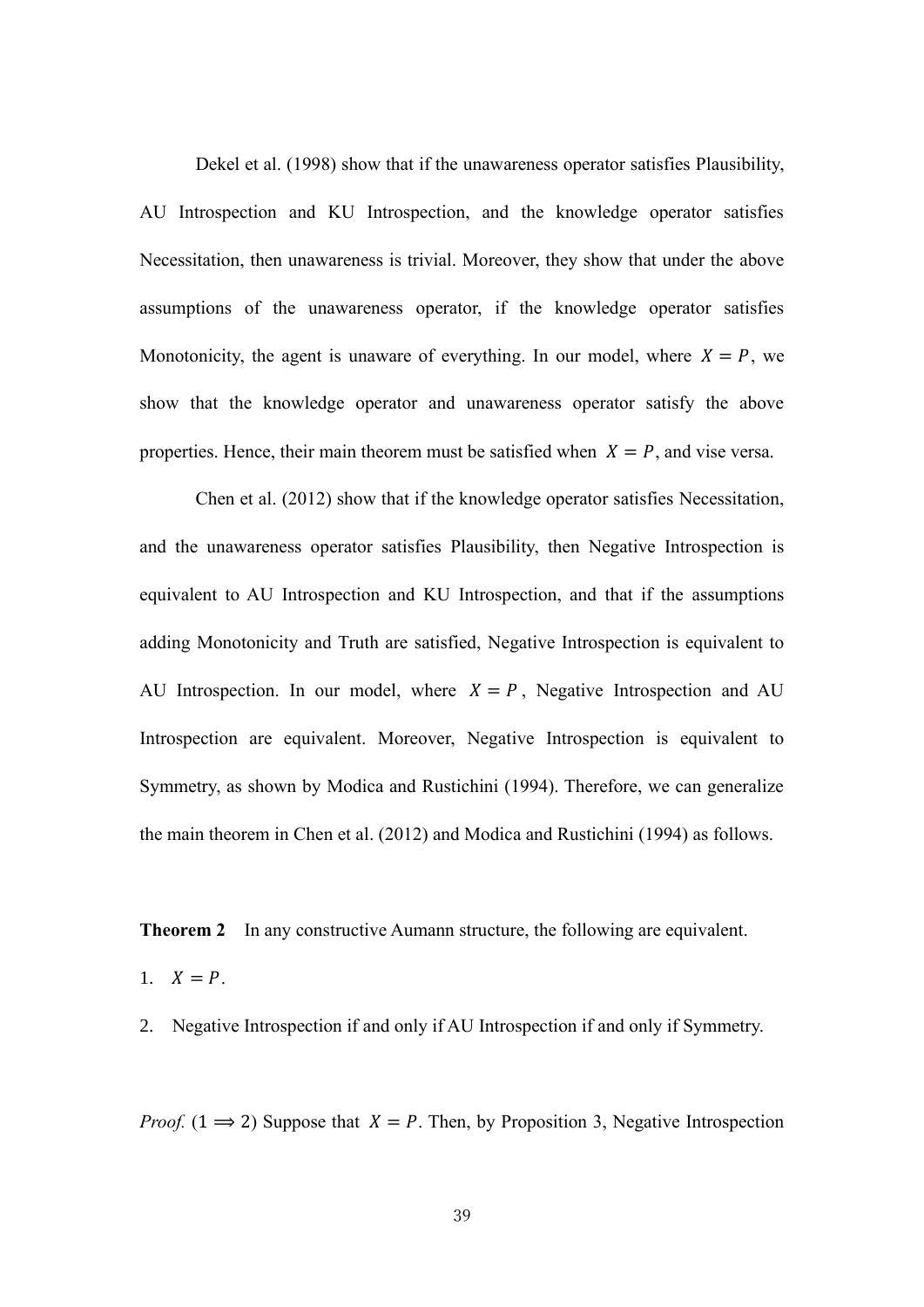holds. Moreover, by Proposition 5, AU Introspection and Symmetry hold.

 $(2 \implies 1)$  Suppose that Negative Introspection, AU Introspection and Symmetry are equivalent. Here, assume that  $X \neq P$ . Then, by Proposition 3, Negative Introspection does not hold, and by Proposition 6 and Proposition 7, Symmetry does not hold. However, by Proposition 6 and Proposition 7, AU Introspection holds. This contradicts that the three properties are equivalent. Therefore,  $X = P$ .

 Finally, we consider a relationship with Fukuda (2020). He suggests that nontrivial unawareness can be discussed in (non-partitional) standard state space models, and that Necessitation crashes AU Introspection. Hence, as pointed out by him, if AU introspection does not hold where Necessitation is satisfied, non-trivial unawareness can be discussed. Subsequently, he proposes Reverse AU Introspection ( $U_X(E) \supseteq$  $U_xU_x(E)$ ) instead of AU Introspection. He suggests two points: one is that AU Introspection is not necessary discussing non-trivial unawareness; the other is that if AU Introspection does not hold, (non-partitional) standard state space models represent awareness of unawareness. In contrast, our Reverse AU Introspection with Nontriviality may not hold in our model when the equation of the inclusion relation does not hold. Our model must induce AU Introspection, even if the agent cannot perceive some part of basic propositions. The different results imply that different features exist between Fukuda (2020) and this study.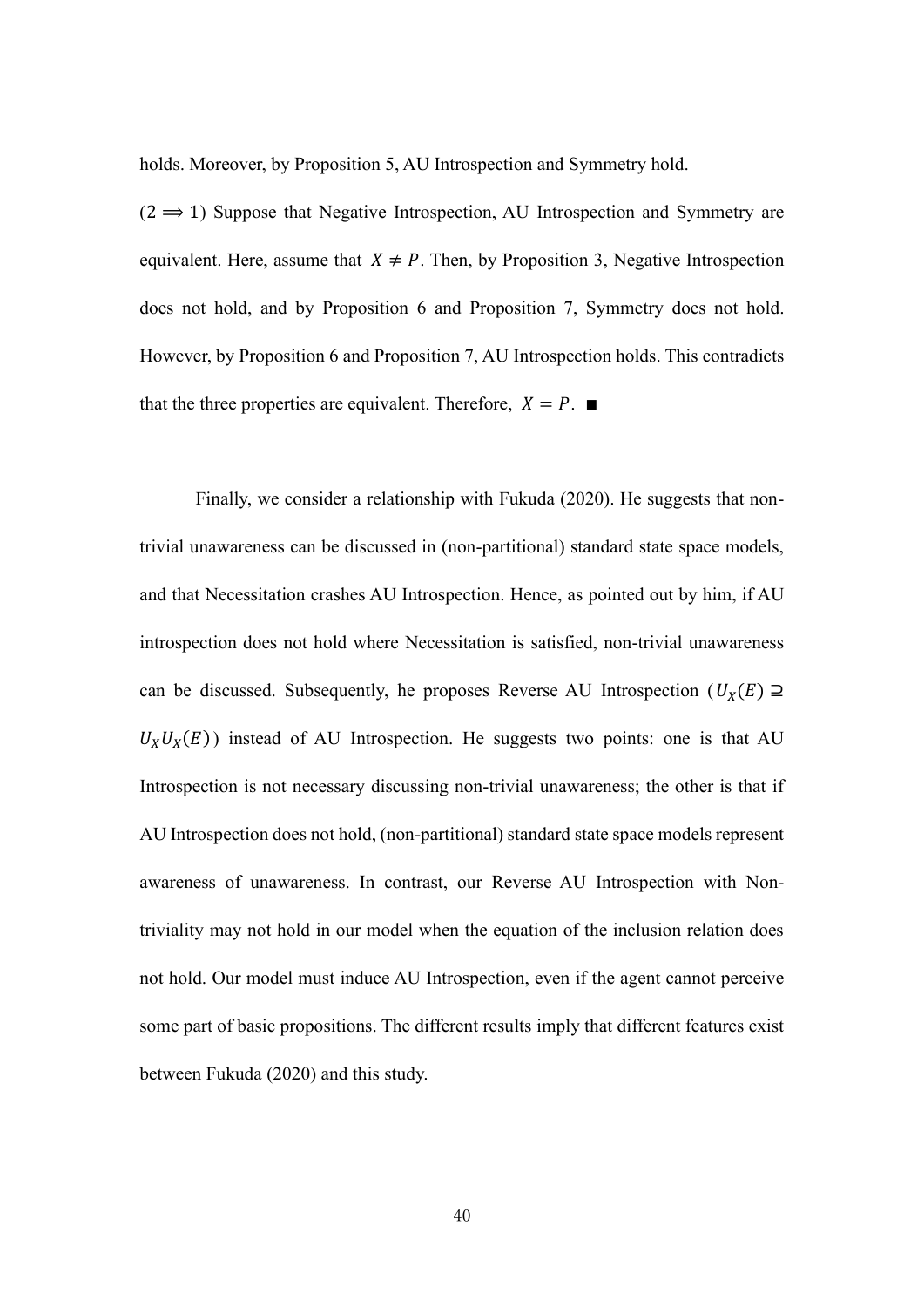## **Ⅴ Concluding Remarks**

 This paper presents a constructive Aumann structure where a state space is a complete lattice. In contrast with Heifets et al. (2006) and Li (2009), the family of disjoint state spaces is not necessary in our model. However, unlike in the case of standard state space models, our models are multi-attribute models, similarly to those of Heifets et al. and Li. Note that our same states between different state spaces have different attributes. This means that a property of a state in each subjective state space turn on relationships with the others state in the state space.

 Our model is a single agent model, and we do not discuss higher-order perceptions. However, our results differ from those of previous studies, as shown in Proposition 6, Proposition 7, and Remark 6. Possibly, other properties do not hold in multi-agent models or higher-order perceptions.

 In particular, Symmetry with non-trivial unawareness is not satisfied. Previous studies prove or assume the property, but we show the impossibility. In the result (Reverse Symmetry), the implication is that we must not discuss alike the event that the agent can perceive and the negation that she cannot perceive, and that S5 in modal logics must be excluded discussing unawareness.

 In contrast, constructive state spaces, HMS-state spaces, and Li-state spaces are equivalent, and we show generalizations of results in Deket et al. (1998) as Theorem 1 in this paper, and in Chen et al. (2012) (and Modica and Rustichini 1994) as Theorem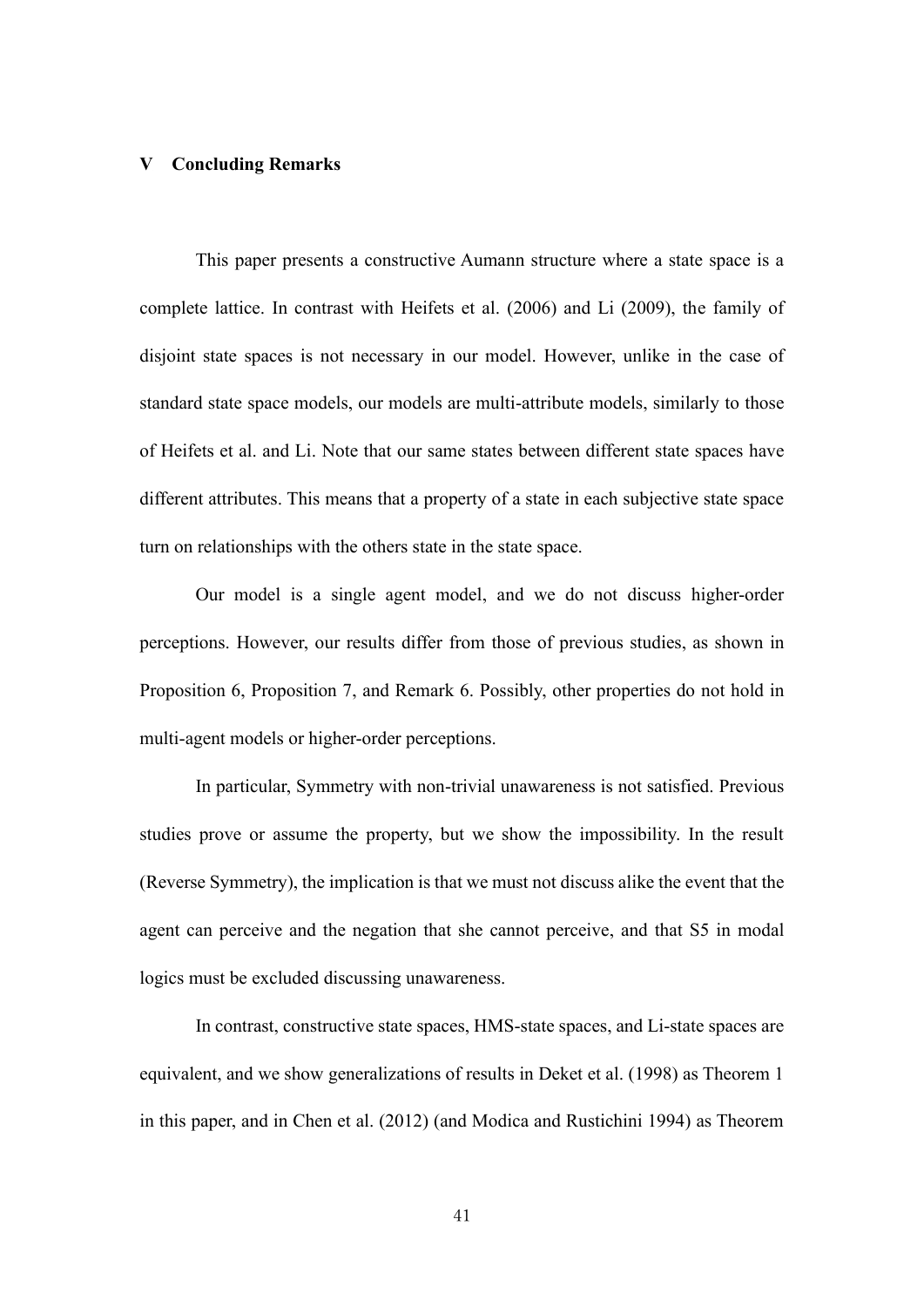2 in this paper. This implies that our model is an intermediate between Heifetz et al. (2006) and Li's (2009) models and non-partitional standard state space models.

 Previous studies discuss choice theories with unawareness, e.g., Karni and Vierø (2013; 2017) and Piermont (2017), interactive situations with unawareness, e.g., Auster (2013), Heifetz et al. (2013a) and Galanis (2013; 2018), and games with unawareness, e.g., Heifetz et al. (2013b), Halpern and Rêgo (2014), Perea (2018) and Feinberg (2020). In future studies, we must be able to introduce Aumann structures with complete lattices to their studies. For example, our model must be applied to Bayesian games with unawareness. Previous studies discussing games with unawareness are Sadzik (2021) and Meier and Schipper (2014). Sadzik discusses probabilistic beliefs with unawareness based on Heifetz et al. (2006) and defines Bayesian equilibrium in normalform games with unawareness. Meier and Schipper discuss probabilistic beliefs based on Heifetz et al. (2013a), define Bayesian equilibrium and prove the existence.<sup>7</sup> We will discuss probabilistic beliefs based on our Aumann structure with a complete lattice and introduce it to Bayesian games with unawareness.

## **Acknowledgments**

 The author thanks Hirokazu Takizawa. They have commented elaborately on the author's research, including other studies. I thank Editage [\(www.editage.com\)](http://www.editage.com/) for

<sup>7</sup> There exists a difference between Sadzik (2021) and Meier and Schipper (2014). The former assumes common prior, while the latter does not assume it.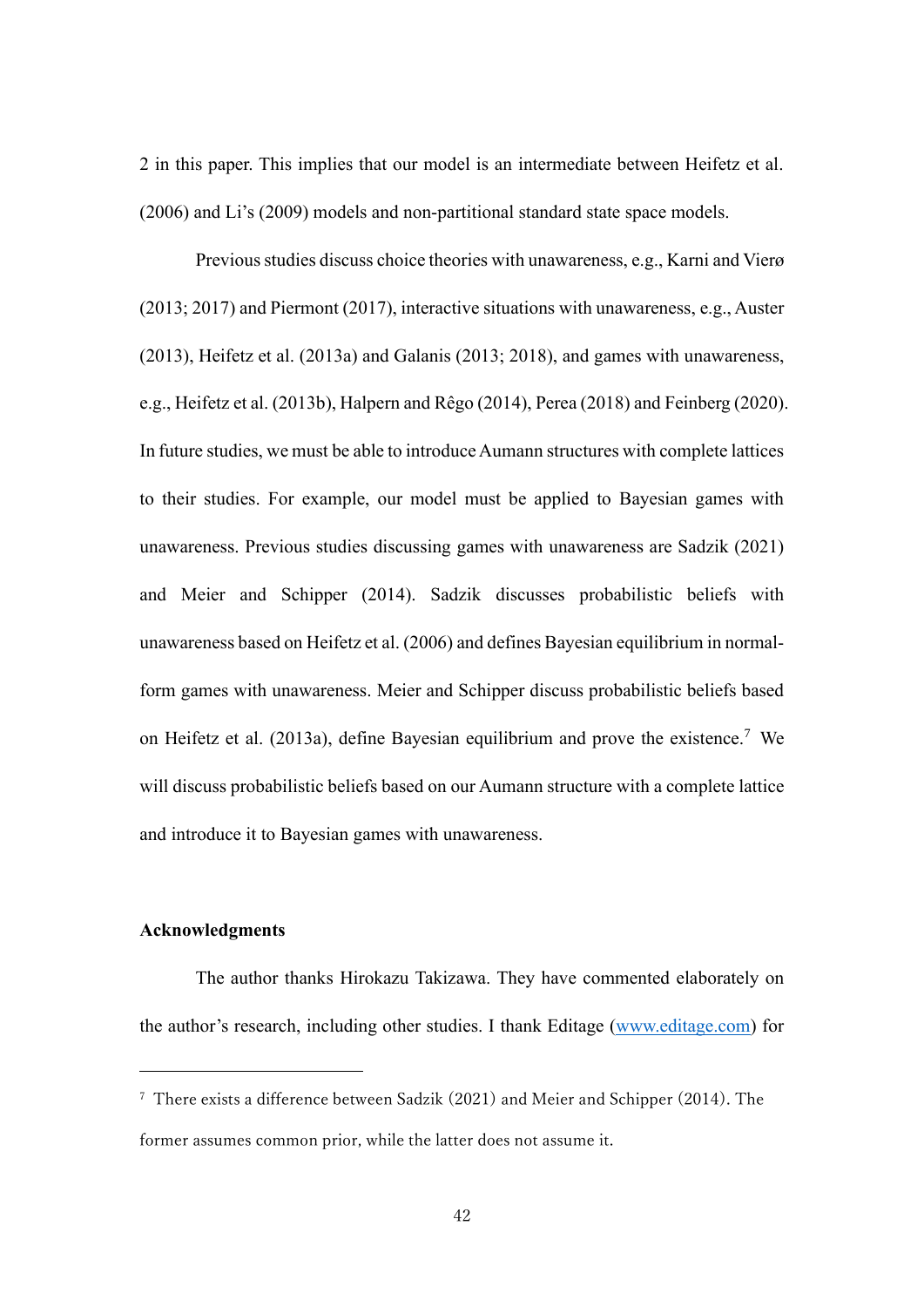English language editing.

### **References**

- Auster, S. (2013): Asymmetric Awareness and Moral Hazard, Games and Economic Behavior, 82, 503–521.
- Chen, Y-C., J.C. Ely, and X. Luo (2012): Note on Unawareness: Negative Introspection versus AU Introspection (and KU Introspection), International Journal of Game Theory, 41, 325–329.
- Dekel, E., B.L. Lipman, and A. Rustichini (1998): Standard State-Space Models Preclude Unawareness, Econometrica, 66, 159–173.
- Fagin, R. and J.Y. Halpern (1998): Belief, Awareness and Limited Reasoning, Artificial Intelligence, 34, 39–76.
- Feinberg, Y. (2020): Games with Unawareness, The B.E. Journal of Theoretical Economics, forthcoming.
- Fukuda, S. (2020): Unawareness without AU Introspection, Journal of Mathematical Economics, forthcoming.
- Galanis, S. (2013): Unawareness of Theorems, Economic Theory, 52, 41–73.
- Galanis, S. (2018): Speculation under Unawareness, Games and Economic Behavior, 109, 598–615.
- Geanakoplos, J. (1989): Game Theory without Partitions, and Applications to Speculation and Consensus, Cowles Foundation Discussion Paper No. 914.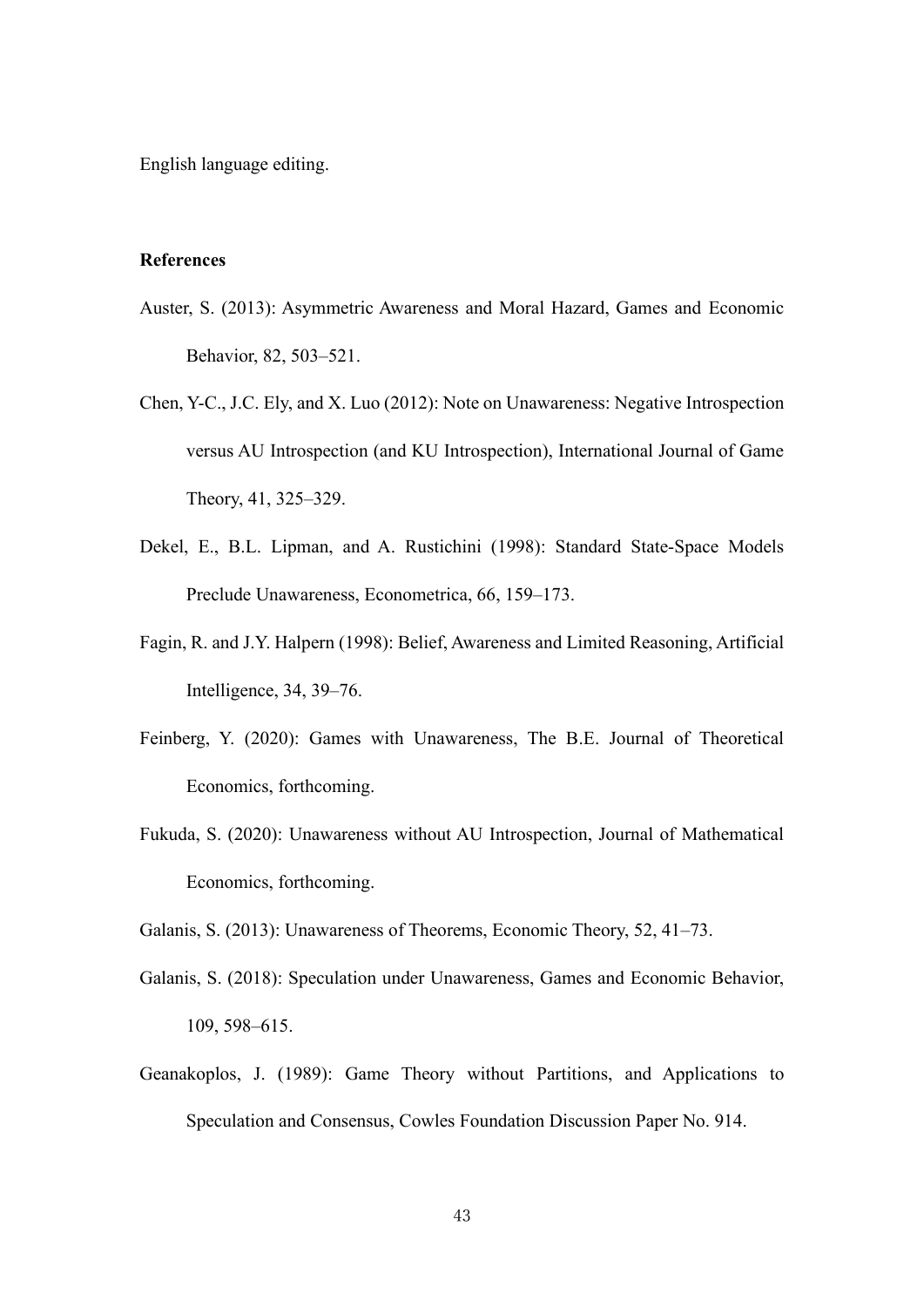- Halpern, J. Y. (2001): Alternative Semantics for Unawareness, Games and Economic Behavior, 37, 321–339.
- Halpern, J. Y. and L. C. Rêgo (2014): Extensive Games with Possibly Unaware Players, Mathematical Social Science, 70, 42–58.
- Heifetz, A., M. Meier, and B.C. Schipper (2006): Interactive Unawareness, Journal of Economic Theory, 130, 78–94.
- Heifetz, A., M. Meier, and B.C. Schipper (2008): A Canonical Model for Interactive Unawareness, Games and Economic Behavior, 62, 304–324.
- Heifetz, A., M. Meier, and B. C. Schipper (2013a): Unawareness, Beliefs, and Speculative Trade, Games and Economic Behavior, 77, 100–121.
- Heifetz, A., M. Meier, and B. C. Schipper (2013b): Dynamic Unawareness and Rationalizable Behavior, 81, 50–68.
- Heinsalu, S. (2012): Equivalence of the Information Structure with Unawareness to Logic of Awareness, Journal of Economic Theory, 147, 2453–2468.
- Karni, E. and M.-L. Vierø (2013): Reverse Bayesian: A Choice-Based Theory of Growing Awareness, American Economic Review, 103, 2790–2810.
- Karni, E. and M.-L. Vierø (2017): Awareness of Unawareness: A Theory of Decision Making in the Face of Ignorance, Journal of Economic Theory, 168, 301–328.
- Meier, M. and B.C. Schipper (2014): Bayesian Games with Unawareness and Unawareness Perfection, Economic Theory, 56, 219–249.

Modica, S. and A. Rustichini (1994): Awareness and Partitional Information Structures,